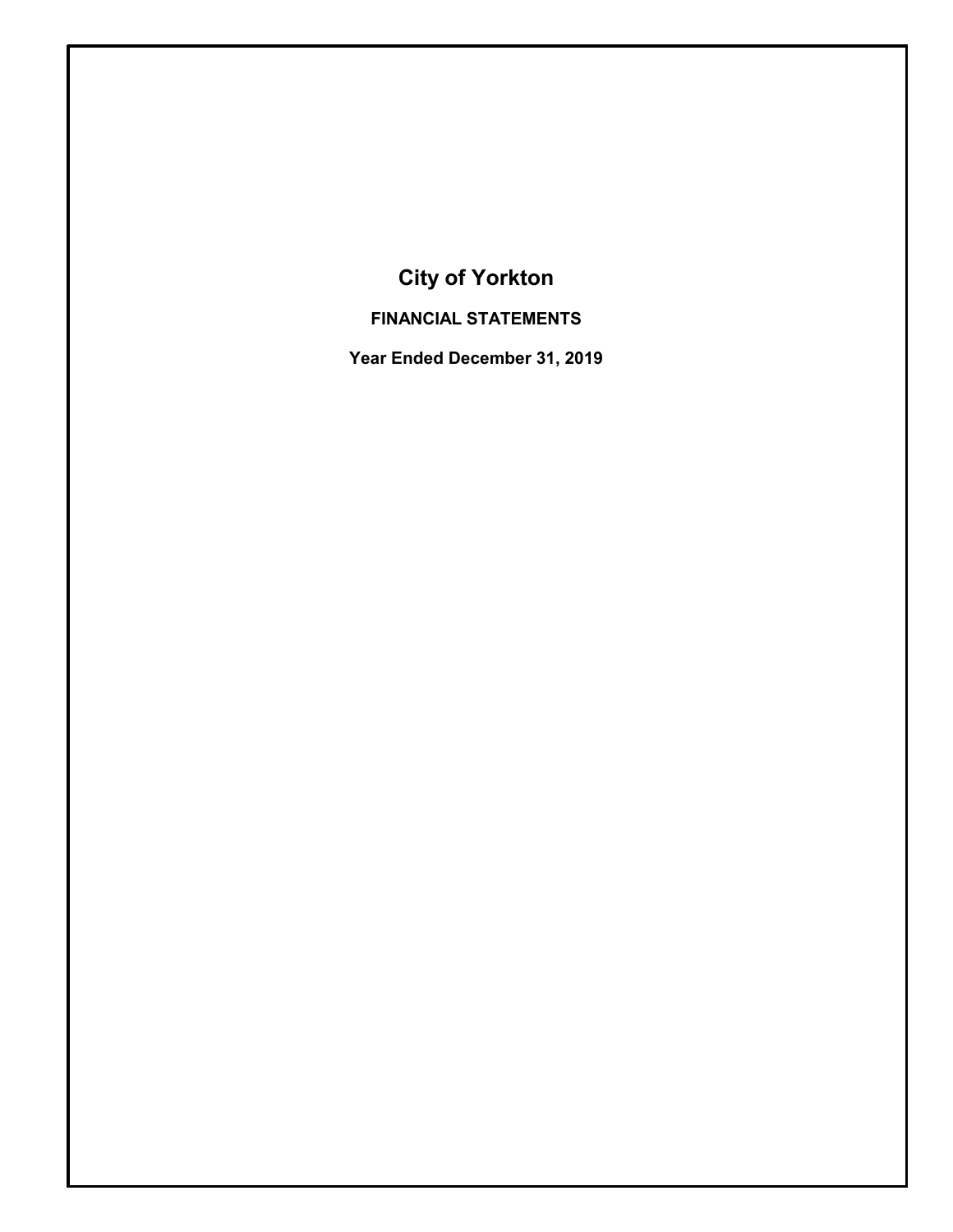# Yorkton, Saskatchewan December 31, 2019 **Mayor** Bob Maloney **Councillors** Ken Chyz **Randy Goulden** ية المسابقة المسابقة المسابقة المسابقة المسابقة المسابقة المسابقة المسابقة المسابقة المسابقة المسابقة المسابقة<br>19 Aaron Kienle Darcy Zaharia **City Manager** Lonnie Kaal **Director of Finance**<br> **City Clerk**<br> **City Clerk**<br> **City Clerk**<br> **City Clerk**<br> **City Clerk** Ashley Stradeski **Director of Environmental Services**<br>Michael Buchholzer<br>Trent Mandzuk Michael Buchholzer

**Recreation** Darcy McLeod

**Fire Chief Director of Engineering and Trevor Morrissey <b>Director Server Chief Director of Engineering and Trevor Morrissey Asset Management** Rene Richard

> **City Solicitor** Rusnak Balacko Kachur Rusnak

> > **Auditors** Baker Tilly SK LLP

**Director of Planning, Building, and Development Director of Community Michael Eger Development, Parks, and** 

**City of Yorkton**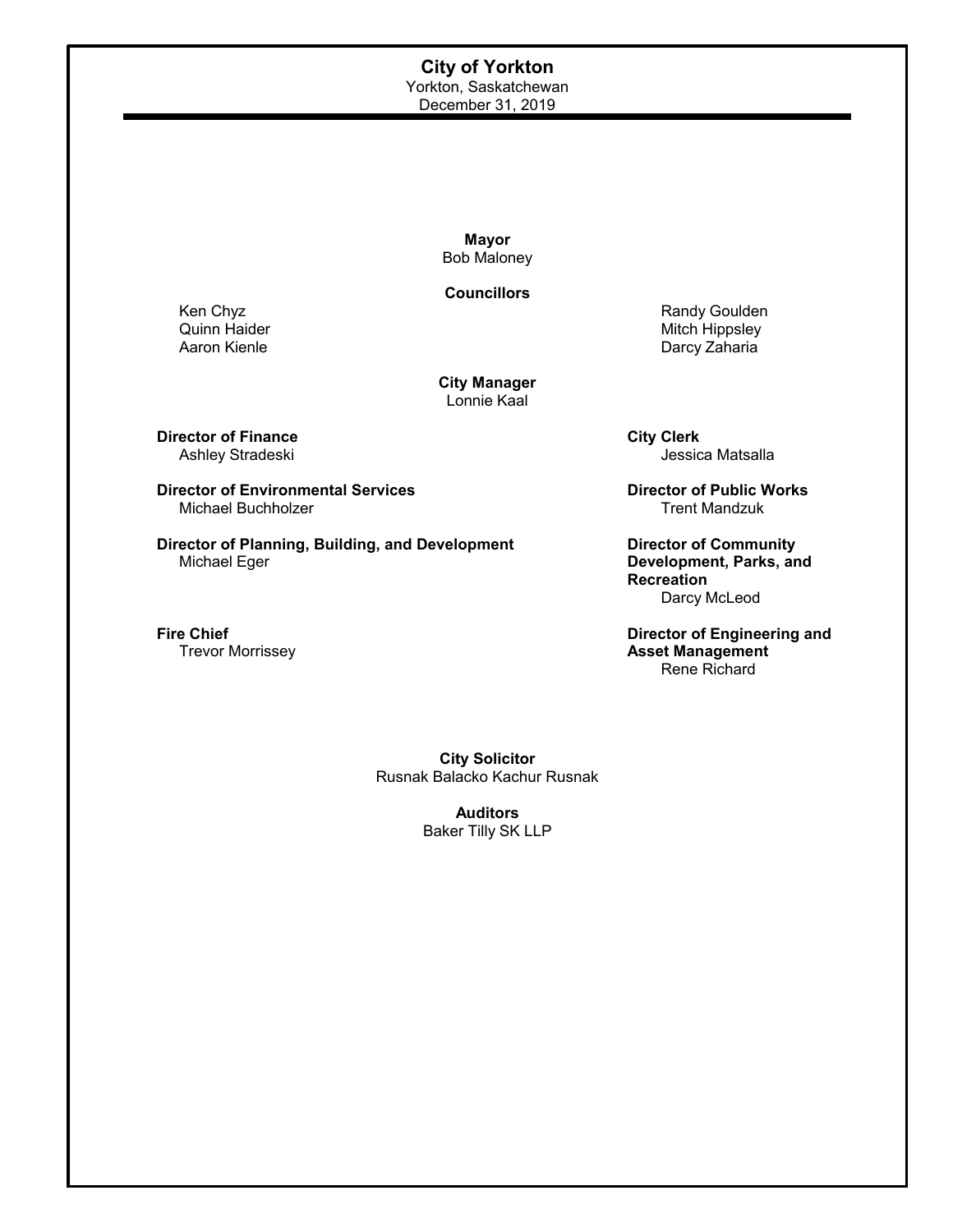Yorkton, Saskatchewan

December 31, 2019

#### **Table of Contents**

| Page                                                                             |
|----------------------------------------------------------------------------------|
| $1 - 2$<br>3<br>$\overline{\mathbf{4}}$<br>5<br>6<br>$7 - 16$                    |
|                                                                                  |
| 17<br>18                                                                         |
| 19<br>20                                                                         |
| 21<br>22                                                                         |
| 23<br>24                                                                         |
|                                                                                  |
| 25<br>26-29<br>30<br>31<br>32<br>33<br>33<br>34-35<br>36<br>37<br>38<br>39<br>40 |
|                                                                                  |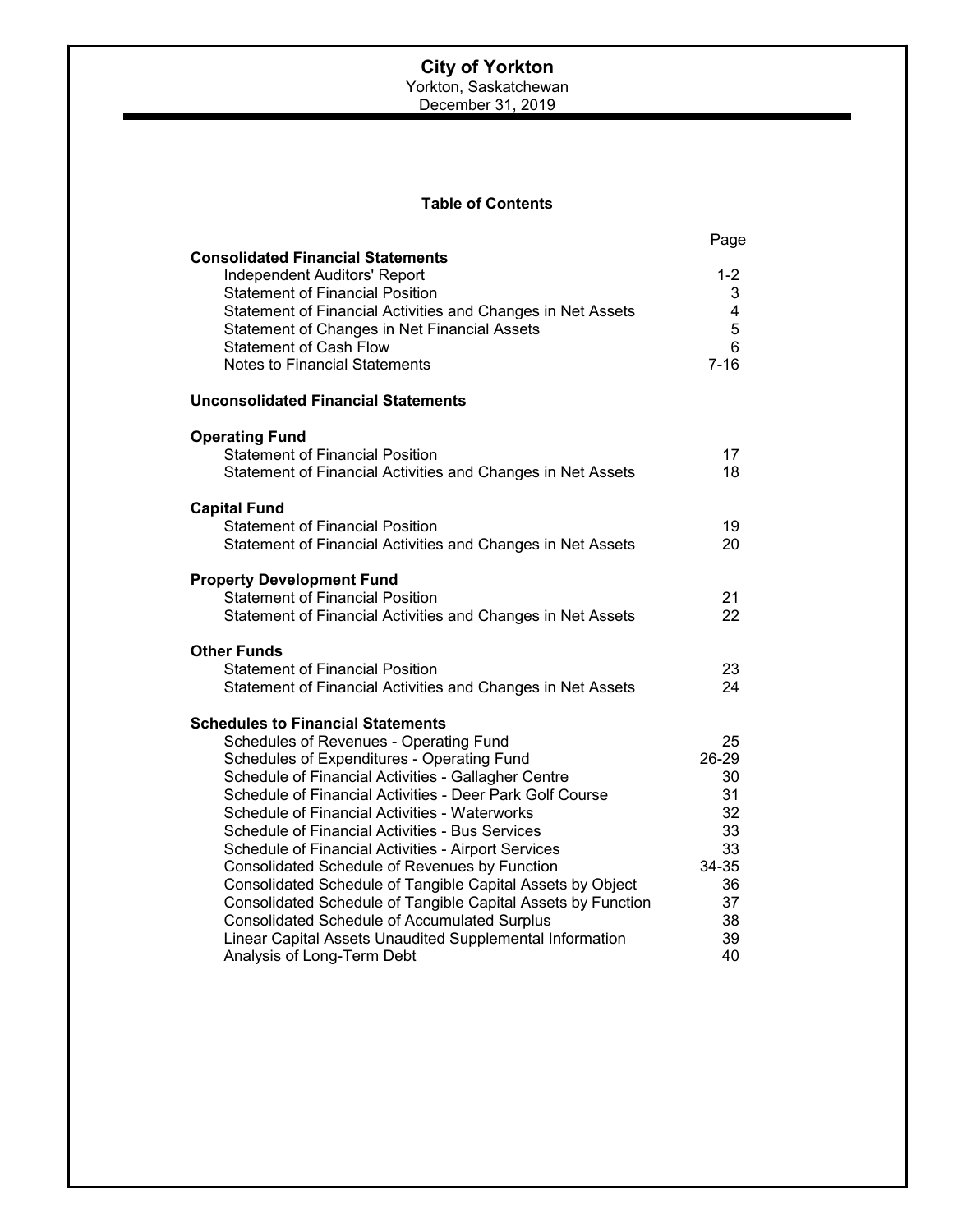

#### **Independent Auditors' Report**

To the Council City of Yorkton

#### *Opinion*

We have audited the financial statements of City of Yorkton, (the municipality), which comprise the Statement of Financial Position as at December 31, 2019 and the Statements of Operations, Changes in Net Financial Assets and Cash Flow for the year then ended, and notes to the financial statements, including a summary of significant accounting policies.

In our opinion, the accompanying financial statements present fairly, in all material respects, the financial position of the municipality as at December 31, 2019, and results of its operations and its cash flow for the year then ended in accordance with Canadian accounting standards for private enterprises.

#### *Basis for Opinion*

We conducted our audit in accordance with Canadian generally accepted auditing standards. Our responsibilities under those standards are further described in the Auditor's Responsibilities for the Audit of the financial statements section of our report. We are independent of the municipality in accordance with the ethical requirements that are relevant to our audit of the financial statements in Canada, and we have fulfilled our other ethical responsibilities in accordance with these requirements. We believe that the audit evidence we have obtained is sufficient and appropriate to provide a basis for our opinion.

#### *Responsibilities of Management and Those Charged with Governance for the Financial Statements*

Management is responsible for the preparation and fair presentation of the financial statements in accordance with Canadian accounting standards for private enterprises, and for such internal control as management determines is necessary to enable the preparation of financial statements that are free from material misstatement, whether due to fraud or error.

In preparing the financial statements, management is responsible for assessing the municipality's ability to continue as a going concern, disclosing, as applicable, matters related to going concern and using the going concern basis of accounting unless management either intends to liquidate the municipality or to cease operations, or has no realistic alternative but to do so.

The Board of Directors is responsible for overseeing the municipality's financial reporting process.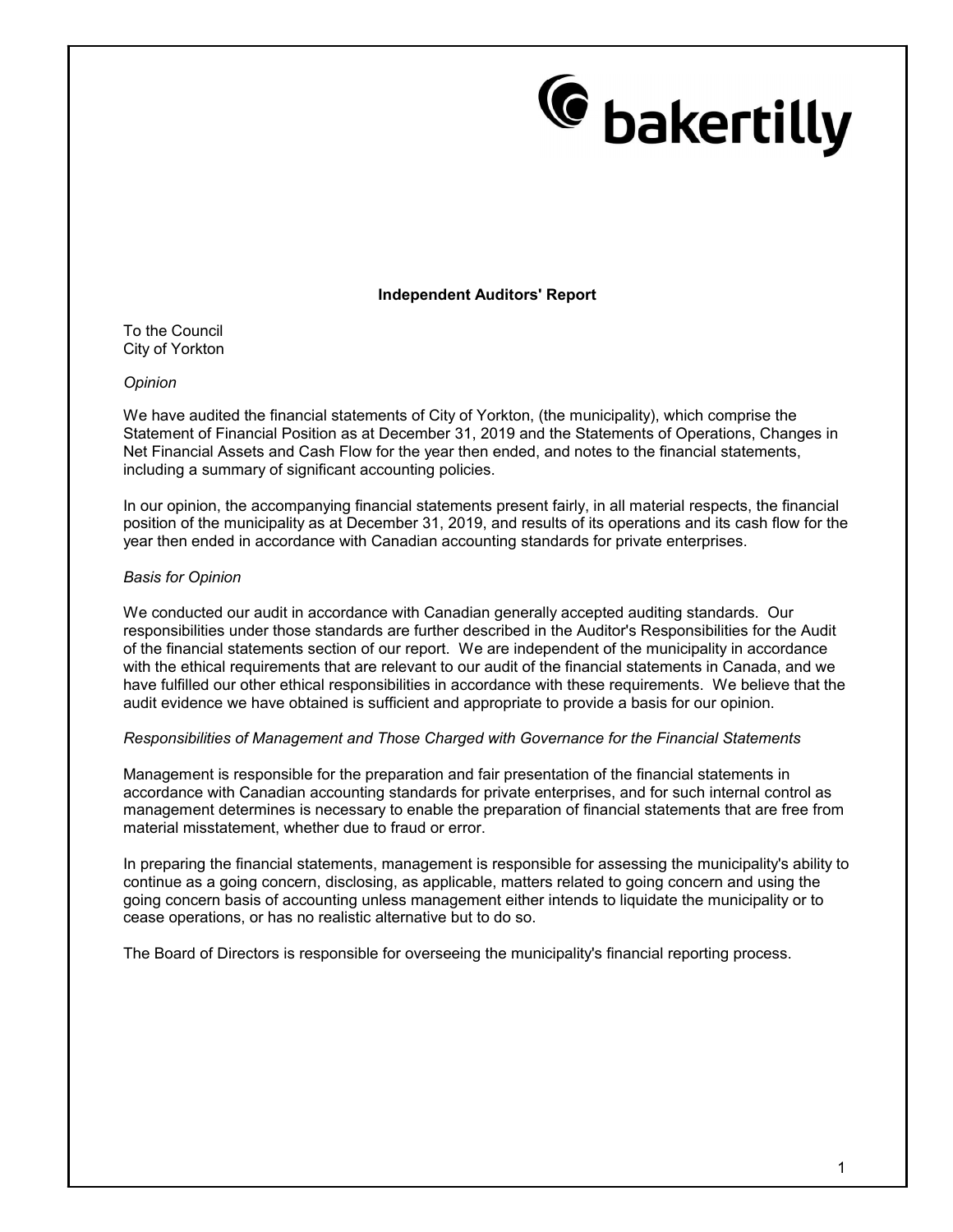

#### *Auditors' Responsibilities for the Audit of the Financial Statements*

Our objectives are to obtain reasonable assurance about whether the financial statements as a whole are free from material misstatement, whether due to fraud or error, and to issue an auditors' report that includes our opinion. Reasonable assurance is a high level of assurance, but is not a guarantee that an audit conducted in accordance with Canadian generally accepted auditing standards will always detect a material misstatement when it exists. Misstatements can arise from fraud or error and are considered material if, individually or in the aggregate, they could reasonably be expected to influence the economic decisions of users taken on the basis of these financial statements.

As part of an audit in accordance with Canadian generally accepted auditing standards, we exercise professional judgment and maintain professional skepticism throughout the audit. We also:

- Identify and assess the risks of material misstatement of the financial statements, whether due to fraud or error, design and perform audit procedures responsive to those risks, and obtain audit evidence that is sufficient and appropriate to provide a basis for our opinion. The risk of not detecting a material misstatement resulting from fraud is higher than for one resulting from error, as fraud may involve collusion, forgery, intentional omissions, misrepresentations, or the override of internal control.
- Obtain an understanding of internal control relevant to the audit in order to design audit procedures that are appropriate in the circumstances, but not for the purpose of expressing an opinion on the effectiveness of the municipality's internal control.
- Evaluate the appropriateness of accounting policies used and the reasonableness of accounting estimates and related disclosures made by management.
- Conclude on the appropriateness of management's use of the going concern basis of accounting and, based on the audit evidence obtained, whether a material uncertainty exists related to events or conditions that may cast significant doubt on the municipality's ability to continue as a going concern. If we conclude that a material uncertainty exists, we are required to draw attention in our auditor's report to the related disclosures in the financial statements or, if such disclosures are inadequate, to modify our opinion. Our conclusions are based on the audit evidence obtained up to the date of our auditor's report. However, future events or conditions may cause the municipality to cease to continue as a going concern.
- Evaluate the overall presentation, structure and content of the financial statements, including the disclosures, and whether the financial statements represent the underlying transactions and events in a manner that achieves fair presentation.

We communicate with those charged with governance regarding, among other matters, the planned scope and timing of the audit and significant audit findings, including any significant deficiencies in internal control that we identify during our audit.

**Baker Tilly SK LLP**

Baker Jiely SKLLP

Yorkton, SK August 24, 2020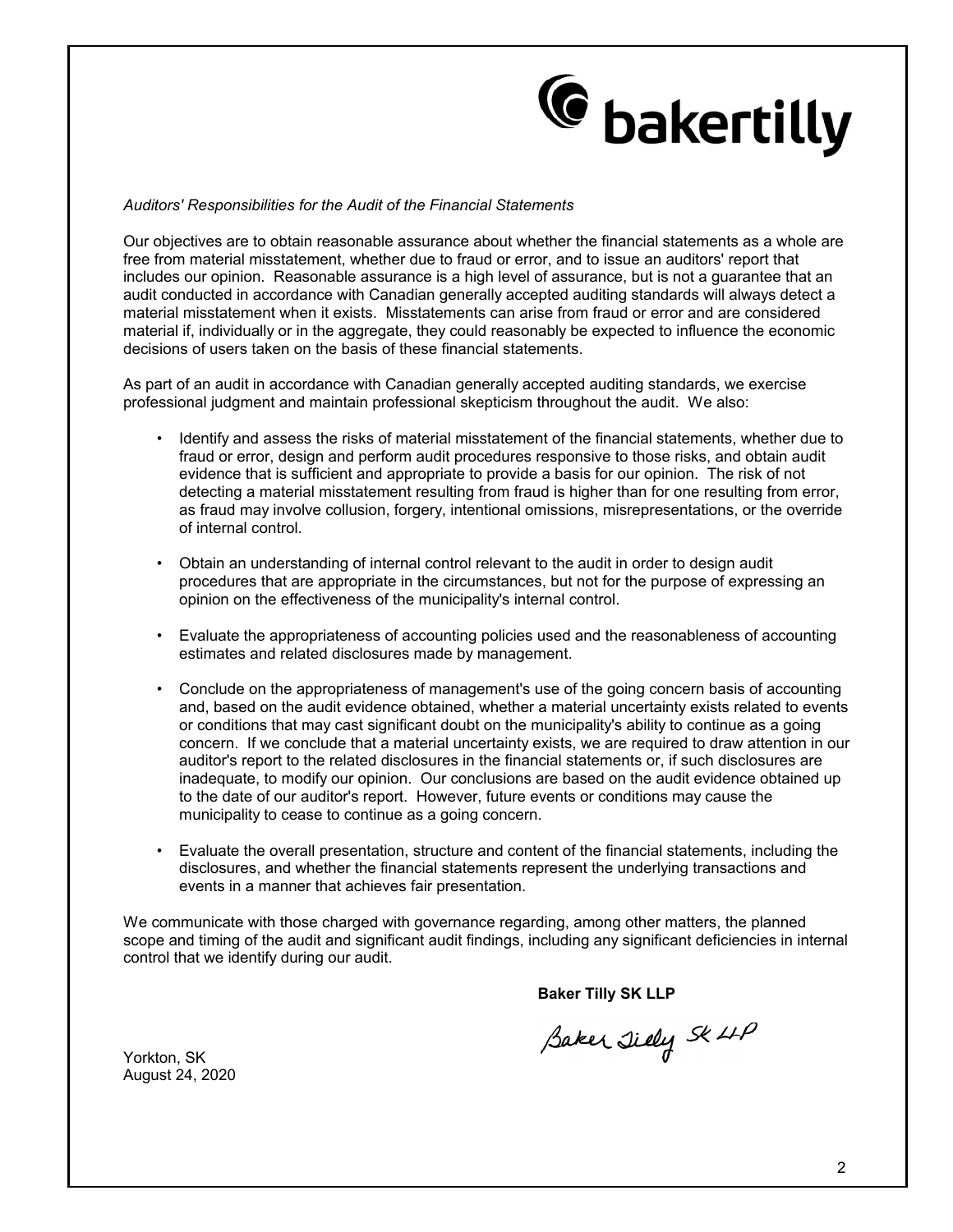# City of Yorkton<br>Consolidated Statement of Financial Position<br>As at December 31, 2019

|                                             | 2019              | 2018              |
|---------------------------------------------|-------------------|-------------------|
| <b>Assets</b>                               |                   |                   |
| <b>Financial Assets</b>                     |                   |                   |
| Cash and temporary investments - note 3     | 25, 134, 189      | 29,051,312        |
| Taxes receivable - note 4                   | 3,211,294         | 2,665,192         |
| Accounts receivable - note 5                | 9,441,537         | 3,095,058         |
| Property held for resale - note 6           | 17,935,421        | 17,867,210        |
| Long-term investments - note 8              | 4,881,494         | 4,588,972         |
| <b>Total Financial Assets</b>               | 60,603,935        | 57,267,744        |
| <b>Liabilities</b>                          |                   |                   |
| Accounts payable and accrued liabilities    | 5,440,777         | 5,226,817         |
| Taxpayer deposits                           | 333,411           | 207,066           |
| Tax prepayments                             | 2,128,352         | 1,864,837         |
| Deferred revenues                           | 2,798,782         | 1,325,681         |
| Other liabilities                           | 101,452           | 99,589            |
| Landfill post closure liability - note 11   | 1,354,552         | 1,279,370         |
| <b>Contaminated sites</b>                   | 446,000           |                   |
| Long-term debt - note 10                    | 11,948,023        | 14,670,741        |
| <b>Total Liabilities</b>                    | 24,551,349        | 24,674,101        |
| <b>Net Financial Assets</b>                 | 36,052,586        | 32,593,643        |
| <b>Non-Financial Assets</b>                 |                   |                   |
| Tangible capital assets - schedules 3 and 4 | 145,926,186       | 147,102,956       |
| Capital projects in progress                | 21,702,166        | 8,402,541         |
| Inventories - note 7                        | 1,661,194         | 2,018,083         |
| Prepaid expenses                            | 16,425            | 76,378            |
| <b>Total Non-Financial Assets</b>           | 169,305,971       | 157,599,958       |
| Accumulated Surplus - schedule 5            | 205,358,557<br>\$ | 190,193,601<br>\$ |

Approved on behalf of the council:

Mayor  $\frac{1}{\text{Councillor}}$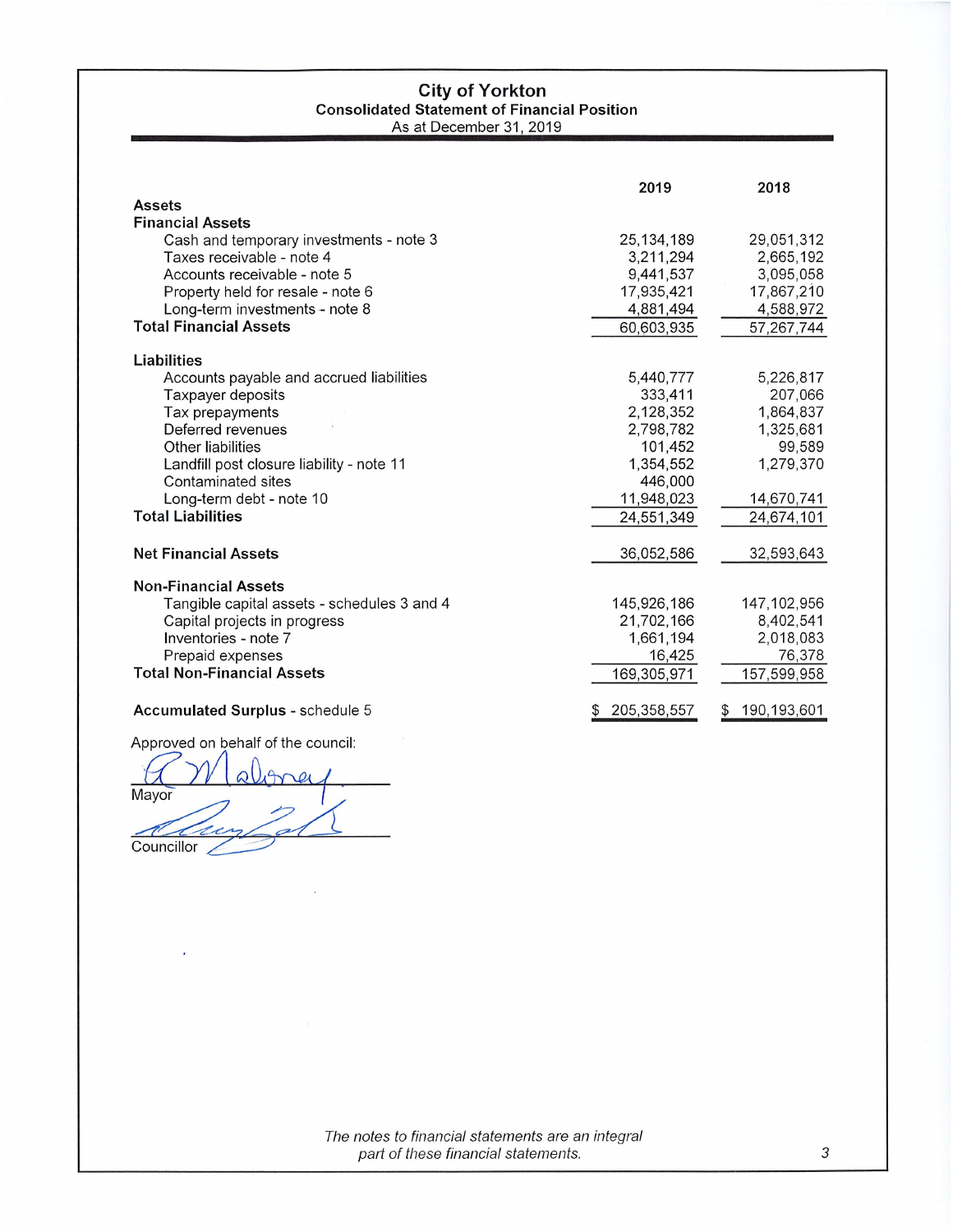#### **City of Yorkton Consolidated Statement of Financial Activities and Changes in Net Assets**

For the year ended December 31, 2019

|                                                                                          | 2019<br><b>Budget</b><br>(Note 14) | 2019          | 2018        |
|------------------------------------------------------------------------------------------|------------------------------------|---------------|-------------|
| <b>Revenue</b>                                                                           |                                    |               |             |
| Taxation                                                                                 | 23,328,300                         | 23, 181, 735  | 22,523,605  |
| Provincial utility surcharges                                                            | 3,190,000                          | 3,254,893     | 2,869,868   |
| Revenue sharing                                                                          | 2,890,070                          | 2,978,483     | 2,877,657   |
| Grants in lieu of taxes                                                                  | 940,700                            | 1,020,307     | 991,521     |
| Sales of services                                                                        |                                    |               |             |
| General                                                                                  | 6,405,283                          | 7,640,580     | 6,565,191   |
| <b>Gallagher Centre</b>                                                                  | 1,710,300                          | 1,721,233     | 1,598,356   |
| Deer Park Golf Course                                                                    | 560,200                            | 554,975       | 600,440     |
| Other revenue from own sources -                                                         |                                    |               |             |
| schedules 1 and 2                                                                        | 423,880                            | 1,825,588     | 1,579,541   |
| Conditional grants - schedules 1 and 2                                                   | 937,994                            | 899,808       | 955,904     |
| Waterworks                                                                               | 8,212,000                          | 8,971,496     | 8,711,853   |
| Airport services                                                                         | 105,000                            | 112,598       | 226,058     |
| <b>Bus services</b>                                                                      | 33,000                             | 29,130        | 29,838      |
| Profit on property sales                                                                 |                                    | 201,273       | 92,622      |
| Yorkton Housing Corp. increase in equity                                                 |                                    | 277,283       | 193,386     |
| Gain (loss) on disposal of capital assets                                                |                                    | 104,950)      | 46,822)     |
|                                                                                          | 48,736,727                         | 52,564,432    | 49,769,018  |
| <b>Expenditures</b>                                                                      |                                    |               |             |
| General government services                                                              | 4,387,668                          | 4,394,457     | 4,587,412   |
| Protective services                                                                      | 7,992,581                          | 8,493,862     | 8,516,444   |
| <b>Transportation services</b>                                                           | 8,058,259                          | 10,198,182    | 8,953,271   |
| Environmental health services                                                            | 2,768,880                          | 2,621,984     | 2,955,868   |
| Social and family services                                                               | 227,800                            | 255,779       | 266,866     |
| Economic development services                                                            | 406,795                            | 374,005       | 336,345     |
| Recreation and cultural services                                                         | 2,980,486                          | 3,381,759     | 3,248,210   |
| Library services                                                                         | 530,850                            | 573,795       | 583,131     |
| Fiscal services - transfer to allowances                                                 | 40,000                             | 40,000        | 40,000      |
| <b>Gallagher Centre</b>                                                                  | 3,727,956                          | 5,127,204     | 4,742,911   |
| Deer Park Golf Course                                                                    | 760,550                            | 902,056       | 825,453     |
| Waterworks                                                                               | 5,684,438                          | 7,880,331     | 7,293,672   |
| <b>Bus services</b>                                                                      | 368,000                            | 411,804       | 387,771     |
| Airport services                                                                         | 203,490                            | 282,117       | 318,436     |
| Property development interest on loan<br>Asset write-offs and losses on disposal         |                                    | 104,619       | 201,192     |
| of assets                                                                                |                                    | 124,866       | 51,407      |
| Other                                                                                    |                                    | 17,645        | 20,554      |
|                                                                                          | 38, 137, 753                       | 45,184,465    | 43,328,943  |
| <b>Surplus of Revenue over Expenditures</b><br><b>Before Other Capital Contributions</b> | 10,598,974                         | 7,379,967     | 6,440,075   |
| <b>Capital Grants and Contributions -</b><br>schedules 1 and 2                           | 0                                  | 7,784,989     | 19,907      |
| <b>Surplus of Revenues over Expenses</b>                                                 | 10,598,974                         | 15,164,956    | 6,459,982   |
| Accumulated Surplus, beginning of year                                                   | 190,193,601                        | 190,193,601   | 183,733,619 |
| <b>Accumulated Surplus, End of Year</b>                                                  | 200,792,575<br>S.                  | 205, 358, 557 | 190,193,601 |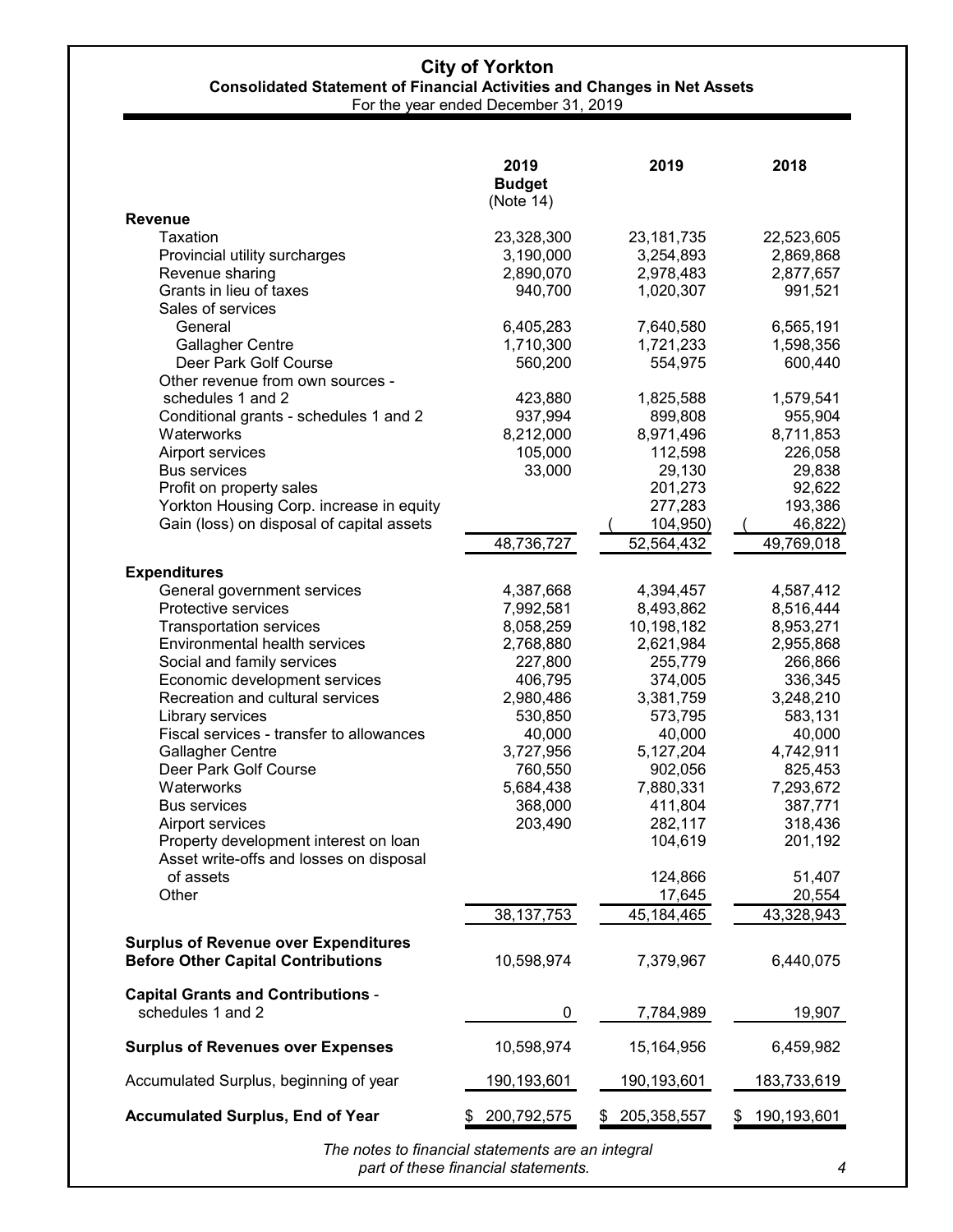#### **City of Yorkton Consolidated Statement of Changes in Net Financial Assets** For the year ended December 31, 2019

|                                                                                                                                                                                                                                   | 2019<br><b>Budget</b><br>(Note 14) | 2019<br><b>Actual</b>                                           | 2018<br><b>Actual</b>                                    |
|-----------------------------------------------------------------------------------------------------------------------------------------------------------------------------------------------------------------------------------|------------------------------------|-----------------------------------------------------------------|----------------------------------------------------------|
| <b>Surplus</b>                                                                                                                                                                                                                    | 10,598,974                         | 15,164,956                                                      | 6,459,982                                                |
| (Acquisition) of tangible capital assets<br>Change in capital assets in progress<br>Amortization of tangible capital assets<br>Proceeds on disposal of tangible capital assets<br>Loss on the disposal of tangible capital assets | (41, 542, 565)                     | 5,600,644)<br>(13, 299, 625)<br>6,442,120<br>227,019<br>104,950 | 7,556,554)<br>410,525)<br>6,220,580<br>238,114<br>46,822 |
| <b>Surplus (Deficit) of Capital Expenses over</b><br><b>Expenditures</b>                                                                                                                                                          | (41, 542, 565)                     | (12, 126, 180)                                                  | 1,461,563)                                               |
| Consumption of supplies inventory                                                                                                                                                                                                 |                                    | 356,889                                                         | 128,923                                                  |
| (Acquisition) of prepaid expense<br>Use of prepaid expense                                                                                                                                                                        |                                    | 59,945                                                          | 68,937)                                                  |
| <b>Surplus of Expenses of Other</b><br><b>Non-Financial over Expenditures</b>                                                                                                                                                     | $\Omega$                           | 416,834                                                         | 59,986                                                   |
| <b>Increase (Decrease) in Net Financial Assets</b>                                                                                                                                                                                | (30,943,591)                       | 3,455,610                                                       | 5,058,405                                                |
| Net Financial Assets, beginning of year                                                                                                                                                                                           | 32,593,643                         | 32,593,643                                                      | 27,535,238                                               |
| <b>Net Financial Assets, End of Year</b>                                                                                                                                                                                          | 1,650,052<br>\$                    | \$36,049,253                                                    | \$32,593,643                                             |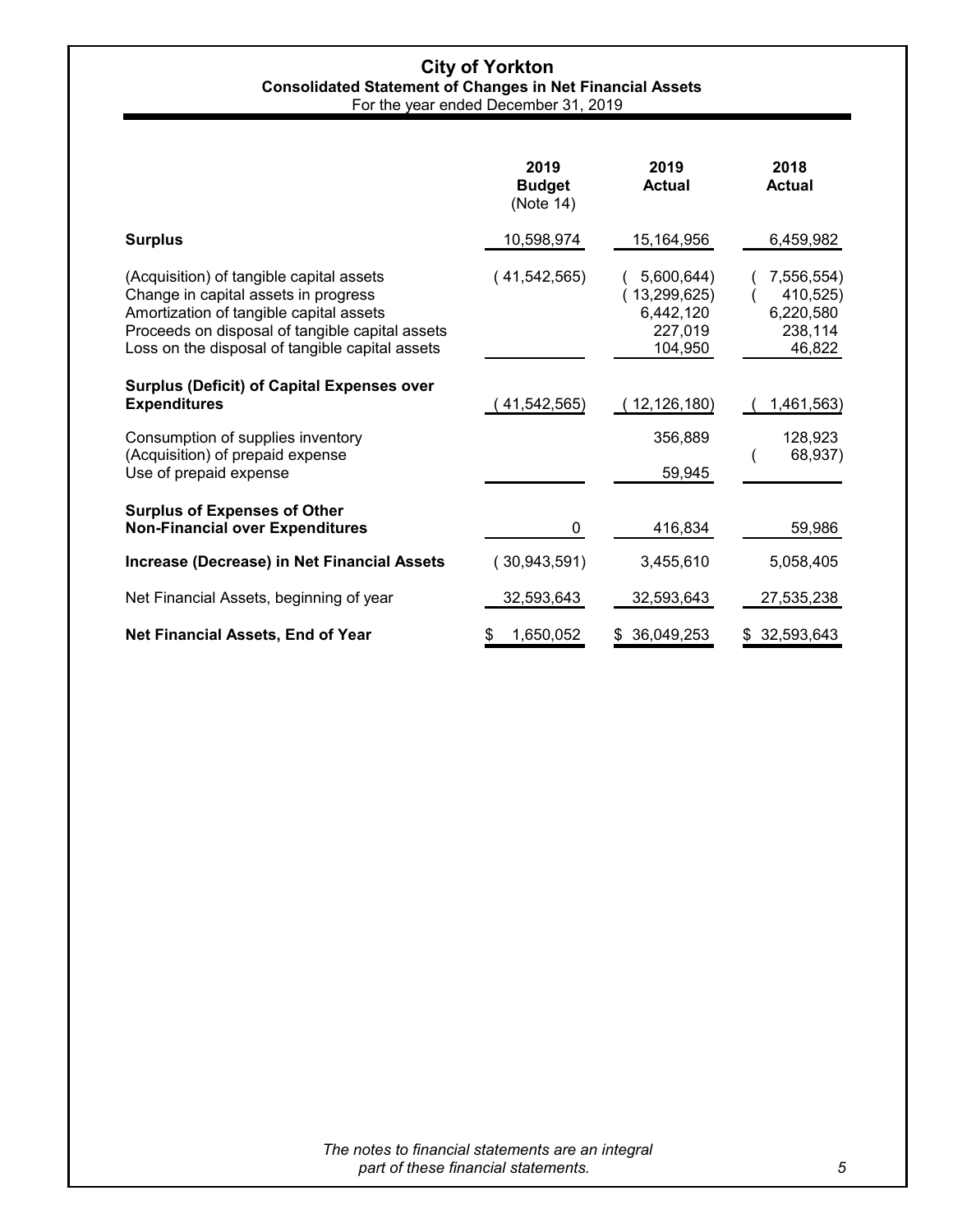# **City of Yorkton**

**Consolidated Statement of Cash Flow**

For the year ended December 31, 2019

|                                                      | 2019             | 2018             |
|------------------------------------------------------|------------------|------------------|
| Cash Provided by (used for) the Following Activities |                  |                  |
| <b>Operating:</b>                                    |                  |                  |
| <b>Surplus</b>                                       | 15,164,956       | 6,459,982        |
| Amortization                                         | 6,442,120        | 6,220,580        |
| Loss on disposal of tangible capital assets          | 104,950          | 46,822           |
|                                                      | 21,712,026       | 12,727,384       |
| <b>Change in Assets/Liabilities</b>                  |                  |                  |
| Taxes receivable - municipal                         | 282,587)         | 139,923)         |
| Other receivables                                    | 6,462,480)       | 764,616          |
| Land for resale                                      | 64,895)          | 79,860           |
| Accounts payable                                     | 213,971          | 191,575)         |
| Taxpayer deposits                                    | 126,345          | 11,932           |
| Deferred revenue                                     | 1,473,101        | 939,566          |
| <b>Other liabilities</b>                             | 523,044          | 127,258          |
| Stock and supplies for use                           | 356,889          | 128,923          |
| Prepayments and deferred charges                     | 59,953           | 68,938)          |
| <b>Net Cash from (used for) Operations</b>           | 17,655,367       | 14,379,103       |
|                                                      |                  |                  |
| Capital:                                             |                  |                  |
| Acquisition of capital assets                        | 5,600,644)       | 7,556,554)       |
| Proceeds from the disposal of capital assets         | 227,019          | 238,114          |
| Change in capital assets in progress                 | 13, 183, 625)    | 410,525)         |
| Net Cash from (used for) Capital                     | 18,557,250)      | 7,728,965)       |
|                                                      |                  |                  |
| Investing:                                           |                  |                  |
| Other investments                                    | 292,521)         | 204,796)         |
| Financing:                                           |                  |                  |
| Long-term debt repaid                                | 2,722,719)       | 2,828,514)       |
|                                                      |                  |                  |
| Increase (Decrease) in Cash Resources                | 3,917,123        | 3,616,828        |
| Cash and investments, beginning of year              | 29,051,312       | 25,434,484       |
| Cash and Investments, End of Year                    | 25,134,189<br>\$ | 29,051,312<br>\$ |
|                                                      |                  |                  |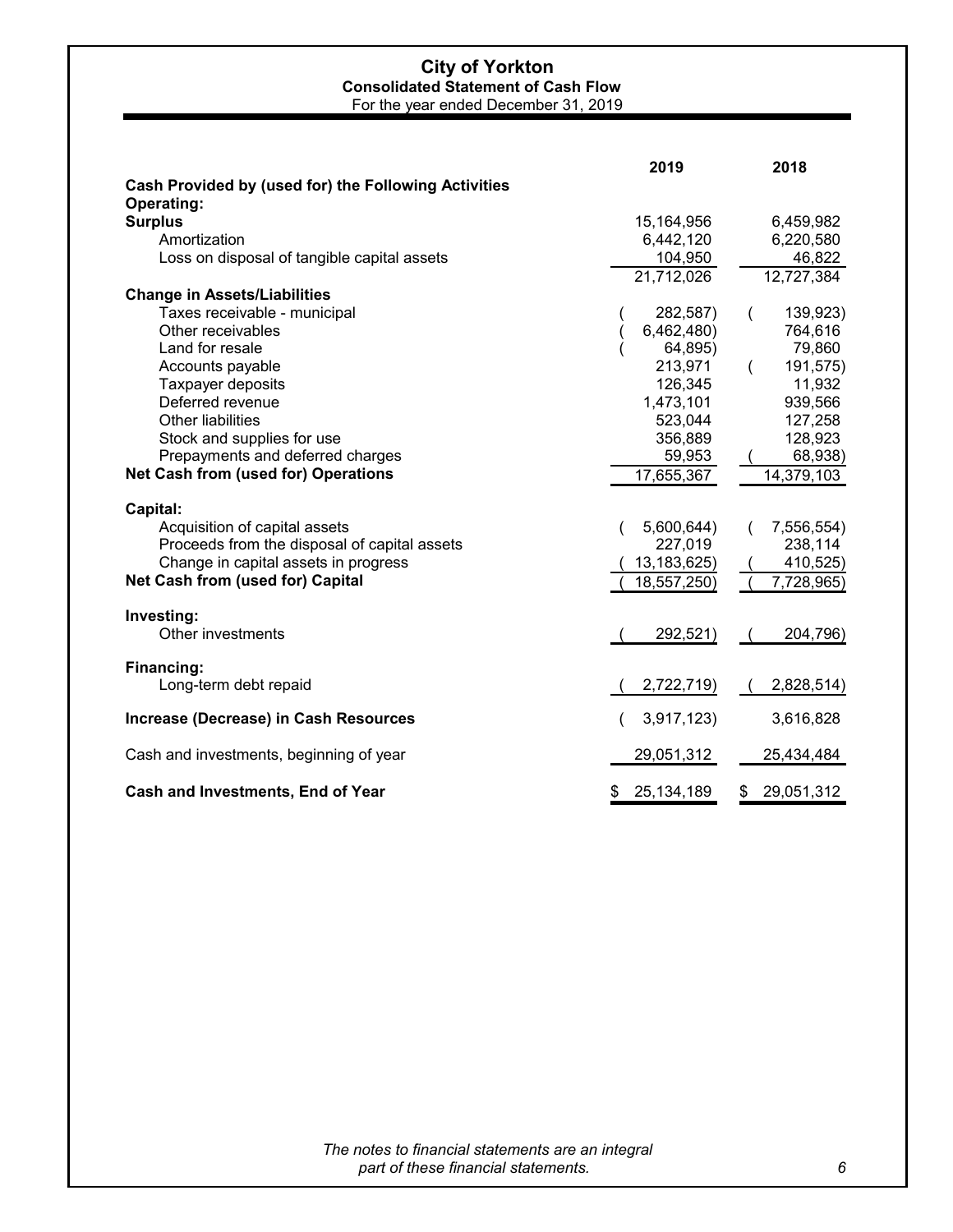#### 1. **Basis of Presentation of Financial Statements**

These consolidated financial statements report the activities of the City of Yorkton and include the operating, capital, property development and other funds. The operating fund includes the operations of the Gallagher Centre, Deer Park Golf Course, waterworks, bus and the Yorkton Municipal Airport Authority Inc.

All interfund assets, liabilities, revenues and expenditures have been eliminated.

The city also owns 100% of the shares in Yorkton Housing Corporation. This investment has been accounted for on the equity method.

#### 2. **Significant Accounting and Reporting Policies**

The consolidated financial statements of the municipality are prepared by management in accordance with the local government accounting standards established by the Public Sector Accounting Board of the Chartered Professional Accountants of Canada. Significant aspects of the accounting policies are as follows:

(a) Basis of accounting

The financial statements are prepared using the accrual basis of accounting. The accrual basis of accounting recognized revenue as they become available and measurable; expenses are recognized as they are incurred and measurable as a result of the receipt of goods and services and the creation of a legal obligation to pay.

The city's financial transactions are segmented into various self-balancing funds. These have been consolidated for reporting purposes.

(b) Collection of funds for other authorities

Collection of funds by the municipality for the school board, municipal hail and conservation and development authorities are collected and remitted in accordance with relevant legislation.

(c) Government transfers

Government transfers are recognized as either expenditures or revenues in the period that the events giving rise to the transfer occurred, as long as:

- (i) the transfer is authorized;
- (ii) eligibility criteria have been met by the recipient; and
- (iii) a reasonable estimate of the amount can be made.

Unearned government transfer amounts received but not earned will be recorded as deferred revenue.

Earned government transfer amounts not received will be recorded as an amount receivable.

(d) Deferred revenue - fees and charges

Certain user charges and fees are collected for which the related services have yet to be performed. Revenue is recognized in the period when the related expenses are incurred or services performed.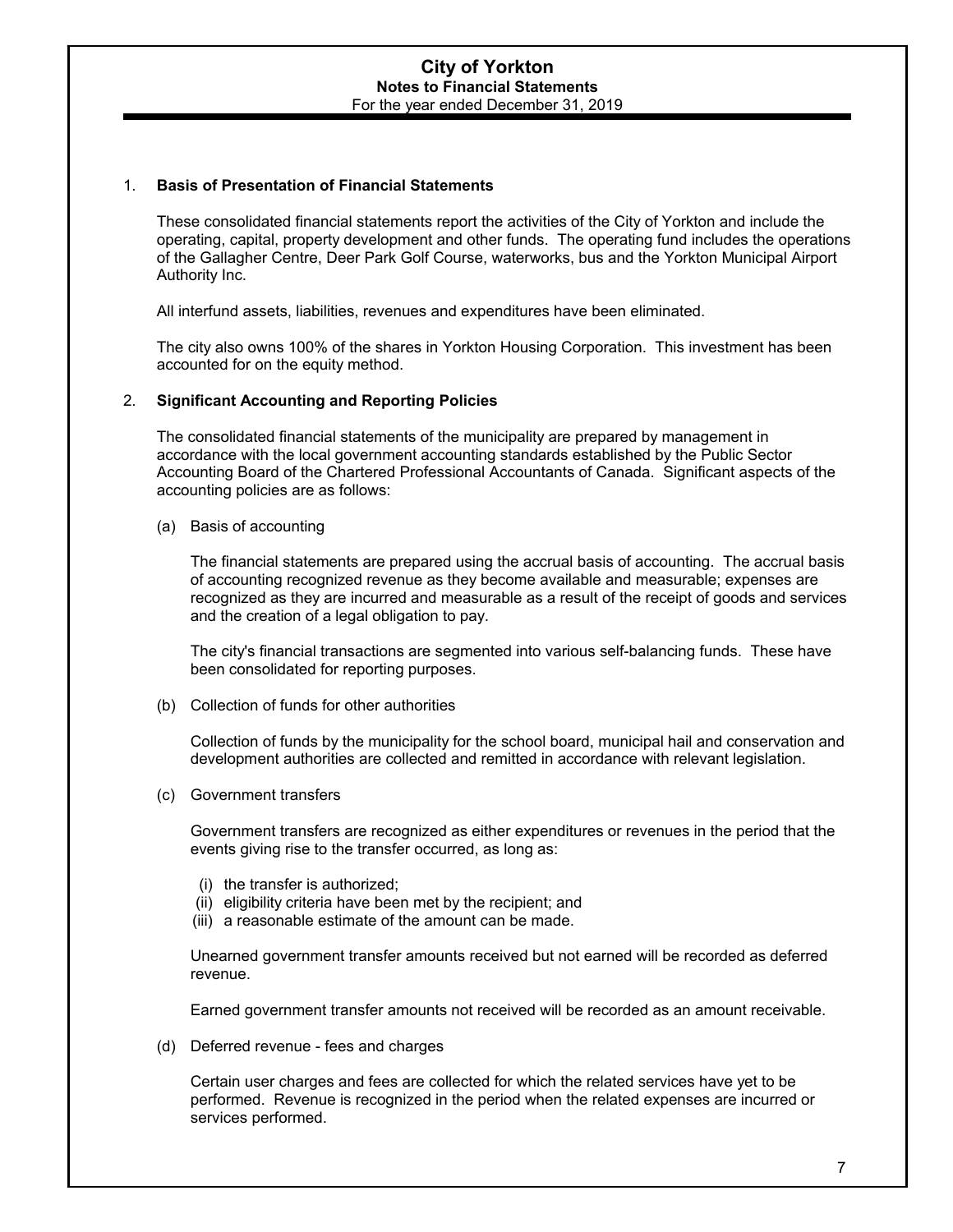#### 2. **Significant Accounting and Reporting Policies** - continued

(e) Net financial assets

Net financial assets at the end of an accounting period are the net amount of financial assets less liabilities outstanding. Financial assets represent items such as cash and those other assets on hand which could provide resources to discharge existing liabilities or finance future operations. These include realizable assets which are convertible to cash and not intended for consumption in the normal course of operations.

(f) Non-financial assets

Tangible capital and other non-financial assets are accounted for as assets by the government because they can be used to provide government services in future periods. These assets do not normally provide resources to discharge the liabilities of the government unless they are sold.

(g) Appropriated reserves

Reserves are established at the discretion of council to designate surplus for future operating and capital transactions. Amounts so designated are described on schedule 5.

(h) Investments

Portfolio investments are valued at the lower of cost, less any provisions for other than temporary impairment. Investments with terms longer than one year have been classified as other long-term investments concurrent with the nature of the investment.

Investments with significant influence are presented using the equity method.

(i) Inventories

Inventories of materials and supplies expected to be used by the municipality are valued at the lower of cost or replacement cost. Inventories of land, materials and supplies held for resale are valued at the lower of cost or net realizable value. Cost is determined by the average cost method. Net realizable value is the estimated selling price in the ordinary course of business.

(j) Cash and temporary investments

Cash is represented by cash on hand and/or in bank accounts. Temporary investments are represented by term deposits and/or guaranteed investment certificates due within one year.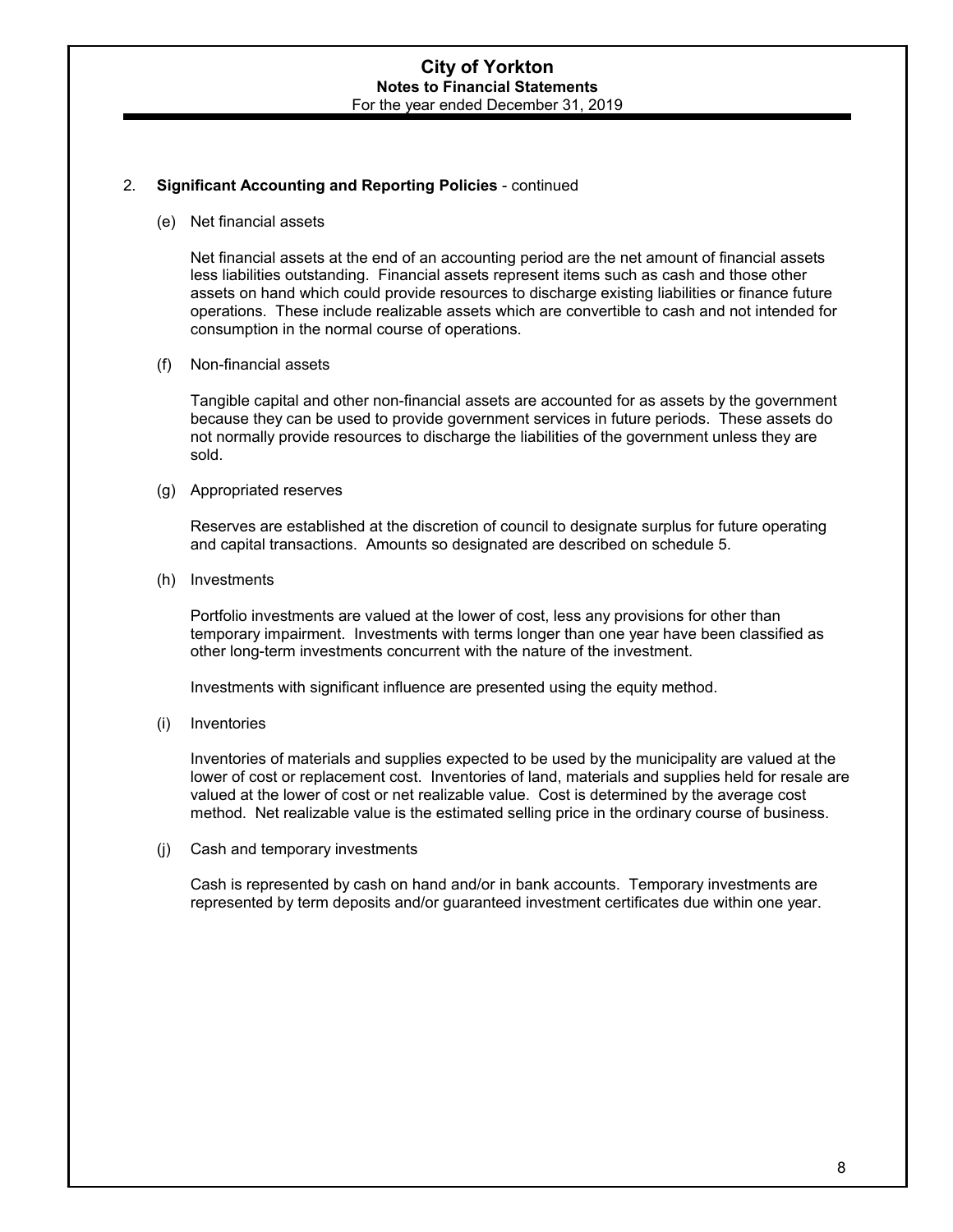#### 2. **Significant Accounting and Reporting Policies** - continued

#### (k) Tangible capital assets

All tangible capital asset acquisitions or betterments made throughout the year are recorded at their acquisition cost. Initial costs for tangible capital assets that were acquired and developed prior to 2009 were obtained via historical cost information or using current fair market values discounted by a relevant inflation factor back to the point of acquisition. Donated tangible capital assets received are recorded at their fair market value at the date of contribution. The tangible capital assets that are recognized at a nominal value are disclosed in schedule 4. The cost of these tangible capital assets less any residual value are amortized over the asset's useful life using the straight-line method of amortization. The municipality's tangible capital asset useful lives are estimated as follows:

| <b>General Assets</b>   |               |
|-------------------------|---------------|
| Land improvements       | 50 years      |
| <b>Buildings</b>        | 50 years      |
| Machinery and equipment | 7-50 years    |
| <b>Treatment Plants</b> |               |
| Water                   | 20-50 years   |
| Sewer                   | $15-50$ years |
| Infrastructure Assets   |               |
| Waterworks              | 75 years      |
| Sewer                   | 75 years      |
| Storm                   | 35 years      |
| Sidewalks               | $20-30$ years |
| Roads                   | 15-30 years   |

#### (l) Government contributions

Government contributions for the acquisition of capital assets are reported as capital revenue and do not reduce the cost of the related asset.

#### (m) Works of art

Assets that have a historical or cultural significance, which include works of art, monuments and other cultural artifacts are not recognized as tangible capital assets because a reasonable estimate of future benefits associated with this property cannot be made.

(n) Capitalization of interest

The municipality does not capitalize interest incurred while a tangible capital asset is under construction.

(o) Leases

All leases are recorded on the financial statement as either a capital or operating lease. Any lease that transfers the majority of benefits and risk associated with the leased asset is classified as a capital lease. At the inception of a capital lease, an asset and a payment obligation are recorded at an amount equal to the lesser of the present value of the minimum lease payments and the asset's fair market value. Assets under capital leases are amortized on a straight-line basis over their estimated useful lives (lease term). Any other lease not meeting the before-mentioned criteria is classified as an operating lease and rental payments are expensed as incurred.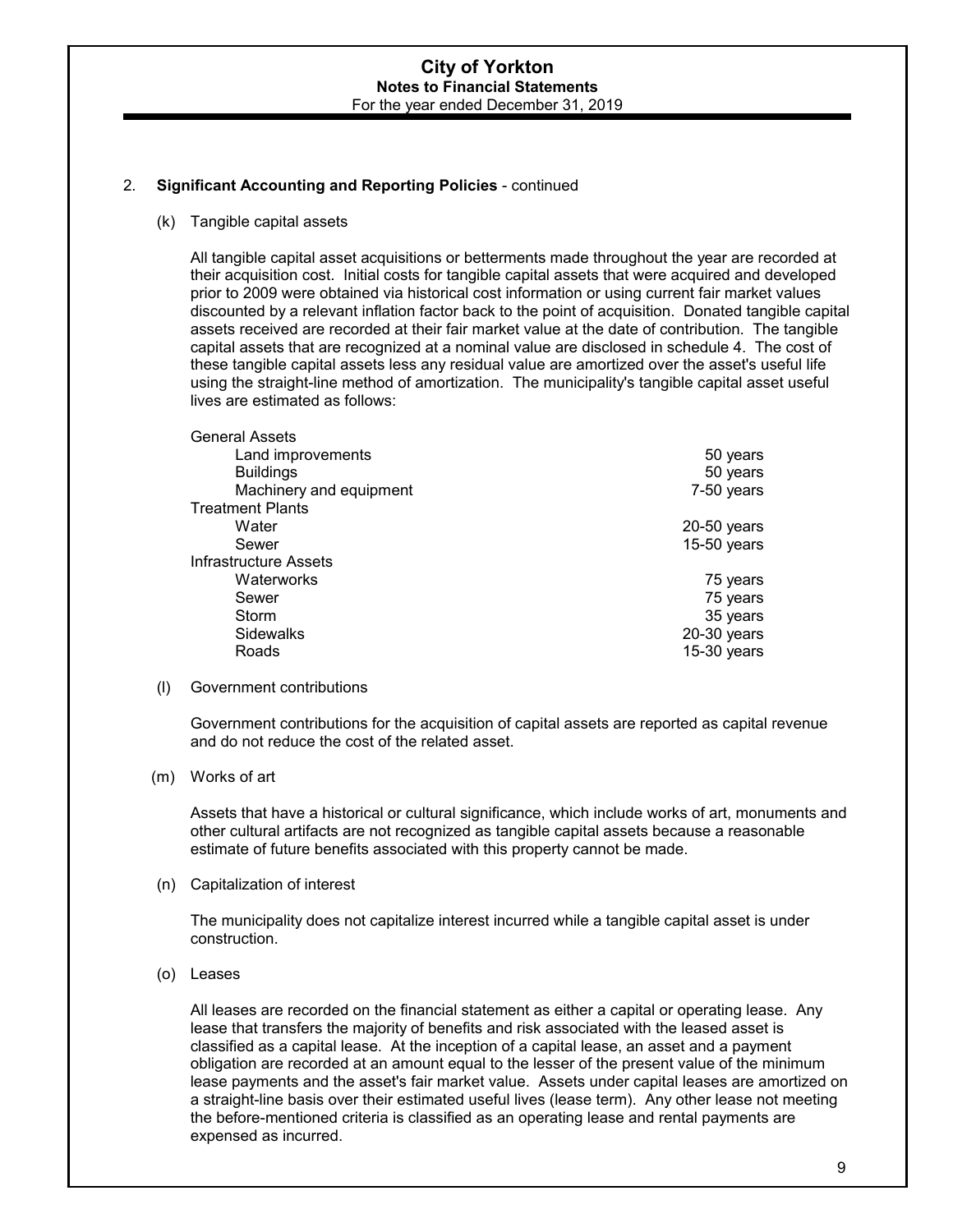#### 2. **Significant Accounting and Reporting Policies** - continued

#### (p) Measurement uncertainty

The preparation of financial statements in conformity with the Public Sector Accounting Board's recommendation requires management to make estimates and assumptions that affect the reported amount of assets and liabilities and disclosure of contingent assets and liabilities at the date of the financial statements, and the reported amounts of revenue and expenditures during the period. Accounts receivable are stated after evaluation as to their collectability and an appropriate allowance for doubtful accounts is provided where considered necessary.

The measurement of materials and supplies are based on estimates of volume and quality.

The opening asset costs of tangible capital assets have been estimated where actual costs were not available.

Amortization is based on the estimated useful lives of tangible capital assets.

These estimates and assumptions are reviewed periodically and, as adjustments become necessary, they are reported in earnings in the periods in which they become known.

(q) Landfill closure and post-closure liability

Legislation requires closure and post-closure of solid waste landfill sites. Closure care includes final covering and landscaping of the landfill and implementation of drainage and gas management plans. Post-closure care requirements include cap maintenance, ground water monitoring, gas management system operations, inspections and annual reports. The liability recognized in the financial statements is subject to measurement uncertainty. The recognized amounts are based on the city's best information and judgement.

(r) Liability for contaminated sites

Contaminated sites are a result of contamination being introduced into air, soil, water or sediment of a chemical, organic or radioactive material or live organism that exceeds an environmental standard. The liability is recorded net of any expected recoveries. A liability for remediation of contaminated sites is recognized when all the following criteria are met: i) an environmental standard exists; ii) contamination exceeds the environmental standard; iii) the City of Yorkton is directly responsible; or accepts responsibility; and iv) a reasonable estimate of the amount can be made.

(s) Revenue

Property tax revenue is based on assessments determined in accordance with provincial legislation and the formulas, principles and rules in the Saskatchewan Assessment Manual. Tax mill rates are established annually. Taxation revenues are recorded annually upon receipt of the taxable assessment values as per the Saskatchewan Assessment Management Agency. Penalties on overdue taxes are recorded in the period levied.

Utility revenue is recognized in the period in which the service has been provided.

All other revenue is recorded when received, or receivable, collection is likely, and the amount can be reasonably determined.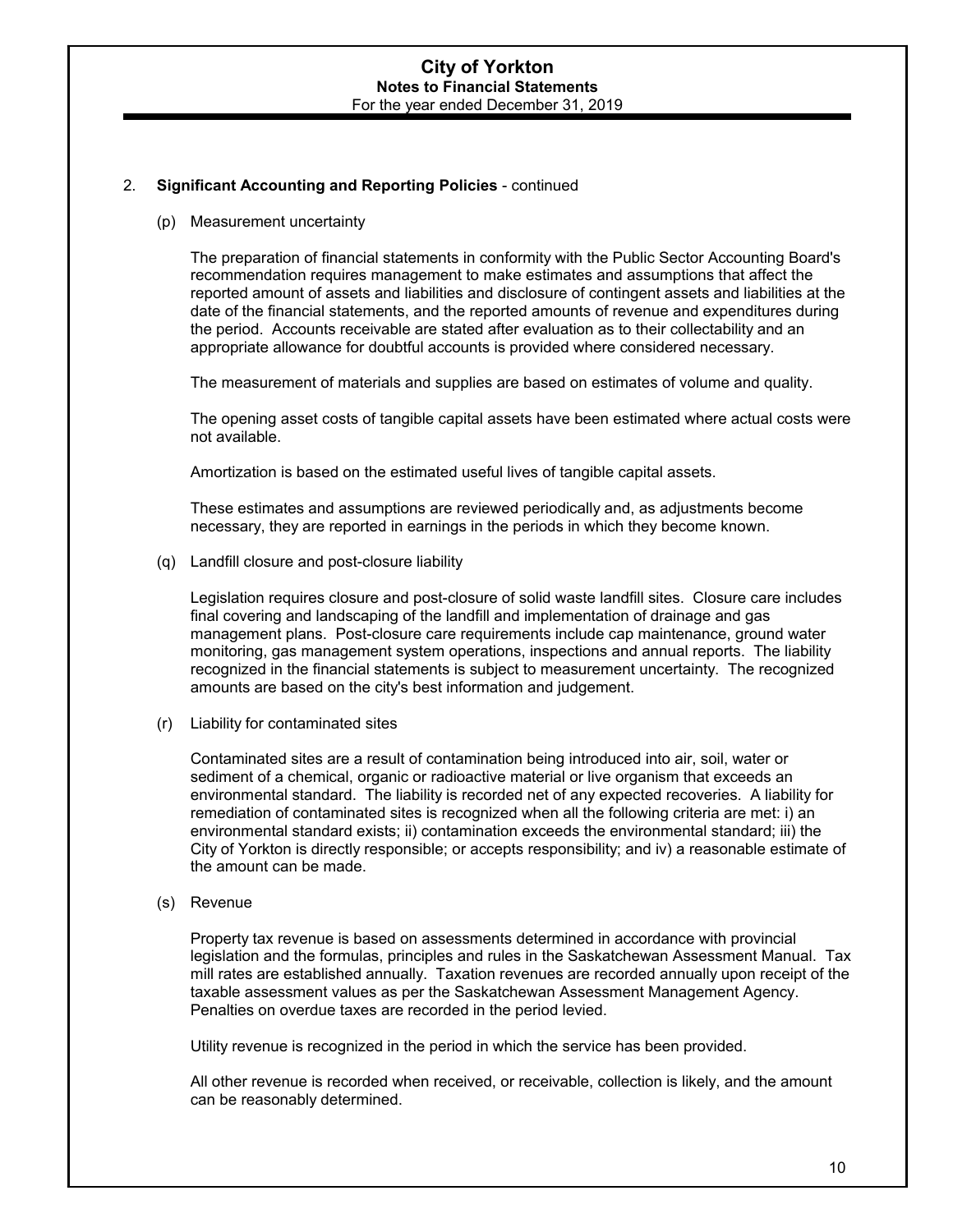#### 2. **Significant Accounting and Reporting Policies** - continued

#### (t) New accounting standards

Effective January 1, 2018, the municipality adopted the following Canadian public sector accounting standards. The description of these changes and their impact on the financial statements is summarized:

PS 2200 Related party disclosures defines a related party and establishes disclosures required for related party transactions. Disclosure of information about related party transactions and the relationship underlying them is required when they have occurred at a value different from that which would have been arrived at if the parties were unrelated, and they have, or could have, a material financial effect on the financial statements.

The adoption of this standard has not resulted in any disclosure change.

PS 3210 Assets provides additional guidance for applying the definition of assets and establishing disclosure requirements for assets. Disclosure about the major categories of assets that are not recognized is required. When an asset is not recognized because a reasonable estimate cannot be made, the reasons for this should be disclosed. The adoption of this standard has no impact on the financial statements.

PS 3320 Contingent assets defines and establishes disclosure standards on the reporting and disclosure of possible assets that may arise from existing conditions or situations involving uncertainty. Disclosure is required when the occurrence of the confirming future event is likely.

The municipality does not have any reportable contingent assets.

PS 3380 Contractual rights defines and establishes disclosure standards on contractual rights. Contractual rights are rights to economic resources arising from contracts or agreements that will result in both an asset and revenue in the future.

The municipality's contractual rights are disclosed in note 13.

PS 3420 Inter-entity transactions establishes standards on how to account for and report transactions between public sector entities that comprise a government's reporting entity from both a provider and recipient perspective.

This standard has no impact on the financial statements.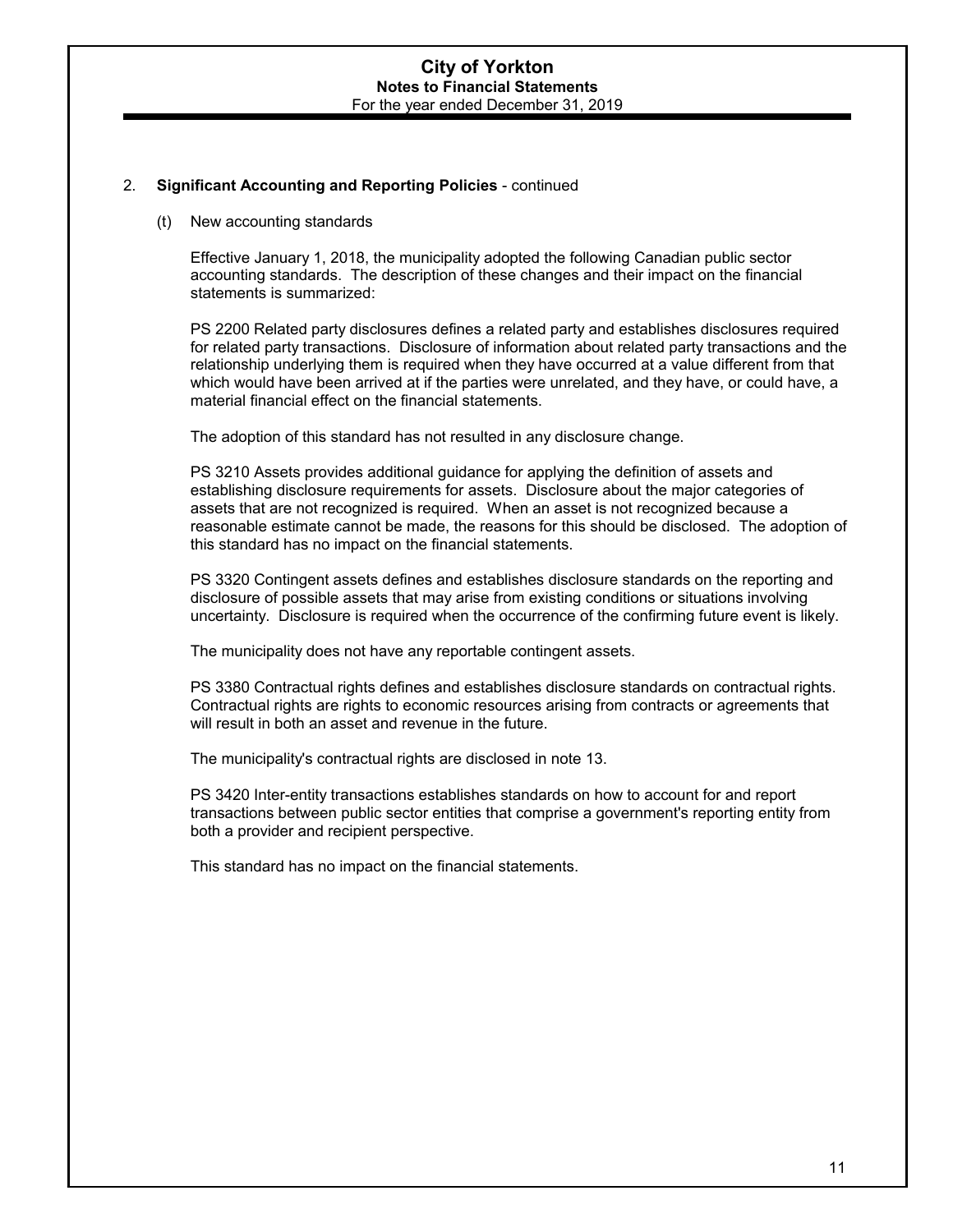# **City of Yorkton**

**Notes to Financial Statements**

For the year ended December 31, 2019

|    |                                                                                                                                      |    | 2019                                                                                                                       |    | 2018                                                                                                                     |
|----|--------------------------------------------------------------------------------------------------------------------------------------|----|----------------------------------------------------------------------------------------------------------------------------|----|--------------------------------------------------------------------------------------------------------------------------|
| 3. | <b>Cash and Temporary Investments</b>                                                                                                |    |                                                                                                                            |    |                                                                                                                          |
|    | Cash                                                                                                                                 | \$ | 25,134,189                                                                                                                 |    | \$29,051,312                                                                                                             |
| 4. | <b>Taxes Receivable</b>                                                                                                              |    |                                                                                                                            |    |                                                                                                                          |
|    | Taxes receivable are shown net of allowances for<br>uncollectible accounts as follows:                                               |    |                                                                                                                            |    |                                                                                                                          |
|    | <b>Total taxes</b><br>Less: School share                                                                                             |    | 3,900,455<br>574,161<br>3,326,294                                                                                          |    | 3,336,057<br>555,865<br>2,780,192                                                                                        |
|    | Less: Allowance for doubtful accounts                                                                                                |    | 115,000                                                                                                                    |    | 115,000                                                                                                                  |
|    |                                                                                                                                      | S  | 3,211,294                                                                                                                  | S. | 2,665,192                                                                                                                |
| 5. | <b>Accounts Receivable</b>                                                                                                           |    |                                                                                                                            |    |                                                                                                                          |
|    | Intergovernmental accounts<br>Water and sewer accounts<br>Property accounts<br>Other accounts                                        |    | 5,929,599<br>1,422,490<br>110,309<br>2,154,384<br>9,616,782                                                                |    | 1,159,205<br>1,224,147<br>6,796<br>773,285<br>3,163,433                                                                  |
|    | Less: Allowance for doubtful accounts                                                                                                |    | 175,245                                                                                                                    |    | 68,375                                                                                                                   |
|    |                                                                                                                                      | S. | 9,441,537                                                                                                                  | \$ | 3,095,058                                                                                                                |
| 6. | <b>Property Held for Resale</b>                                                                                                      |    |                                                                                                                            |    |                                                                                                                          |
|    | Property is shown net of allowances for losses as follows:                                                                           |    |                                                                                                                            |    |                                                                                                                          |
|    | Tax title property - at cost<br>Less: School share                                                                                   |    | 734,627<br>73,451<br>661,176                                                                                               |    | 642,287<br>62,543<br>579,744                                                                                             |
|    | Less: Allowance for losses                                                                                                           |    | 535,800<br>125,376                                                                                                         |    | 567,000<br>12,744                                                                                                        |
|    | Other property held<br>Residential<br>Commercial<br>Industrial<br>Rental housing<br>Farmland<br>Other<br>Less: Allowances for losses |    | 4,942,552<br>4,951,821<br>556,888<br>19,391<br>7,435,378<br>227,172<br>18,133,202<br>326,474<br>17,806,728<br>\$17,932,104 | \$ | 4,942,552<br>4,948,301<br>556,888<br>19,391<br>7,435,378<br>227,172<br>18,129,682<br>275,216<br>17,854,466<br>17,867,210 |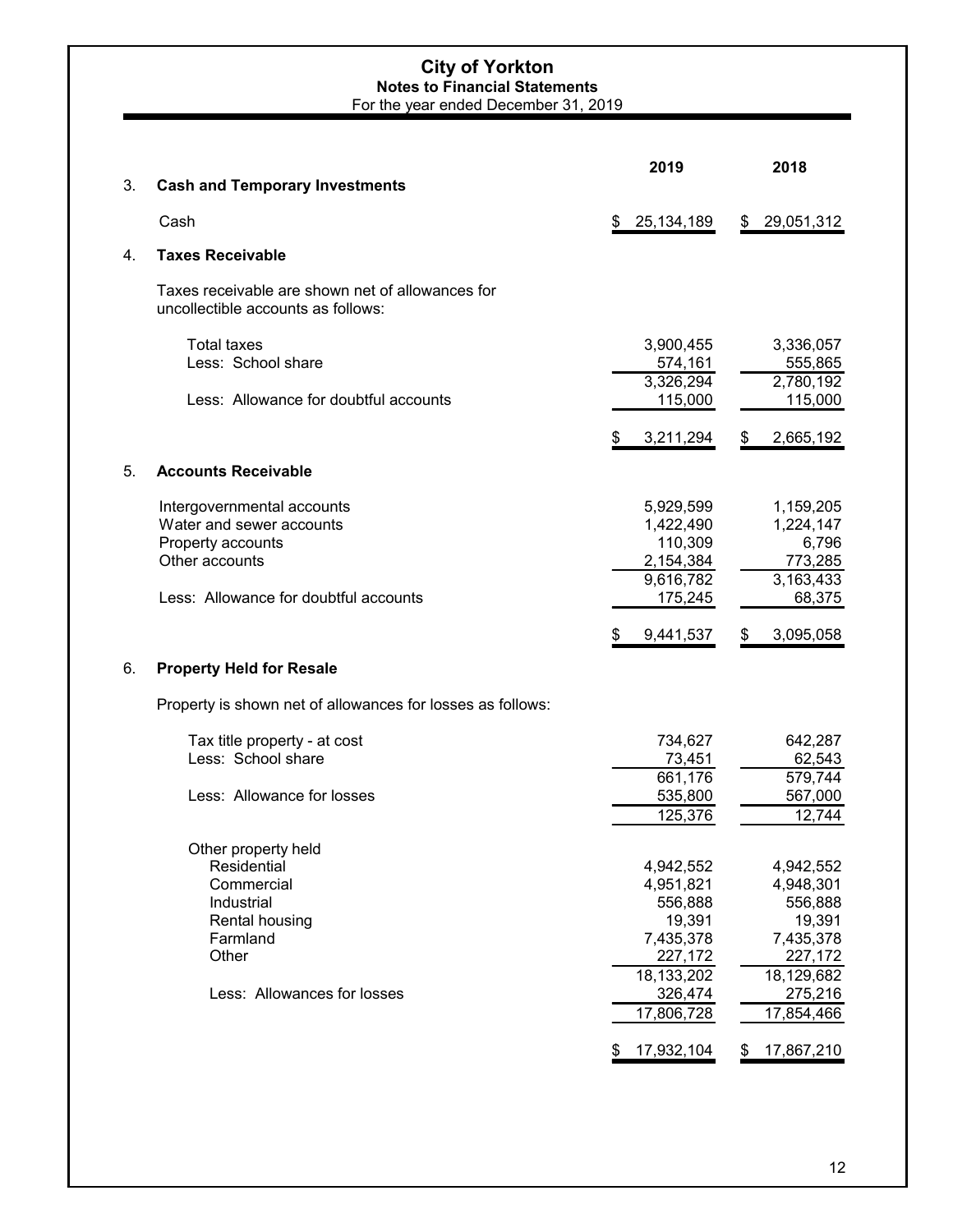#### 7. **Inventories**

Inventories consist of materials and supplies purchased for own use and for resale. It is not possible to determine which inventories are for resale and which are for own use. A substantial portion is used in property development which is for resale.

|    |                                                                                | 2019                           | 2018                           |
|----|--------------------------------------------------------------------------------|--------------------------------|--------------------------------|
| 8. | <b>Long-Term Investments</b>                                                   |                                |                                |
|    | Long-term investments consist of the following:                                |                                |                                |
|    | Equity in subsidized housing<br>Shares in Yorkton Housing Corporation<br>Other | 4,286,481<br>49,741<br>545,272 | 4,009,198<br>49,741<br>530,033 |
|    |                                                                                | 4,881,494                      | 4,588,972                      |

The investments in subsidized housing are detailed in the capital fund Statement of Financial Position.

The city owns 100% of the shares in Yorkton Housing Corporation, a non-profit organization providing housing to seniors under an agreement with Canada Mortgage and Housing Corporation. The following is a schedule of relevant information for this organization.

#### **Yorkton Housing Corporation Condensed Statement of Operations and Changes in Net Assets**

|                                     | 2019      | 2018      |
|-------------------------------------|-----------|-----------|
| Revenues                            | 1,379,725 | 1,304,751 |
| Expenditures                        | 1,102,442 | 1,111,365 |
| Excess of revenue over expenditures | 277.283   | 193.386   |
| Net assets, beginning of year       | 3,639,515 | 3,446,129 |
| Net assets, end of year             | 3,916,798 | 3,639,515 |

#### **Condensed Statement of Financial Position**

| Current assets<br>Long-term investments<br>Capital assets | 820,563<br>360,100<br>6,012,863 | 571,347<br>436,182<br>6,172,851 |
|-----------------------------------------------------------|---------------------------------|---------------------------------|
|                                                           | 7,193,526<br>\$                 | 7,180,380<br>\$                 |
|                                                           |                                 |                                 |
| <b>Current liabilities</b>                                | 215,370                         | 213,675                         |
| Forgivable demand loan                                    | 2,545,736                       | 2,702,518                       |
| Long-term loans payable                                   | 465.872                         | 574,926                         |
| Share capital                                             | 49,746                          | 49,746                          |
| Unrestricted net assets                                   | 2,305,465                       | 2,186,623                       |
| Restricted net assets                                     | 720,306                         | 635,496                         |
| Capital fund - Independent Manor                          | 891,031                         | 817,396                         |
|                                                           | 7.193.526<br>\$                 | 7,180,380<br>\$                 |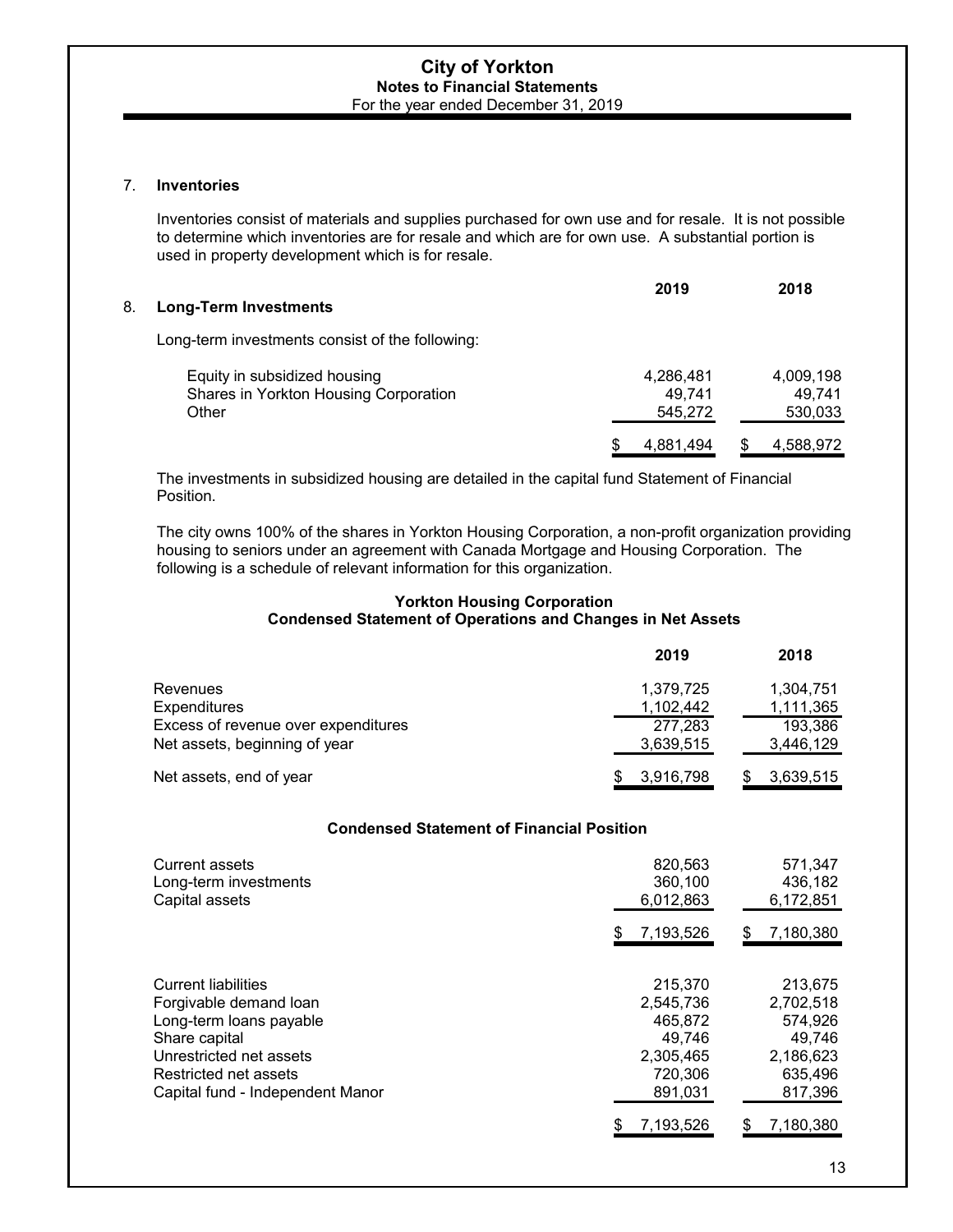#### 9. **Bank Indebtedness**

Bank indebtedness includes an operating loan with a limit of \$3,000,000 (2018 - \$3,000,000) and bearing interest at prime minus 0.50%. As of December 31, 2018, no amount has been drawn. Assets pledged as collateral are assignment of taxes.

#### 10. **Long-Term Debt**

#### **Loans**:

Bank loan #1 is repayable at \$239,621 semi-annually to TD Canada Trust and bears interest at a rate of 5.05%. It matures in 2020 and is secured by a future special levy of property taxes. The outstanding balance at year end is \$465,360.

Bank loan #2 is repayable at \$696,198 annually to TD Canada Trust and bears interest in a swap arrangement at a rate no higher than 2.25%. It matures in 2027 and is secured by future tax revenues. The outstanding balance at year end is \$4,775,997.

Bank loan #3 is repayable at approximately \$454,960 semi-annually to RBC Royal Bank and bears interest in a swap arrangement at a rate no higher than 4.29%. It matures in 2023 and is secured by future water revenues. The outstanding balance at year end is \$3,282,000.

Bank loan #4 is repayable at approximately \$648,789 annually to Canada Mortgage & Housing Corporation and bears interest at rate of 3.83%. It matures in 2025 and is secured by future property tax revenues. The outstanding balance at year end is \$3,424,666.

Future principal and interest payments are as follows:

|            | <b>Principal</b> | <b>Interest</b> | 2019<br>Total    | 2018<br>Total |
|------------|------------------|-----------------|------------------|---------------|
| 2019       |                  |                 |                  | 3,291,626     |
| 2020       | 2,343,011        | 369,286         | 2,712,297        | 2,712,297     |
| 2021       | 1,945,594        | 284,357         | 2,229,951        | 2,229,951     |
| 2022       | 2,012,939        | 214,492         | 2,227,431        | 2,227,431     |
| 2023       | 2,083,384        | 142,067         | 2,225,451        | 2,225,451     |
| 2024       | 1,248,968        | 96.019          | 1,344,987        | 1,344,987     |
| Thereafter | 2,314,127        | 81,428          | 2,395,555        | 2,395,555     |
|            | 11,948,023<br>S  | \$<br>1,187,649 | 13,135,672<br>\$ | 16,427,298    |

#### 11. **Landfill Closure and Post-Closure**

The City of Yorkton currently operates a municipal landfill located at Sec13-26-04-W2M. The estimate of closure and post-closure care costs associated with historical landfill is based on a final closure surface area of 225,451 m2. For the purpose of estimating the annual post-closure care costs, management has estimated that this historical landfill will be closed in 2085 and the post-closure care would commence in 2086 which will continue for the next 25 years and terminate in the year 2111. At the discount rate of 2%, the estimated closure cost in today's dollars would be \$1,354,552.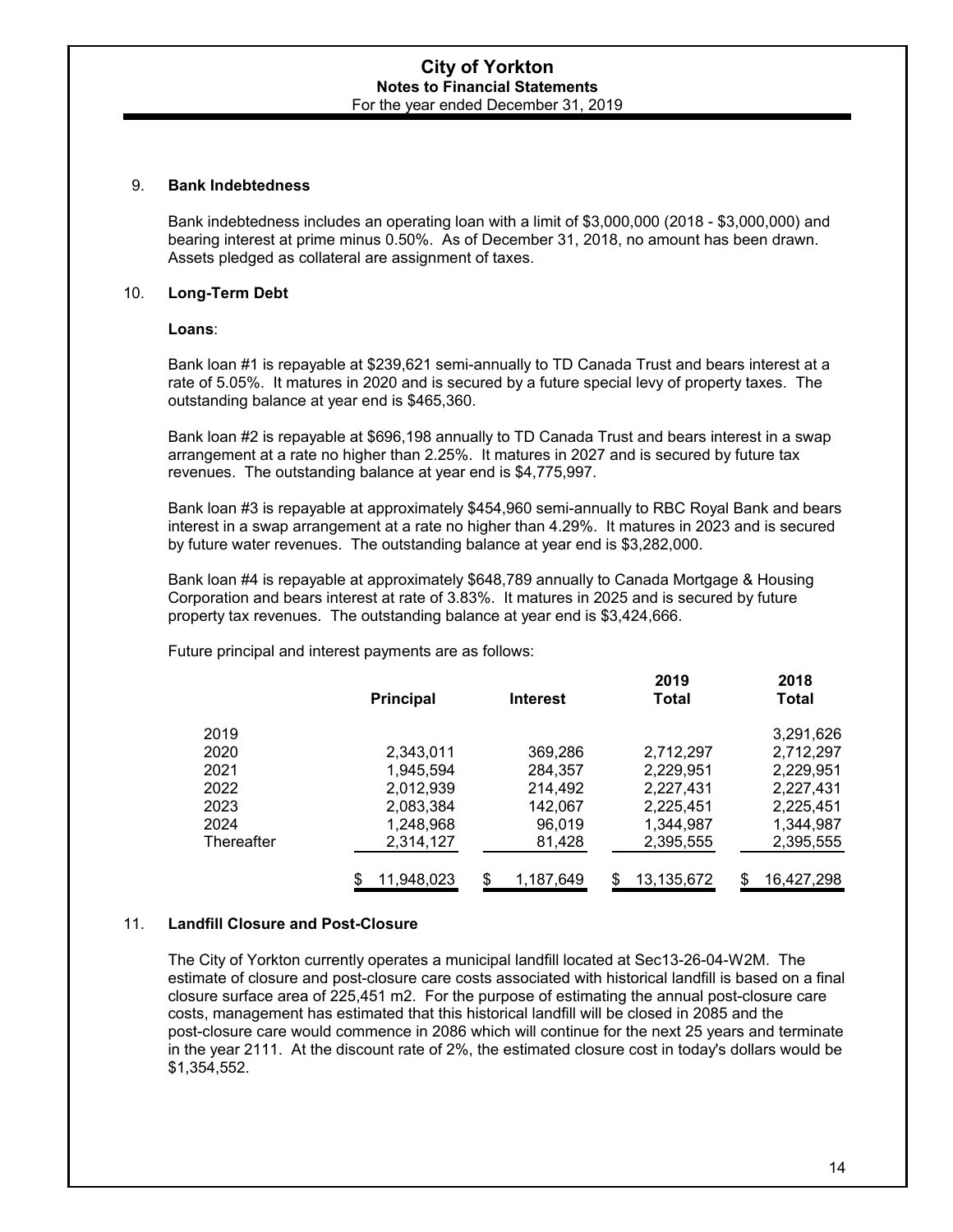#### 12. **Contaminated Sites**

The City of Yorkton is currently in possession of contaminated sites. A liability for \$446,000 has been recognized in relation to the contamination at 85 York Road. Remediation for contamination is required at the site in order for the land to be used for the future public works building. The amount was determined using estimates provided by third party consulting companies with full remediation expected to take place in 2020.

The City of Yorkton does not recognize any contaminated site liabilities for a second contaminated site as the city is not expected to give up future economic benefits, management plans to retain ownership of the contaminated site with no change in its current use. Therefore, at this time, management does not believe that a requirement to remediate exists.

#### 13. **Contractual Rights**

Contractual rights are rights to economic resources arising from contracts or agreements that will result in an asset and revenue in the future. Significant contractual rights of the municipality are as follows:

- The City entered into an agreement in July 2020 with the Minister of Government relations as part of a program entitled, Municipal Economic Enhancement Program 2020. Under this agreement, the City has a contractual right to receive contributions for eligible expenditures up to a maximum of \$2,348,953 by March 31, 2022.
- The City has an agreement with the Deer Park Men's Club for a donation towards a new green at hole #7 at the Deer Park Golf Course. Under this agreement, the Deer Park Men's Club has agreed to pay \$14,000 a year from 2019 though 2023 and then \$15,000 in 2024.
- The City has an agreement with The Yorkton Business Improvement District which was signed in November 2018 for a maximum donation of \$500,000 to be paid in 10 annual instalments of \$50,000 in exchange for the donation to be used to pay for costs associated with the construction of a bridge and street lighting on a section of Dracup Avenue in the City of Yorkton. The first payment under this agreement was received in 2018.

 The City has a number of lease agreements signed with various organizations that will provide for the following revenues over the next five years: 2020 - \$324,372 2021 - \$293,280 2022 - \$193,096 2023 - \$99,179 2024 - \$79,135

#### 14. **Budget**

The figures shown under the "Budget" column in the Statement of Operations and attached schedules have not been audited and are provided for information purposes only.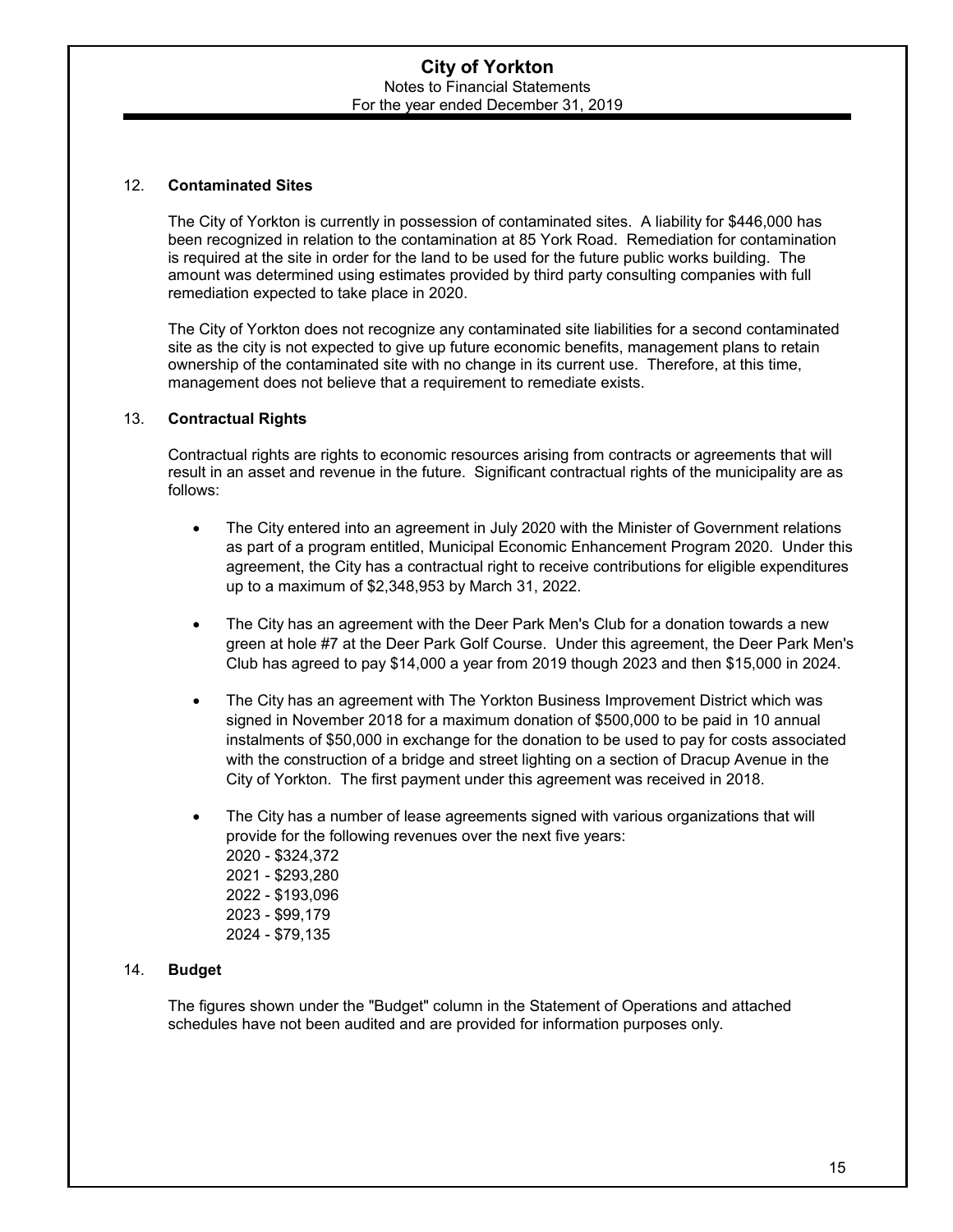#### 15. **Subsequent Events**

On March 11, 2020, the World Health Organization categorized COVID-19 as a pandemic. The potential economic effects within the municipality's environment and in the global markets, possible disruption in supply chains and measures being introduced at various levels of government to curtail the spread of the virus (such as travel restrictions, closures of non-essential municipal and private operations, imposition of quarantines and social distancing) could have a material impact on the municipality's operations. The extent of this outbreak and related containment measures on the municipality's operations cannot be reliably estimated at this time.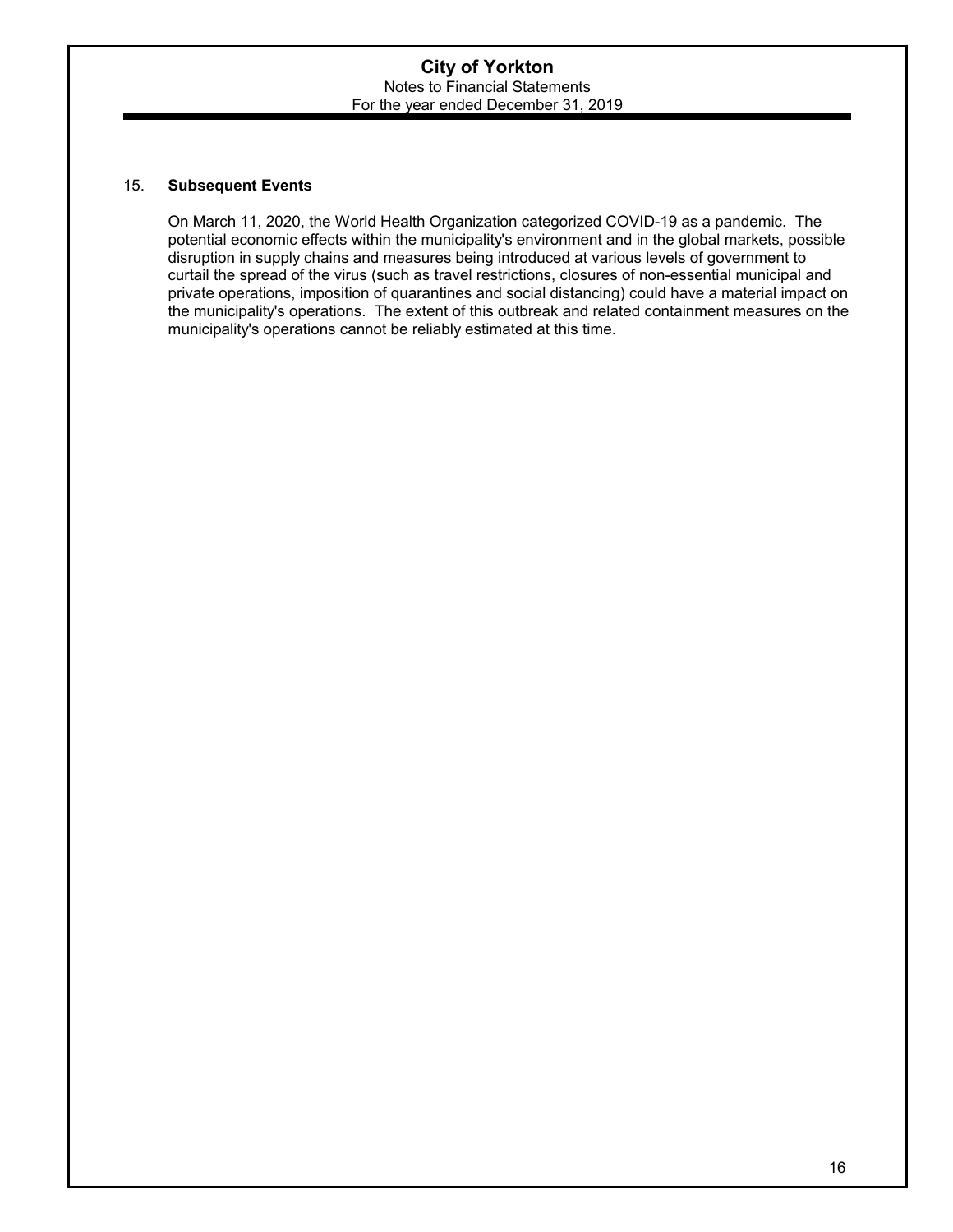# **City of Yorkton Operating Fund Statement of Financial Position**

As at December 31, 2019

|                                          | 2019             | 2018             |
|------------------------------------------|------------------|------------------|
| <b>Assets</b>                            |                  |                  |
| <b>Financial assets</b>                  |                  |                  |
| Cash and temporary investments           | 24,271,256       | 28,486,463       |
| Taxes receivable                         | 3,211,294        | 2,665,192        |
| Accounts receivable                      | 3,449,288        | 3,088,262        |
| Due from other funds                     | 9,112,111        | 6,952,859        |
| Inventories                              | 1,661,194        | 2,018,083        |
| Prepaid expenses                         | 16,425           | 76,378           |
| Property held for resale                 | 125,376          | 12,744           |
| Long-term investments                    | 545,272          | 530,033          |
|                                          | 42,392,216       | 43,830,014       |
| <b>Liabilities</b>                       |                  |                  |
| Accounts payable and accrued liabilities | 5,440,770        | 5,226,804        |
| Tax prepayments                          | 2,128,352        | 1,864,837        |
| Taxpayer deposits                        | 333,411          | 207,066          |
| Deferred revenues                        | 547,521          | 344,802          |
| <b>Other liabilities</b>                 | 101,250          | 99,388           |
| Landfill post-closure liability          | 1,354,552        | 1,279,370        |
|                                          | 9,905,856        | 9,022,267        |
| <b>Net Assets</b>                        | 32,486,360<br>\$ | 34,807,747<br>\$ |
| <b>Municipal Position</b>                |                  |                  |
| Unappropriated net assets                | 3,462,465        | 3,462,465        |
| Appropriated net assets - reserves       | 29,023,895       | 31,345,282       |
|                                          | 32,486,360<br>\$ | \$<br>34,807,747 |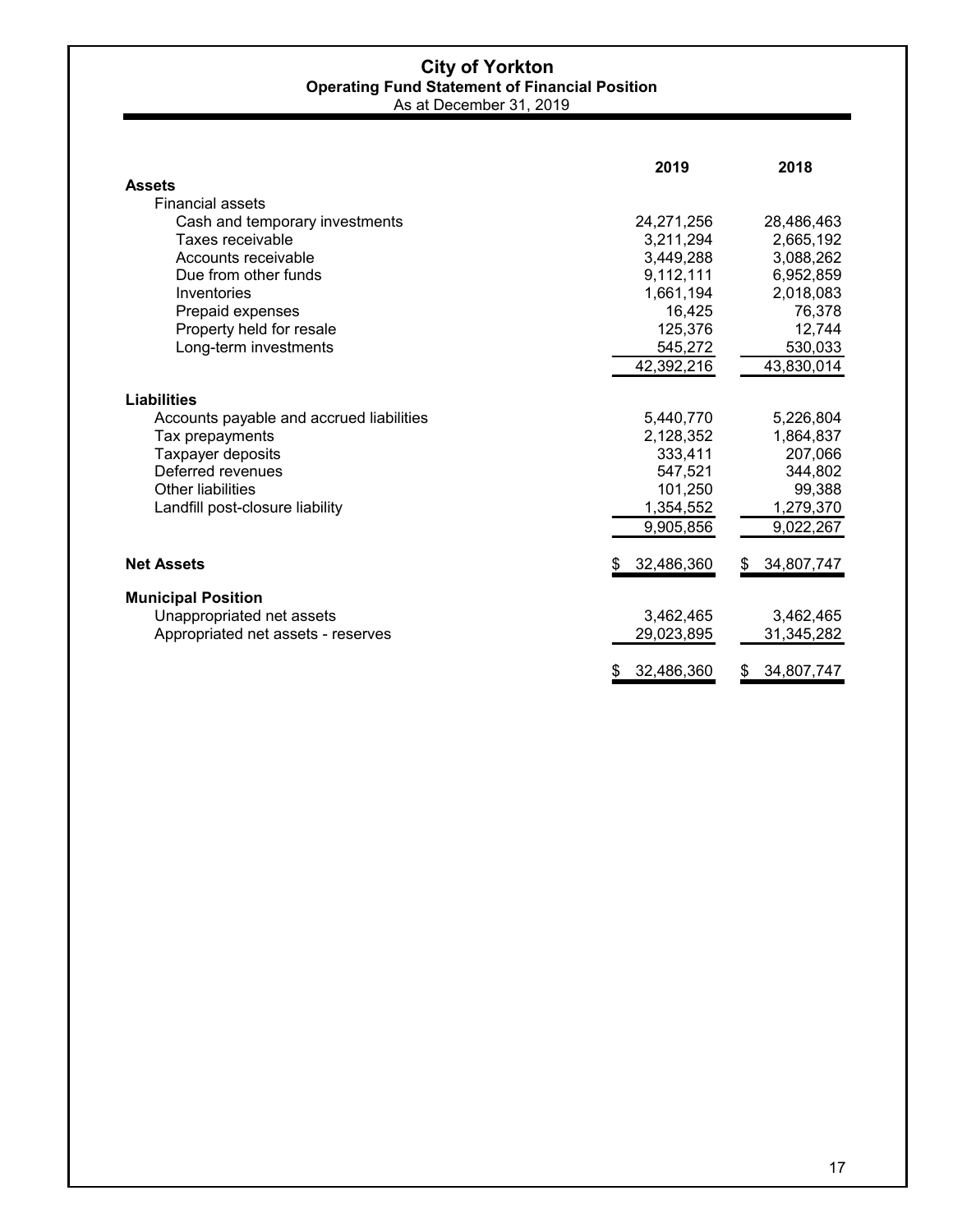#### **City of Yorkton Statement of Financial Activities and Changes in Net Assets - Operating Fund** For the year ended December 31, 2019

|                                                                 | 2019<br><b>Budget</b><br>(Note 14) | 2019<br><b>Actual</b> | 2018<br><b>Actual</b> |
|-----------------------------------------------------------------|------------------------------------|-----------------------|-----------------------|
| Revenue - page 25                                               |                                    |                       |                       |
| Taxation                                                        | 23,328,300                         | 23, 181, 735          | 22,523,605            |
| Provincial utility surcharges                                   | 3,190,000                          | 3,254,893             | 2,869,868             |
| Revenue sharing                                                 | 2,890,070                          | 2,978,483             | 2,877,657             |
| Grants in lieu of taxes                                         | 940,700                            | 1,020,307             | 991,521               |
| Sales of services                                               |                                    |                       |                       |
| General                                                         | 6,405,283                          | 7,640,580             | 6,565,191             |
| Gallagher Centre                                                | 1,710,300                          | 1,721,233             | 1,598,356             |
| Deer Park Golf Course                                           | 560,200                            | 554,975               | 600,440               |
| Other revenue from own sources<br>Grants from other governments | 423,880<br>937,994                 | 1,417,193<br>899,808  | 1,098,288<br>955,904  |
| Waterworks                                                      | 8,212,000                          | 8,971,496             | 8,711,853             |
| <b>Bus services</b>                                             | 33,000                             | 29,130                | 29,838                |
| Airport services                                                | 105,000                            | 112,598               | 226,058               |
|                                                                 | 48,736,727                         | 51,782,431            | 49,048,579            |
|                                                                 |                                    |                       |                       |
| Expenditures - pages 26-29                                      |                                    |                       |                       |
| General government services                                     | 4,387,668                          | 4,394,460             | 4,587,404             |
| Protective services                                             | 7,992,581                          | 8,493,862             | 8,516,444             |
| <b>Transportation services</b>                                  | 8,058,259                          | 10,198,182            | 8,953,271             |
| Environmental health services                                   | 2,768,880                          | 2,621,984             | 2,955,868             |
| Social and family services<br>Economic development services     | 227,800<br>406,795                 | 255,779<br>374,005    | 266,866<br>336,345    |
| Recreation and cultural services                                | 2,980,486                          | 3,381,759             | 3,248,210             |
| Library services                                                | 530,850                            | 573,795               | 583,131               |
| Fiscal services - transfer to allowances                        | 40,000                             | 40,000                | 40,000                |
| Gallagher Centre                                                | 3,727,956                          | 5,127,204             | 4,742,911             |
| Deer Park Golf Course                                           | 760,550                            | 902,056               | 825,453               |
| Waterworks                                                      | 5,684,438                          | 7,880,331             | 7,293,672             |
| <b>Bus services</b>                                             | 368,000                            | 411,804               | 387,771               |
| Airport services                                                | 203,490                            | 282,117               | 318,436               |
|                                                                 | 38,137,753                         | 44,937,338            | 43,055,782            |
| <b>Excess of Revenue over Expenditures</b>                      | 10,598,974                         | 6,845,093             | 5,992,797             |
| <b>Capital/Debt</b>                                             |                                    |                       |                       |
| Capital outlays from operations/other sources                   | 3,342,391                          | 10,213,663            | 6,337,019             |
| Long-term debt repaid                                           | 2,904,636                          | 2,906,072             | 2,828,514             |
| Amortization                                                    |                                    | (6,442,120)           | (6,220,580)           |
| Long-term debt issued                                           |                                    |                       |                       |
| Internal debt repaid                                            | 75,200                             | 75,194                | 767,662               |
|                                                                 | 6,322,227                          | 6,752,809             | 3,712,615             |
| <b>Surplus for the Year</b>                                     | 4,276,747                          | 92,284                | 2,280,182             |
| Transfer from (to) reserves                                     | 11,618,979                         | 167,242)              | 2,301,801)            |
| Transfer from other funds                                       |                                    | 74,958                | 21,619                |
|                                                                 | 11,618,979                         | 92,284)               | 2,280,182)            |
| <b>Change in Unappropriated Net Assets</b>                      | \$15,895,726                       | 0                     | 0                     |
| Unappropriated net assets, beginning of year                    |                                    | 3,462,465             | 3,462,465             |
| <b>Unappropriated Net Assets, End of Year</b>                   |                                    | 3,462,465<br>\$       | \$<br>3,462,465       |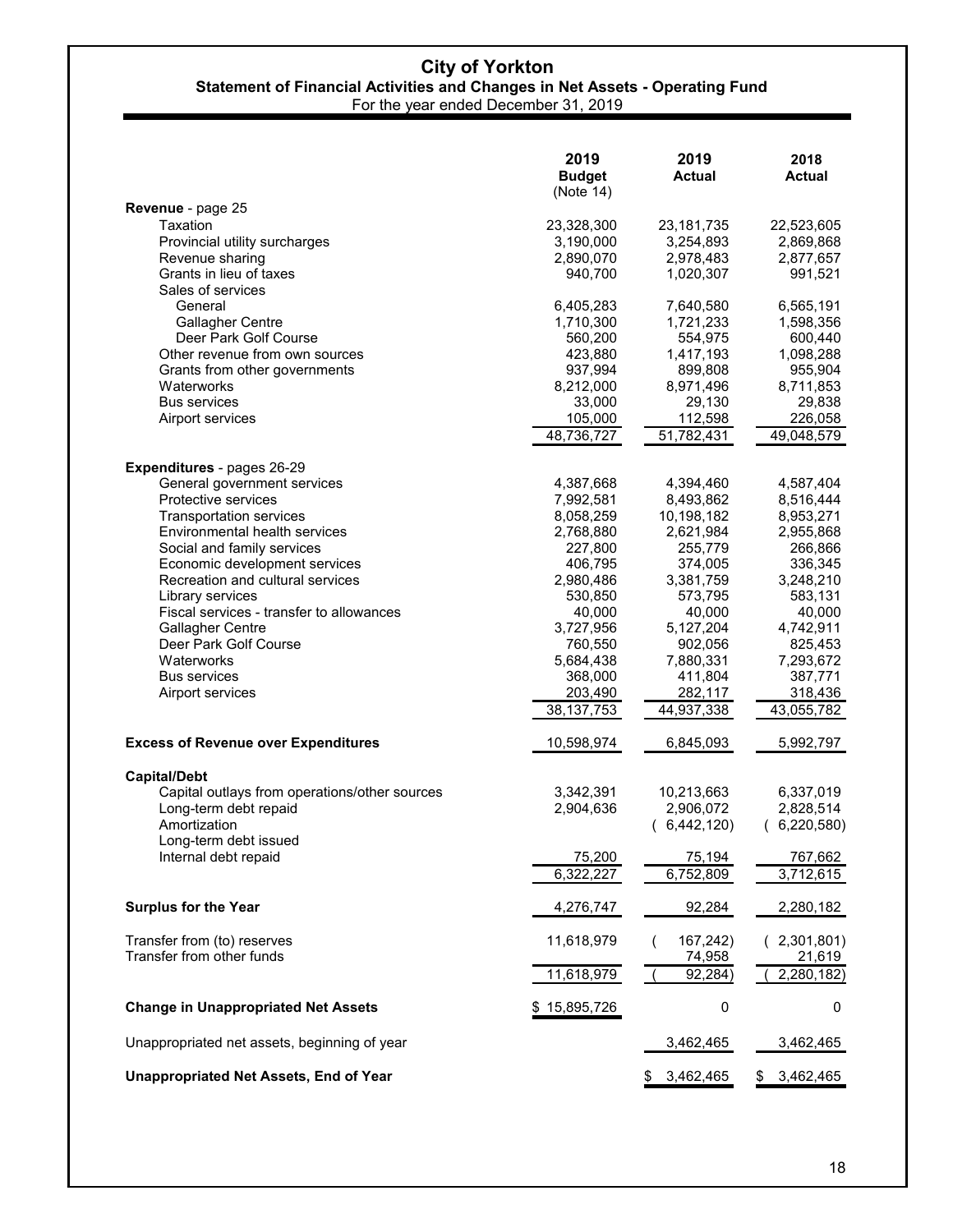# **City of Yorkton Capital Fund Statement of Financial Position**

As at December 31, 2019

|                                                     | 2019              | 2018              |
|-----------------------------------------------------|-------------------|-------------------|
| <b>Assets</b>                                       |                   |                   |
| <b>Financial assets</b>                             |                   |                   |
| Accounts receivable                                 | 5,881,940         |                   |
| Long-term investments                               |                   |                   |
| Shares in Yorkton Housing Corporation               | 49,741            | 49,741            |
| Equity in low rental housing units                  | 33,750            | 33,750            |
| Equity in senior citizens' apartments               | 152,840           | 152,840           |
| Equity in Sask. Housing apartments - Victoria Court | 78,607            | 78,607            |
| Equity in Sask. Housing apartments - Fisher Court   | 104,488           | 104,488           |
| Equity in Yorkton Housing Corporation               | 3,916,796         | 3,639,513         |
|                                                     | 10,218,162        | 4,058,939         |
|                                                     |                   |                   |
| <b>Liabilities</b>                                  |                   |                   |
| Deferred capital grants                             | 2,251,261         | 980,879           |
| Contaminated sites                                  | 446,000           |                   |
| Due to other funds                                  | 11,096,269        | 8,979,640         |
| Capital bank loan                                   | 11,948,023        | 14,670,743        |
|                                                     | 25,741,553        | 24,631,262        |
| <b>Net Financial Assets</b>                         | 15,523,391)       | 20,572,323)       |
| <b>Non-Financial Assets</b>                         |                   |                   |
| Tangible capital assets                             | 145,926,186       | 147,102,956       |
| Capital projects in progress                        | 21,702,166        | 8,402,541         |
|                                                     | 167,628,352       | 155,505,497       |
| <b>Net Assets</b>                                   | 152,104,961<br>S. | 134,933,174<br>S  |
| <b>Municipal Position</b>                           |                   |                   |
| Equity in capital assets                            | \$<br>152,104,961 | 134,933,174<br>\$ |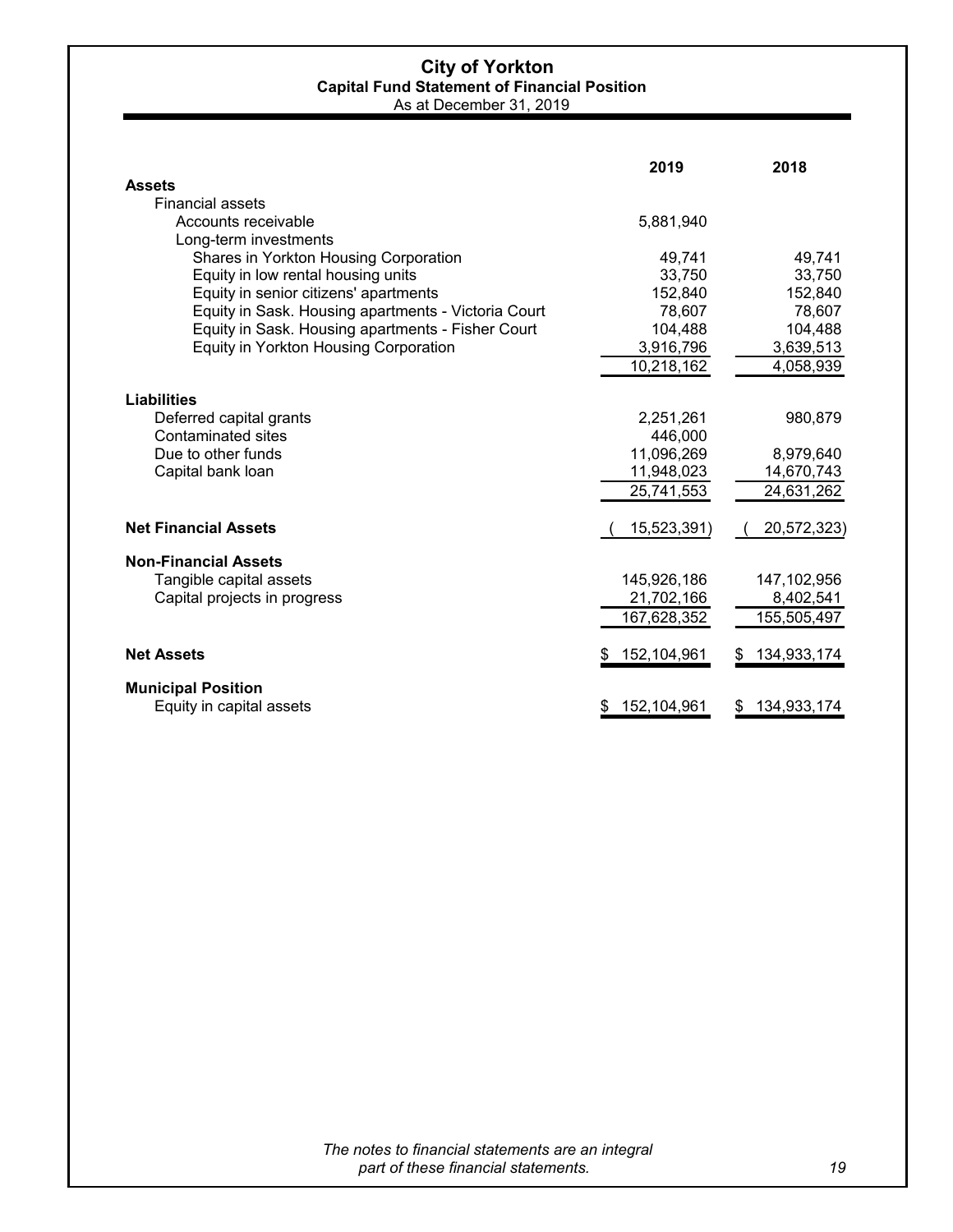# **City of Yorkton Statement of Financial Activities and Changes in Net Assets - Capital Fund**

| For the year ended December 31, 2019 |  |
|--------------------------------------|--|
|--------------------------------------|--|

|                                                                                      | 2019                | 2018               |
|--------------------------------------------------------------------------------------|---------------------|--------------------|
| <b>Revenue</b><br>Capital grants by function - schedules 1 and 2                     | 7,784,989           |                    |
| Capital contributions - schedules 1 and 2                                            |                     | 19,907             |
| Yorkton Housing Corporation increase in equity<br>Gain on disposal of capital assets | 277,283<br>104,950) | 193,386<br>46,822) |
|                                                                                      | 7,957,322           | 166,471            |
| <b>Expenditures</b>                                                                  |                     |                    |
| Transfers to allowances                                                              | 116,000             |                    |
| Amortization                                                                         | 6,442,120           | 6,220,580          |
|                                                                                      | 6,558,120           | 6,220,580          |
| <b>Excess (Deficiency) of Revenue Over Expenditures</b>                              | 1,399,202           | 6,054,109)         |
| Transfers from operations and reserves                                               | 15,794,963          | 9,933,195          |
| Transfers from (to) other funds                                                      | 22,378)             |                    |
|                                                                                      | 15,772,585          | 9,933,195          |
| <b>Increase in Net Assets</b>                                                        | 17, 171, 787        | 3,879,086          |
| Balance, beginning of year                                                           | 134,933,174         | 131,054,088        |
| <b>Balance, End of Year</b>                                                          | 152,104,961<br>S    | 134,933,174<br>\$  |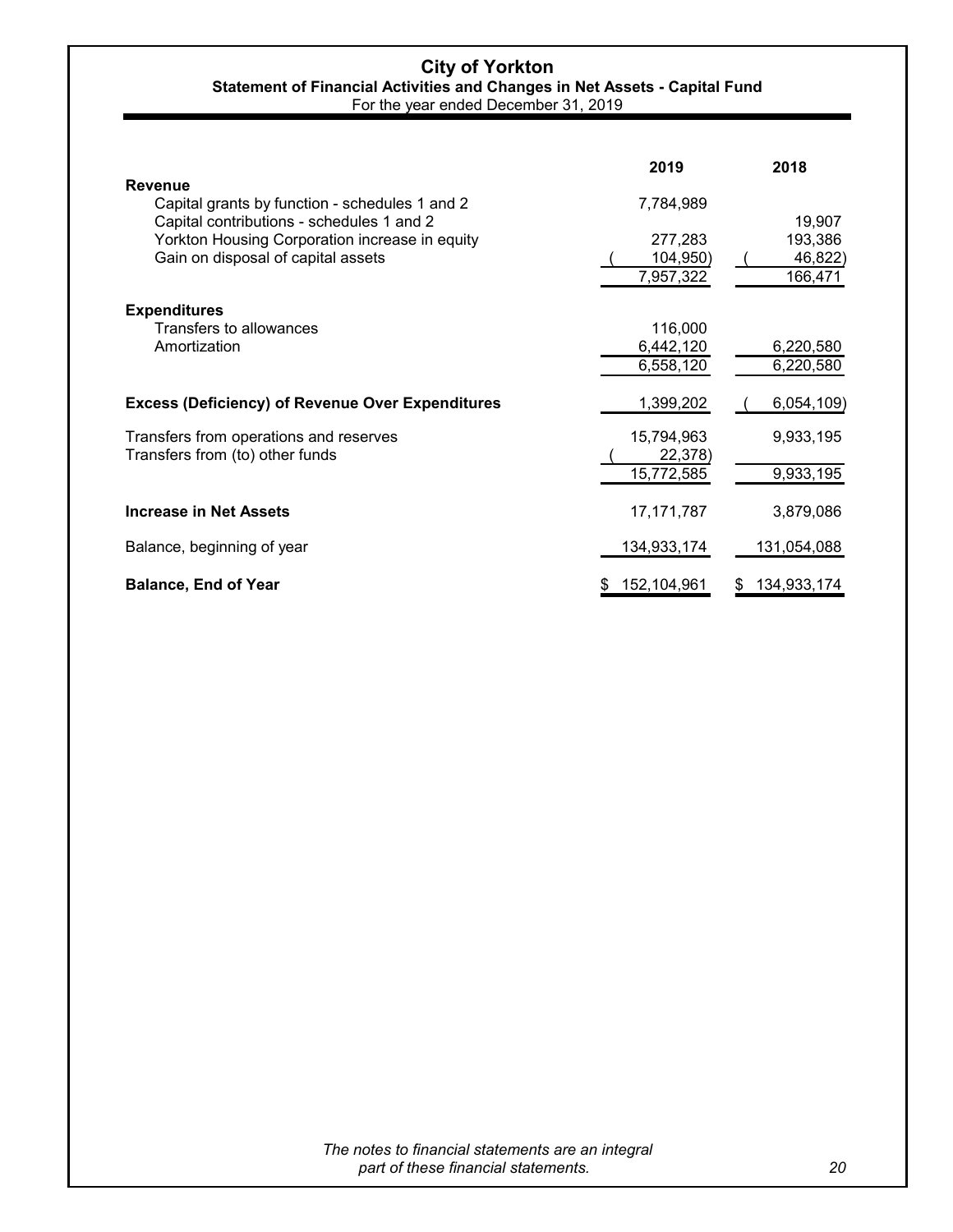#### **City of Yorkton Property Development Fund Statement of Financial Position** As at December 31, 2019

|                                    | 2019             | 2018             |
|------------------------------------|------------------|------------------|
| <b>Assets</b>                      |                  |                  |
| <b>Financial assets</b>            |                  |                  |
| Cash and temporary investments     | 862,934          | 559,793          |
| Accounts receivable                | 110,309          | 6,796            |
| Property held for resale - note 6  | 17,826,786       | 17,854,466       |
|                                    | 18,800,029       | 18,421,055       |
| Liabilities                        |                  |                  |
| Due to other funds                 | 1,984,159)       | 1,979,341)       |
| Other liabilities                  | 202              | 201              |
|                                    | 1,983,957)       | 1,979,140)       |
| <b>Net Assets</b>                  | 20,783,986<br>\$ | 20,400,195<br>\$ |
| <b>Municipal Position</b>          |                  |                  |
| Equity in property for resale      | 10,929,618       | 10,451,069       |
| Appropriated net assets - reserves | 9,854,368        | 9,949,126        |
|                                    | 20,783,986<br>\$ | 20,400,195<br>S  |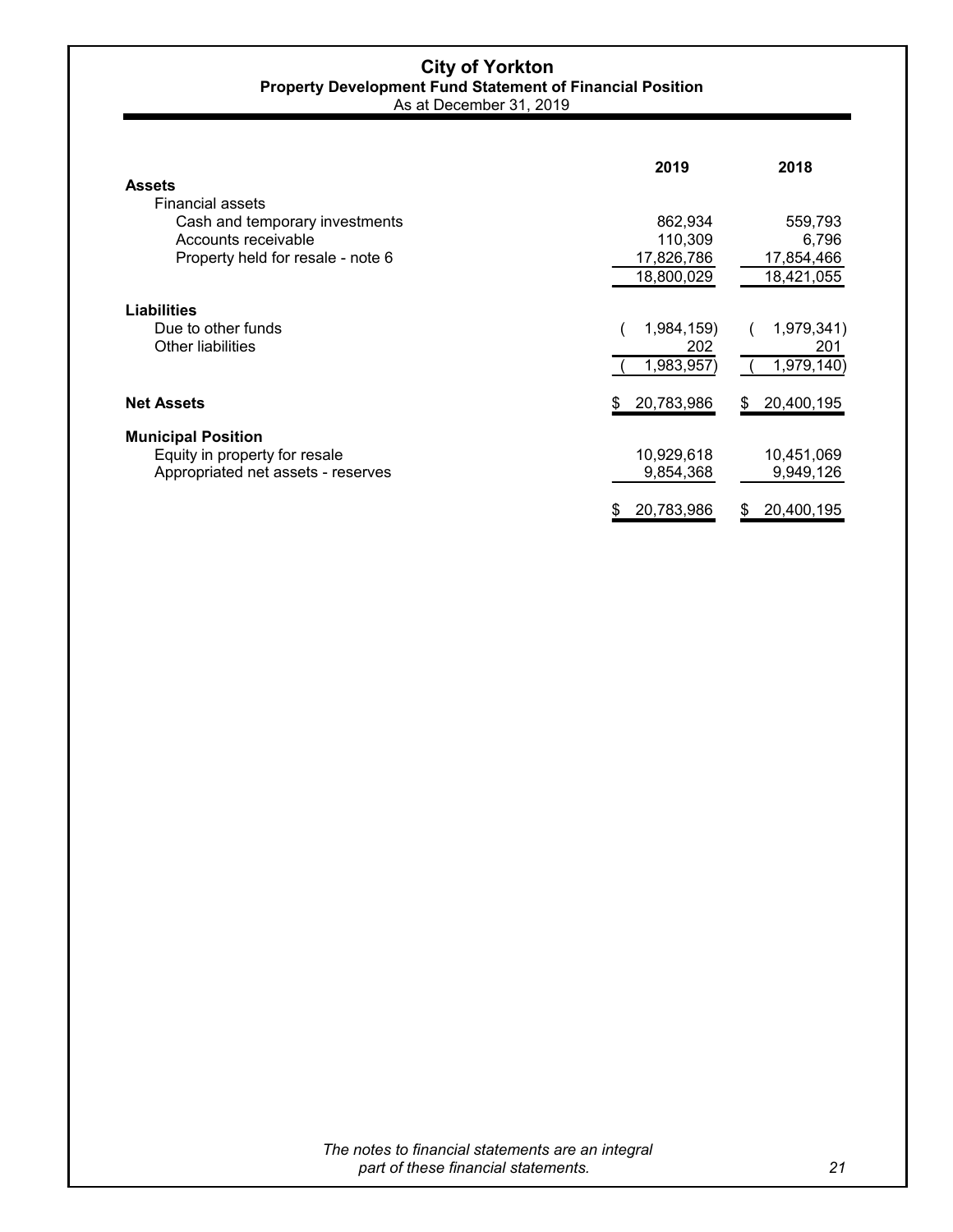## **City of Yorkton**

#### **Statement of Financial Activities and Changes in Net Assets - Property Development Fund** For the year ended December 31, 2019

|                                            | 2019             | 2018         |
|--------------------------------------------|------------------|--------------|
| <b>Revenue</b>                             |                  |              |
| Acreage development levies                 |                  | 34,792       |
| Interest income                            | 12,935           | 52,074       |
| Rent - mobile home subdivision             | 353.340          | 341,629      |
| Rent - other                               | 42,120           | 42,270       |
| Profit on property sales                   | 201,273          | 92,622       |
|                                            | 609,668          | 563,387      |
| <b>Expenditures</b>                        |                  |              |
| Interest on loan                           | 104,619          | 201,192      |
| Losses on property sales                   | 8,866            | 51,407       |
| Writedown of assets and other costs        | 17,634           | 20,549       |
|                                            | 131,119          | 273,148      |
|                                            |                  |              |
| <b>Excess of Revenue Over Expenditures</b> | 478,549          | 290,239      |
| Transfers from (to) reserves               | 0                | 34,792)      |
|                                            |                  |              |
| Increase (Decrease) in Net Assets          | 478,549          | 255,447      |
| Balance, beginning of year                 | 10,451,069       | 10,195,622   |
| <b>Balance, End of Year</b>                | 10,929,618<br>\$ | \$10,451,069 |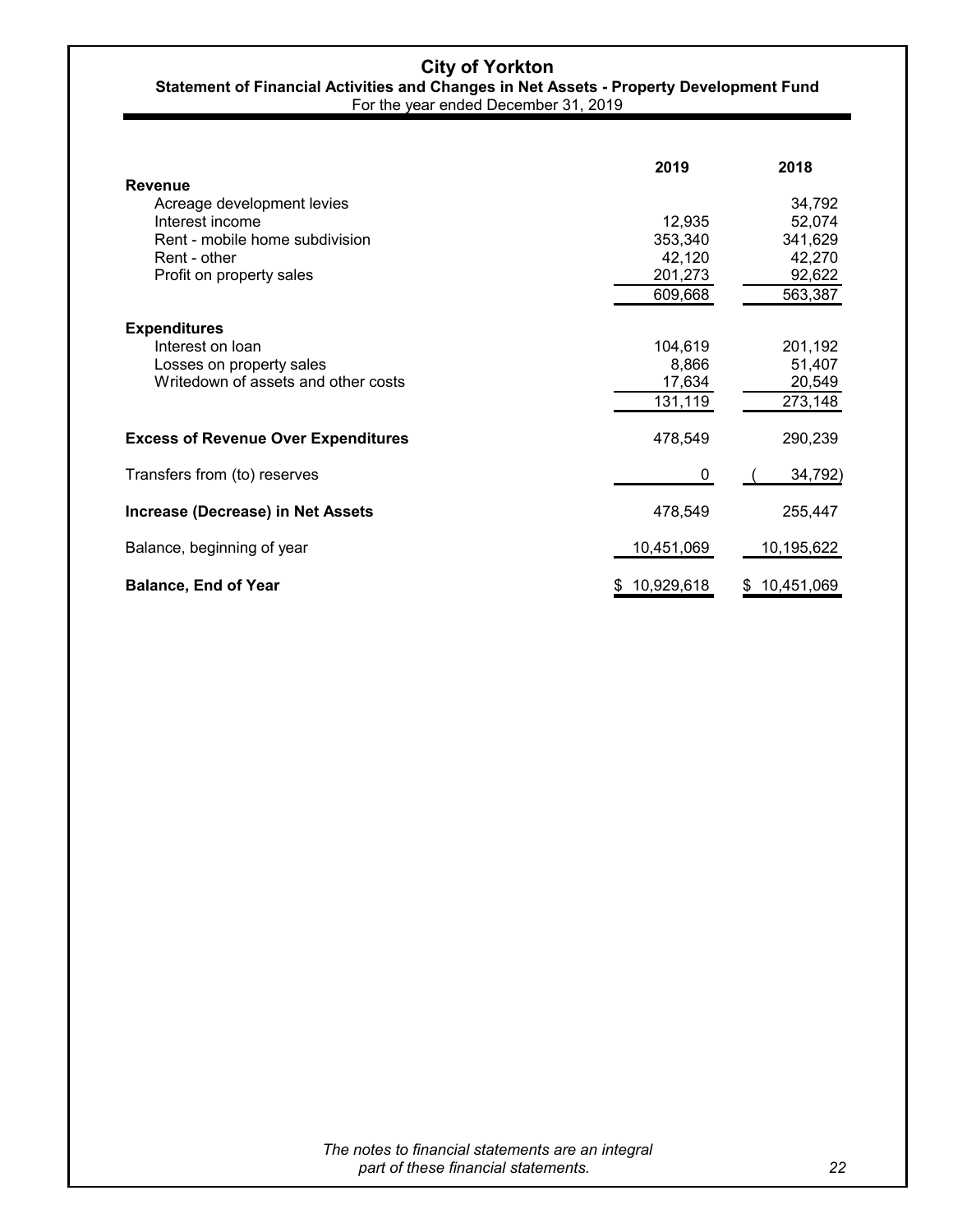#### **City of Yorkton Other Funds Statement of Financial Position**

As at December 31, 2019

| <b>Assets</b>                                                                     | 2019         | 2018            |
|-----------------------------------------------------------------------------------|--------------|-----------------|
| <b>Financial assets</b><br>Cash and temporary investments<br>Due from other funds | 0            | 5,056<br>69,818 |
|                                                                                   | 0            | 74,874          |
| <b>Liabilities</b>                                                                |              |                 |
| Due to other funds                                                                | <sup>0</sup> | 22,378          |
| <b>Net Assets</b>                                                                 | \$<br>0      | \$<br>52,496    |
| <b>Municipal Position</b><br>Cemetery perpetual care fund                         | \$<br>0      | \$<br>52,496    |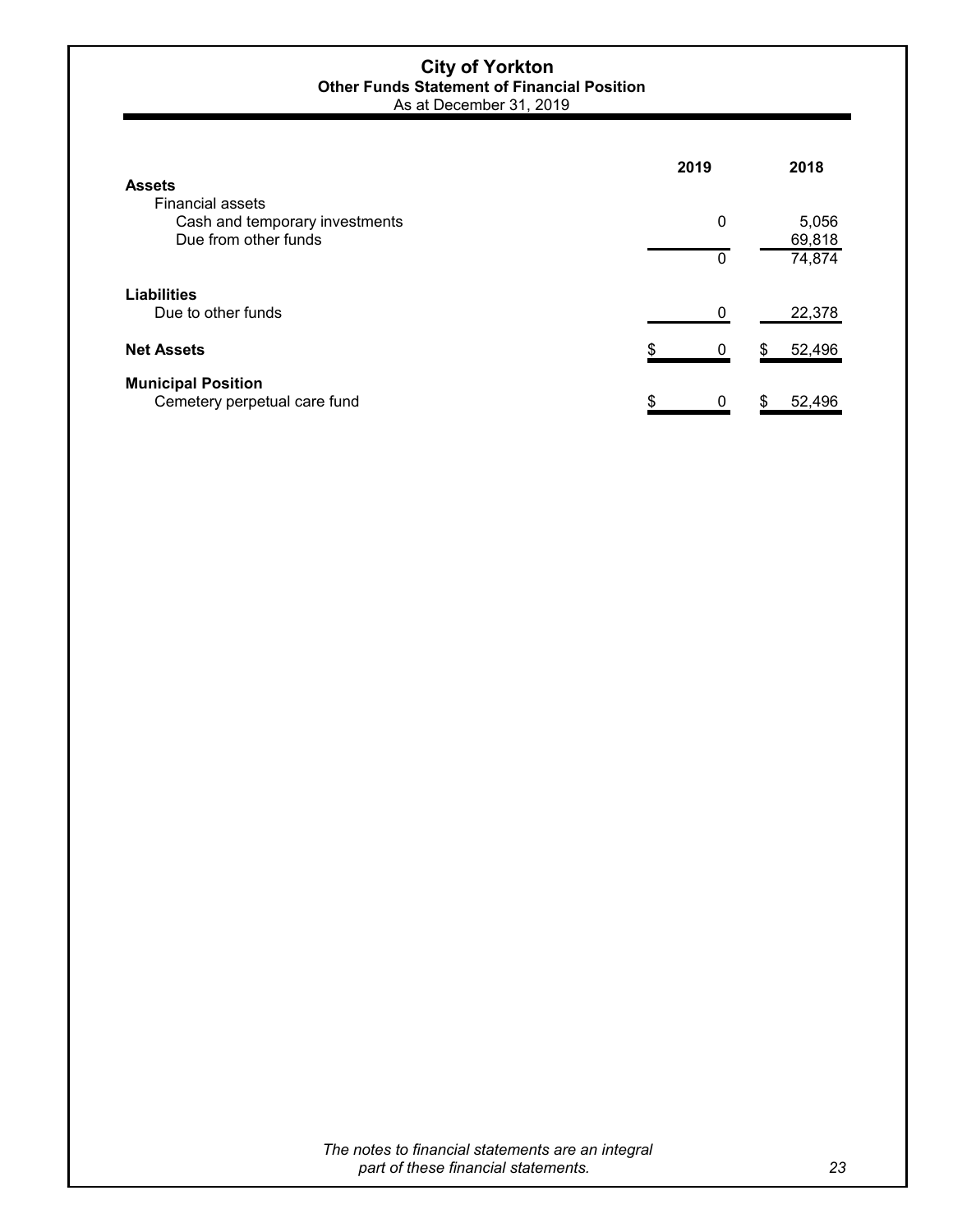#### **City of Yorkton Statement of Financial Activities and Changes in Net Assets - Other Funds**

For the year ended December 31, 2019

| <b>Cemetery Perpetual Care Fund</b>                                    | 2019                         | 2018               |
|------------------------------------------------------------------------|------------------------------|--------------------|
| <b>Revenue</b><br>Interest on investments                              | 0                            | 10,488             |
| <b>Expenditures</b>                                                    | 0                            | 0                  |
| <b>Excess of Revenue Over Expenditures</b>                             | 0                            | 10,488             |
| Transfers from (to) capital fund<br>Transfers from (to) operating fund | 22,378<br>74,874)<br>52,496) | 21,619)<br>21,619) |
| Increase (Decrease) in Net Assets                                      | 52,496)                      | 11,131)            |
| Balance, beginning of year                                             | 52,496                       | 63,627             |
| <b>Balance, End of Year</b>                                            | \$<br>0                      | \$<br>52,496       |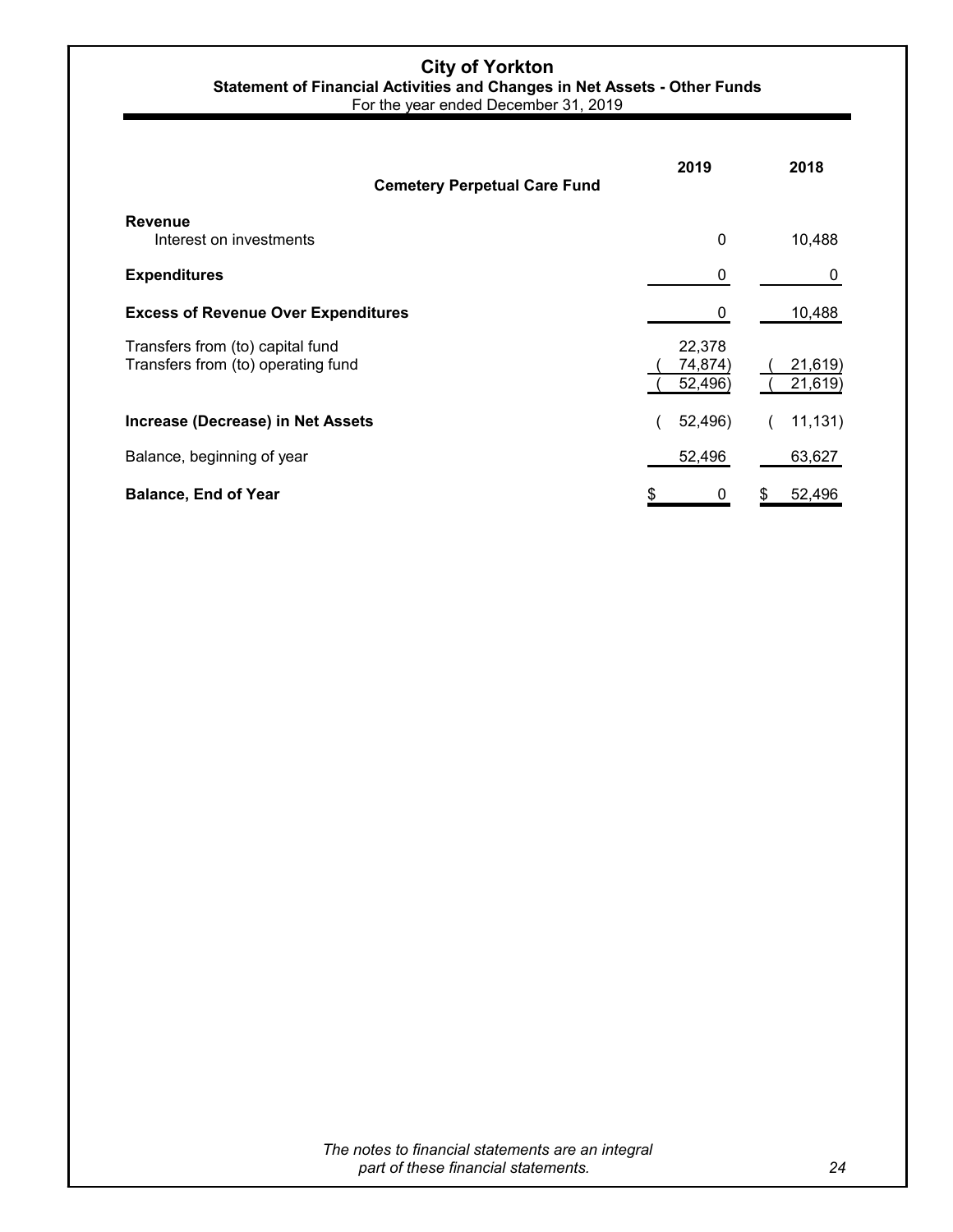#### **City of Yorkton Schedules of Revenues - Operating Fund**

For the year ended December 31, 2019

|                                       | 2019<br><b>Budget</b><br>(Note 14) | 2019<br><b>Actual</b> | 2018<br><b>Actual</b> |
|---------------------------------------|------------------------------------|-----------------------|-----------------------|
| <b>Sales of Services</b>              |                                    |                       |                       |
| General                               | 276,450                            | 276,284               | 300,983               |
| Protective                            | 339,000                            | 437,740               | 339,718               |
| Transportation                        | 1,721,000                          | 2,428,356             | 1,985,943             |
| Environmental                         | 3,470,333                          | 3,897,152             | 3,335,107             |
| Public health                         | 124,000                            | 135,824               | 139,275               |
| Recreation                            | 474,500                            | 465,224               | 464,165               |
|                                       | 6,405,283                          | 7,640,580             | 6,565,191             |
| <b>Gallagher Centre</b>               | 1,710,300                          | 1,721,233             | 1,598,356             |
| Deer Park Golf Course                 | 560,200                            | 554,975               | 600,440               |
|                                       | 8,675,783<br>S                     | 9,916,788<br>\$       | 8,763,987<br>\$       |
| <b>Other Revenue from Own Sources</b> |                                    |                       |                       |
| Interest                              | 209,880                            | 773,671               | 675,819               |
| Tax penalties                         | 180,000                            | 270,338               | 244,223               |
| Other                                 |                                    | 109,250               | 40,520                |
| Donations                             | 6,000                              | 237,345               | 106,000               |
| Library services                      | 28,000                             | 26,589                | 31,726                |
|                                       | \$<br>423,880                      | \$<br>1,417,193       | \$<br>1,098,288       |
| <b>Grants from Other Governments</b>  |                                    |                       |                       |
| Protective                            | 670,000                            | 650,375               | 675,386               |
| Recreational                          | 205,994                            | 194,584               | 222,357               |
| Transit for disabled - operating      | 62,000                             | 54,849                | 58,161                |
|                                       | \$<br>937,994                      | 899,808<br>\$         | \$<br>955,904         |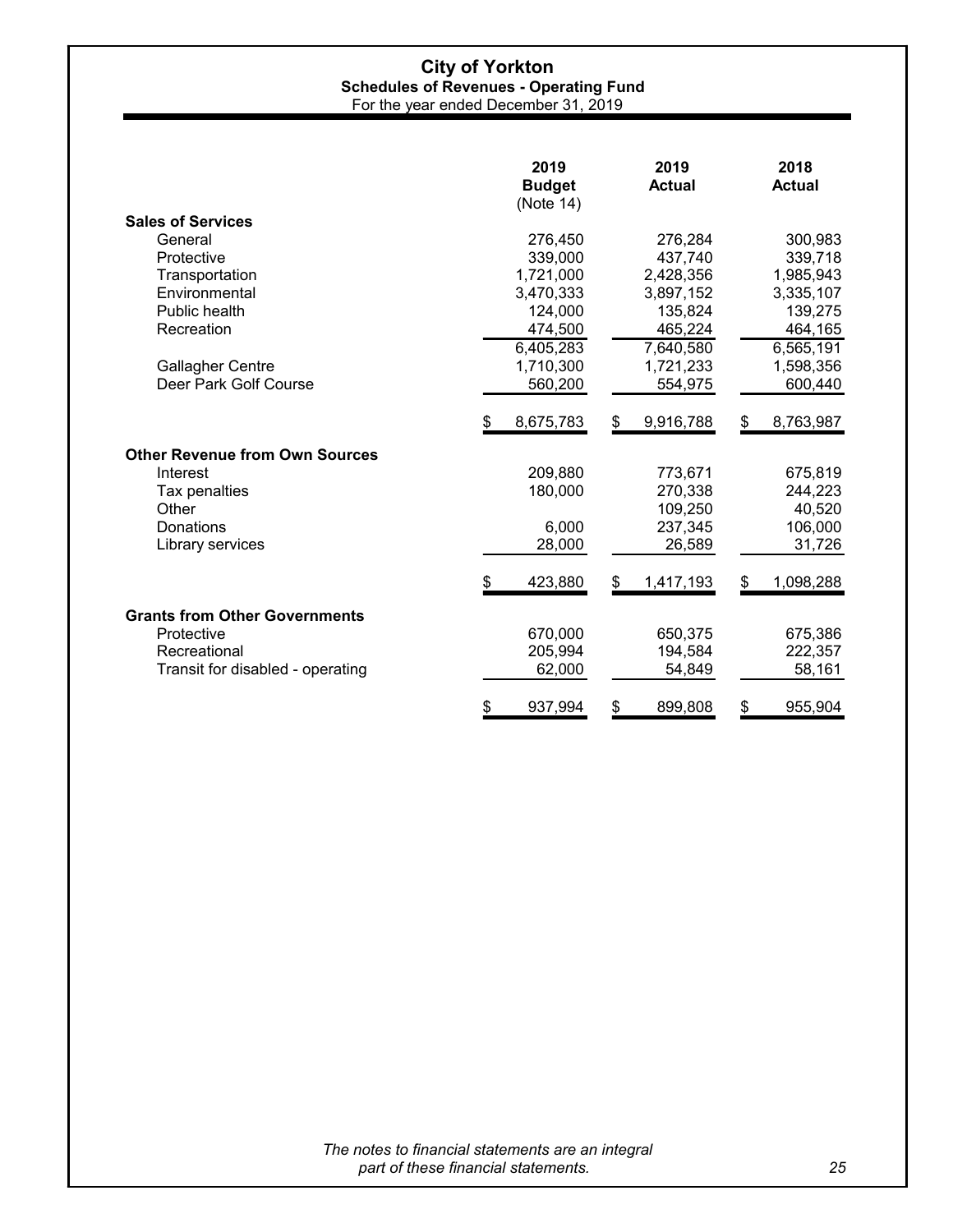#### **City of Yorkton Schedules of Expenditures - Operating Fund** For the year ended December 31, 2019

|                                    | 2019<br><b>Budget</b><br>(Note 14) | 2019<br><b>Actual</b> | 2018<br><b>Actual</b> |
|------------------------------------|------------------------------------|-----------------------|-----------------------|
| <b>General Government Services</b> |                                    |                       |                       |
| Legislative                        | 342,082                            | 348,297               | 302,239               |
| Grants                             | 506,420                            | 499,076               | 504,002               |
| Receptions and recognitions        | 7,000                              | 6,000                 | 6,700                 |
| Administrative                     | 2,218,040                          | 2,125,236             | 2,119,192             |
| <b>Taxation policies</b>           | 296,500                            | 295,064               | 427,346               |
| Office services                    | 552,064                            | 532,059               | 509,507               |
| Advisory and technical services    | 299,500                            | 291,175               | 368,336               |
| City office building               | 537,562                            | 609,979               | 653,583               |
| City-owned property                | 5,000                              | 15,005                | 15,400                |
| City hall building costs allocated |                                    |                       |                       |
| to other departments               | 376,500)<br>(                      | 376,500)              | 359,899)<br>(         |
| Amortization                       |                                    | 49,066                | 41,006                |
|                                    | 4,387,668                          | 4,394,457             | 4,587,412             |
| Capital outlays from operations    |                                    | 9,420                 | 75,578                |
| Amortization                       |                                    | 49,066)               | 41,006)<br>(          |
| Transfer to (from) reserves        | 19,460)                            | 625,749               | 127,535               |
|                                    | 4,368,208                          | 4,980,560<br>\$       | 4,749,519<br>\$       |
| <b>Protective Services</b>         |                                    |                       |                       |
| R.C.M.P. costs                     | 4,847,612                          | 4,684,400             | 4,707,136             |
| Bylaw control and court costs      | 319,334                            | 316,199               | 361,249               |
| Fire department                    |                                    |                       |                       |
| Administration                     | 404,898                            | 427,851               | 445,603               |
| Suppression and education          | 1,966,308                          | 2,197,894             | 2,142,641             |
| Training                           | 101,000                            | 40,309                | 36,575                |
| Trucks and equipment               | 90,820                             | 106,551               | 109,159               |
| Fire hall maintenance              | 88,390                             | 98,659                | 108,525               |
| E.M.O.                             | 15,635                             | 30,564                | 7,247                 |
| Occupational Health and Safety     | 8,500                              | 18,313                | 6,644                 |
| Interest on long-term debt         | 150,084                            | 140,508               | 159,051               |
| Amortization                       |                                    | 432,614               | 432,614               |
|                                    | 7,992,581                          | 8,493,862             | 8,516,444             |
| Amortization                       |                                    | 432,614)<br>€         | 432,614)<br>(         |
| Capital outlays from operations    |                                    | 71,207                |                       |
| Long-term debt repaid              | 498,705                            | 498,705               | 480,515               |
| Transfer to reserves               | 205,000                            | 193,564               | 96,757                |
|                                    | 8,696,286<br>\$                    | 8,824,724<br>\$       | \$<br>8,661,102       |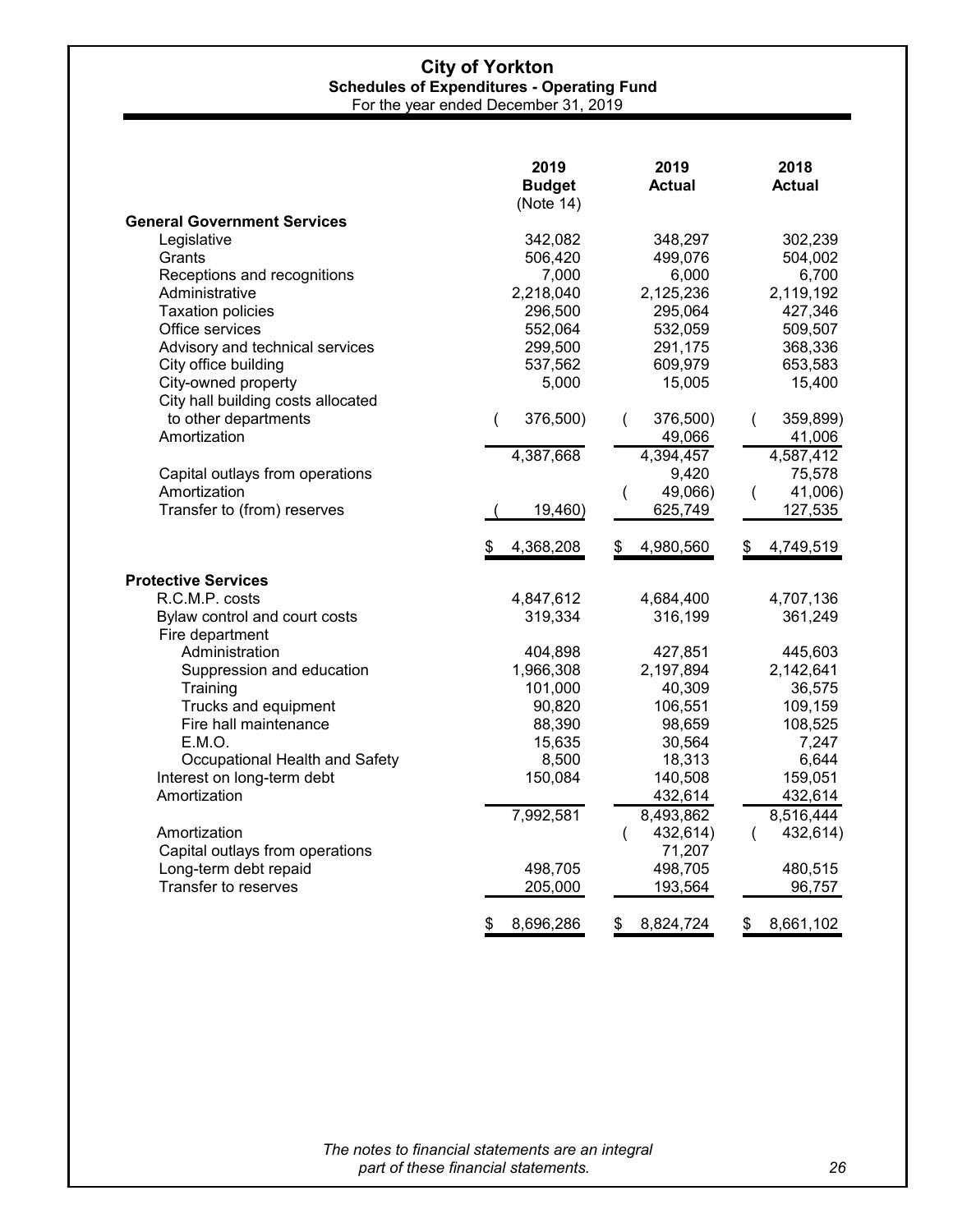#### **City of Yorkton Schedules of Expenditures - Operating Fund** For the year ended December 31, 2019

|                                         | 2019<br><b>Budget</b><br>(Note 14) | 2019<br><b>Actual</b> | 2018<br><b>Actual</b> |
|-----------------------------------------|------------------------------------|-----------------------|-----------------------|
| <b>Transportation Services</b>          |                                    |                       |                       |
| Engineering and planning administration | 1,222,869                          | 1,125,739             | 1,087,055             |
| Public works administration             | 1,001,750                          | 1,076,215             | 928,366               |
| Workshop                                | 80,700                             | 98,200                | 89,381                |
| Street cleaning                         | 165,200                            | 132,558               | 139,492               |
| Surfaced streets and lanes              | 1,213,500                          | 1,515,691             | 626,147               |
| Gravelled streets and lanes             | 187,200                            | 219,447               | 239,399               |
| Drainage and storm sewer maintenance    | 343,800                            | 307,860               | 384,621               |
| Flood drainage                          | 70,924                             | 108,320               | 90,686                |
| Inspections and other                   | 104,500                            | 80,728                | 138,121               |
| Ice control                             | 106,700                            | 138,087               | 147,711               |
| Snow removal                            | 1,318,500                          | 669,824               | 641,982               |
| Maintenance curbs and sidewalks         | 367,700                            | 379,764               | 381,578               |
| <b>Street lighting</b>                  | 499,069                            | 552,971               | 489,171               |
| Decorative lighting                     | 12,300                             | 14,012                | 14,332                |
| <b>Traffic control</b>                  | 191,558                            | 194,476               | 167,119               |
| Street signs and markings               | 21,400                             | 16,298                | 19,554                |
| Maintenance of railway crossings        | 25,000                             | 24,736                | 23,808                |
| Parking lots and meters                 | 35,350                             | 30,144                | 3,512                 |
| Custom work                             | 20,200                             | 36,127                | 53,670                |
| <b>Fleet services</b>                   | 952,187                            | 1,079,421             | 927,811               |
| Interest on long-term debt              | 117,852                            | 115,845               | 130,153               |
| Amortization                            |                                    | 2,281,719             | 2,229,602             |
|                                         | 8,058,259                          | 10,198,182            | 8,953,271             |
| Amortization                            |                                    | 2,281,719)<br>(       | 2,229,602)            |
| Capital outlays from operations         | 980,879)                           | 3,873,670             | 2,665,141             |
| Long-term debt repaid                   | 578,383                            | 579,819               | 565,524               |
| Internal debt repaid                    |                                    |                       | 694,302               |
| Transfer to (from) reserves             | 5,252,551)                         | 613,157               | 1,376,750             |
|                                         | 2,403,212<br>\$                    | \$12,983,109          | \$12,025,386          |
| <b>Environmental Health Services</b>    |                                    |                       |                       |
| Superintendence                         |                                    | 18,000                | 18,000                |
| Refuse removal                          | 656,030                            | 626,442               | 608,989               |
| Waste disposal - contaminated soils     |                                    | 173                   | 149,970               |
| Waste disposal - grounds                | 1,209,150                          | 999,147               | 1,259,603             |
| Waste disposal - gate                   | 70,700                             | 71,038                | 74,390                |
| Recycling                               | 833,000                            | 907,184               | 844,916               |
|                                         | 2,768,880                          | 2,621,984             | 2,955,868             |
| Capital outlays from operations         |                                    |                       | 1,486,439             |
| Transfer to (from) reserves             | 115,760                            | 1,275,168             | 1,253,350)            |
|                                         | 2,884,640<br>\$                    | 3,897,152<br>\$.      | 3,188,957<br>\$       |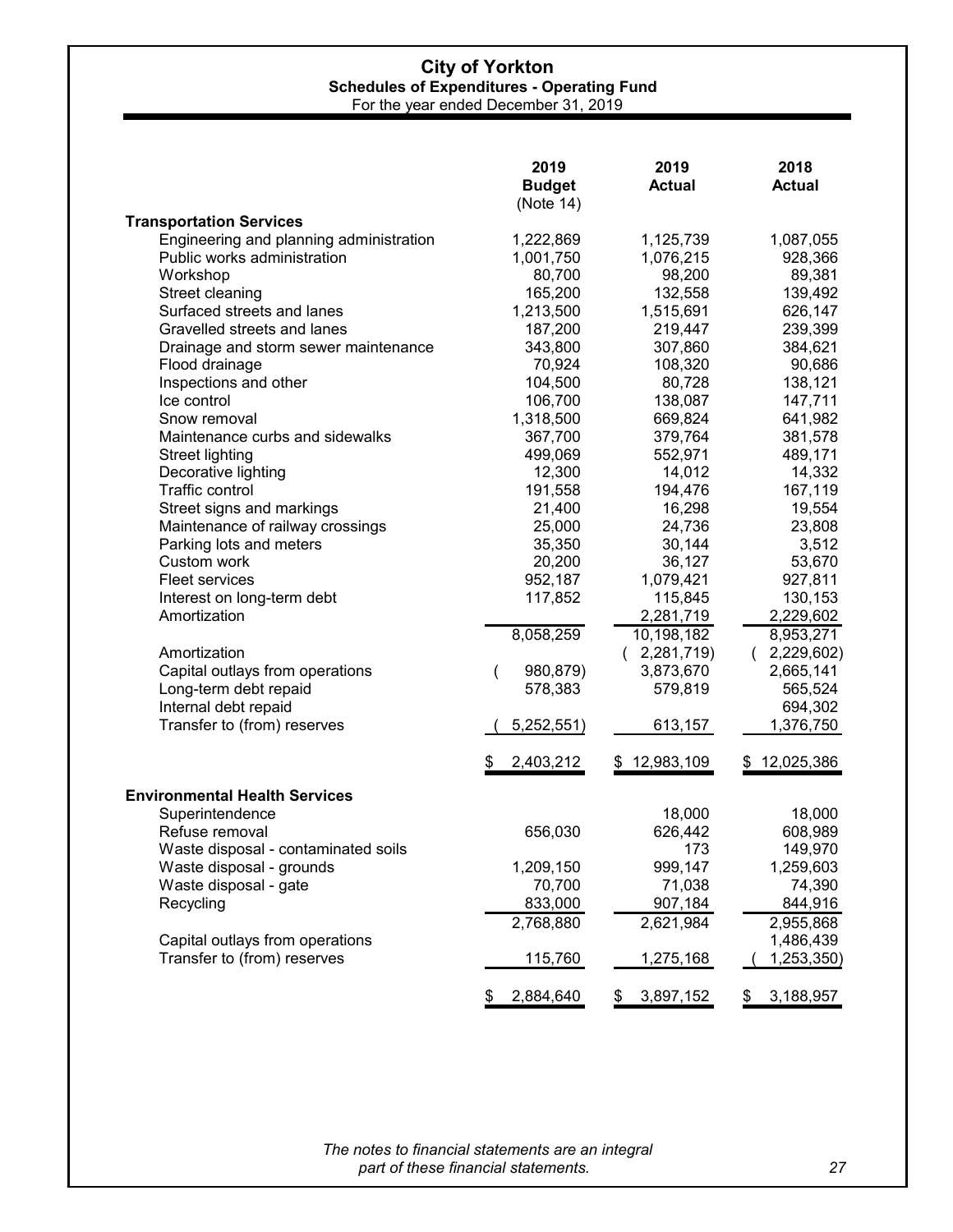# **City of Yorkton Schedules of Expenditures - Operating Fund**

For the year ended December 31, 2019

|                                            | 2019<br><b>Budget</b><br>(Note 14) | 2019<br><b>Actual</b> | 2018<br><b>Actual</b> |
|--------------------------------------------|------------------------------------|-----------------------|-----------------------|
| <b>Social and Family Services</b>          |                                    |                       |                       |
| Sask. Abilities Council                    | 30,000                             | 30,143                | 30,000                |
| Occupational Health and Safety             | 3,000                              | 1,912                 | 2,025                 |
| Cemeteries                                 | 194,800                            | 176,263               | 160,894               |
| Amortization                               |                                    | 47,461                | 73,947                |
|                                            | 227,800                            | 255,779               | 266,866               |
| Capital outlays from operations            |                                    | 13,609                |                       |
| Amortization                               |                                    | 47,461)               | 73,947)               |
| Transfer to reserves                       | 5,000                              | 236,710               | 5,000                 |
|                                            | 232,800                            | 458,637<br>S          | 197,919<br>\$         |
| <b>Economic Development Services</b>       |                                    |                       |                       |
| Administration                             | 243,078                            | 238,239               | 179,515               |
| Economic development and tourism           | 112,000                            | 82,821                | 87,222                |
| Heritage committee                         | 24,217                             | 28,879                | 31,401                |
| Housing                                    | 10,000                             | 6,845                 | 20,986                |
| <b>Yorkton Creek Watershed Association</b> | 17,500                             | 17,221                | 17,221                |
|                                            | 406,795                            | 374,005               | 336,345               |
| Transfer to (from) reserves                | 1,600,000)                         | 3,684)                |                       |
|                                            | 1,193,205)<br>\$(                  | 370,321<br>S          | 336,345<br>\$         |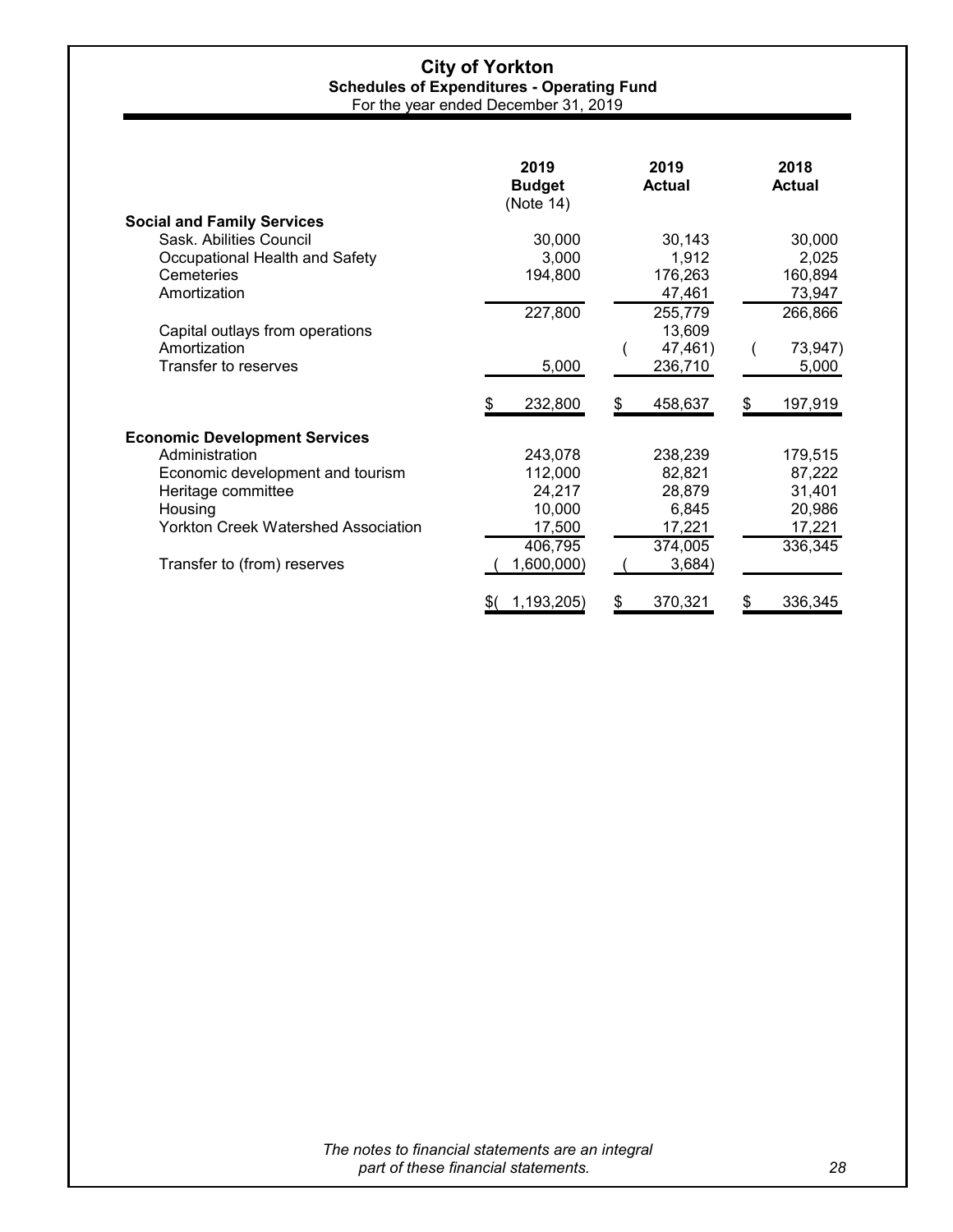#### **City of Yorkton Schedules of Expenditures - Operating Fund** For the year ended December 31, 2019

|                                         | 2019<br><b>Budget</b><br>(Note 14) | 2019<br><b>Actual</b> | 2018<br><b>Actual</b> |
|-----------------------------------------|------------------------------------|-----------------------|-----------------------|
| <b>Recreation and Cultural Services</b> |                                    |                       |                       |
| Administration                          | 320,260                            | 300,422               | 350,344               |
| Parks shop                              | 380,750                            | 367,393               | 430,950               |
| Parks maintenance                       | 423,850                            | 438,049               | 439,163               |
| Forestry                                | 283,002                            | 297,740               | 282,509               |
| Soccer fields                           | 34,500                             | 17,271                | 9,414                 |
| <b>Horticultural services</b>           | 122,000                            | 92,886                | 95,610                |
| Pest control                            | 37,900                             | 27,456                | 36,399                |
| <b>Ball diamonds</b>                    | 123,450                            | 139,965               | 129,410               |
| Outdoor recreational facilities         | 123,200                            | 81,630                | 74,769                |
| Campground                              |                                    | 3,553                 | 2,022                 |
| Other facilities                        | 55,500                             | 56,704                | 50,828                |
| Kinsmen Arena - operation               | 311,575                            | 301,549               | 300,796               |
| Godfrey Dean                            | 78,950                             | 80,885                | 71,017                |
| Recreation programs                     | 399,844                            | 370,689               | 357,732               |
| <b>CDPR</b> facilities                  | 163,355                            | 386,704               | 115,698               |
| Gloria Hayden Community Centre          | 122,350                            | 121,125               | 115,268               |
| Amortization                            |                                    | 297,738               | 386,281               |
|                                         | 2,980,486                          | 3,381,759             | 3,248,210             |
| Amortization                            |                                    | 297,738)              | 386,281)<br>(         |
| Capital outlays from operations         |                                    | 500,772               | 570,965               |
| Transfer to (from) reserves             | 700,825)                           | 284,123)              | 12,882)               |
|                                         | 2,279,661<br>SS                    | 3,300,670<br>S.       | 3,420,012<br>\$.      |
| <b>Library Services</b>                 |                                    |                       |                       |
| Library building maintenance            | 96,650                             | 104,186               | 106,755               |
| Library operations                      | 49,200                             | 46,325                | 50,233                |
| Regional library charges                | 385,000                            | 385,000               | 388,995               |
| Amortization                            |                                    | 38,284                | 37,148                |
|                                         | 530,850                            | 573,795               | 583,131               |
| Amortization                            |                                    | 38,284)<br>(          | 37,148<br>(           |
| Capital outlays from operations         |                                    | 19,631                |                       |
| Internal debt repaid                    | 75,200                             | 75,194                | 73,360                |
| Transfer to reserves                    |                                    |                       | 13,328                |
|                                         | \$<br>606,050                      | \$<br>630,336         | 632,671<br>\$         |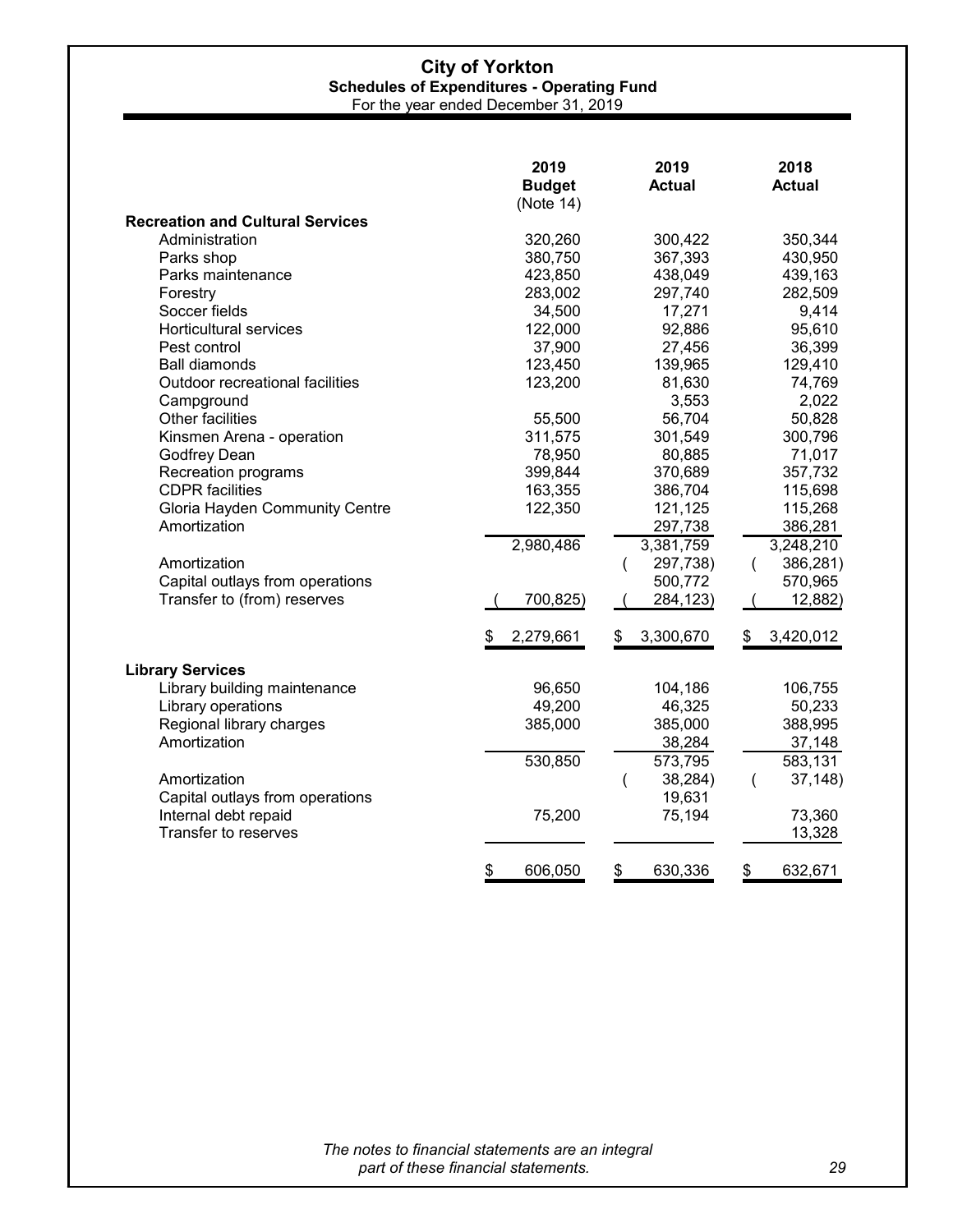# **City of Yorkton Schedule of Financial Activities - Gallagher Centre**

For the year ended December 31, 2019

|                                       | 2019<br><b>Budget</b><br>(Note 14) | 2019<br><b>Actual</b> | 2018<br><b>Actual</b> |
|---------------------------------------|------------------------------------|-----------------------|-----------------------|
| <b>Revenue</b>                        |                                    |                       |                       |
| Arena                                 | 329,500                            | 280,133               | 290,337               |
| Flexi hall                            | 137,000                            | 134,865               | 135,120               |
| Water park                            | 639,000                            | 559,789               | 596,321               |
| Agri-pavilion                         | 20,000                             | 5,931                 | 11,673                |
| Grounds                               | 41,500                             | 37,803                | 42,968                |
| Convention centre                     | 158,000                            | 129,497               | 147,709               |
| Curling rink rental                   | 43,000                             | 39,545                | 40,182                |
| Other rentals                         | 104,000                            | 92,545                | 100,916               |
| Concessions                           | 130,500                            | 296,311               | 88,023                |
| Other revenue                         | 76,000                             | 46,814                | 52,307                |
| Advertising revenue                   | 31,800                             | 98,000                | 92,800                |
|                                       | 1,710,300                          | 1,721,233             | 1,598,356             |
| <b>Expenditures</b>                   |                                    |                       |                       |
| General                               | 1,432,850                          | 1,568,821             | 1,642,597             |
| Arena                                 | 492,800                            | 347,273               | 421,076               |
| Flexi hall                            | 10,500                             | 44,008                | 65,772                |
| Water park                            | 1,371,400                          | 1,373,027             | 1,285,568             |
| Agri-pavilion                         | 37,500                             | 53,008                | 57,664                |
| Grounds                               | 33,000                             | 59,030                | 66,051                |
| <b>Exhibition buildings</b>           | 20,000                             | 15,986                | 25,006                |
| Convention centre                     | 42,000                             | 77,914                | 68,317                |
| Curling rink                          | 13,000                             | 28,790                | 15,780                |
| Concessions                           | 210,200                            | 543,689               | 51,018                |
| Interest on long-term debt            | 64,706                             | 62,356                | 102,378               |
| Amortization                          |                                    | 953,302               | 941,684               |
|                                       | 3,727,956                          | 5,127,204             | 4,742,911             |
| <b>Excess (Deficiency) of Revenue</b> |                                    |                       |                       |
| <b>Over Expenditures</b>              | 2,017,656)                         | 3,405,971)            | 3,144,555             |
| Amortization                          |                                    | 953,302)              | 941,684)<br>(         |
| Capital outlays from operations       | 519,664)                           | 190,346               | 141,584               |
| Long-term debt repaid                 | 1,086,548                          | 1,086,548             | 1,040,132             |
| Transfer to (from) reserves           | 374,229)                           | 170,780)              | 78,416                |
|                                       | 192,655                            | 152,812               | 318,448               |
| <b>Surplus (Deficit)</b>              | \$(2,210,311)                      | \$(3,558,783)         | 3,463,003)<br>\$(     |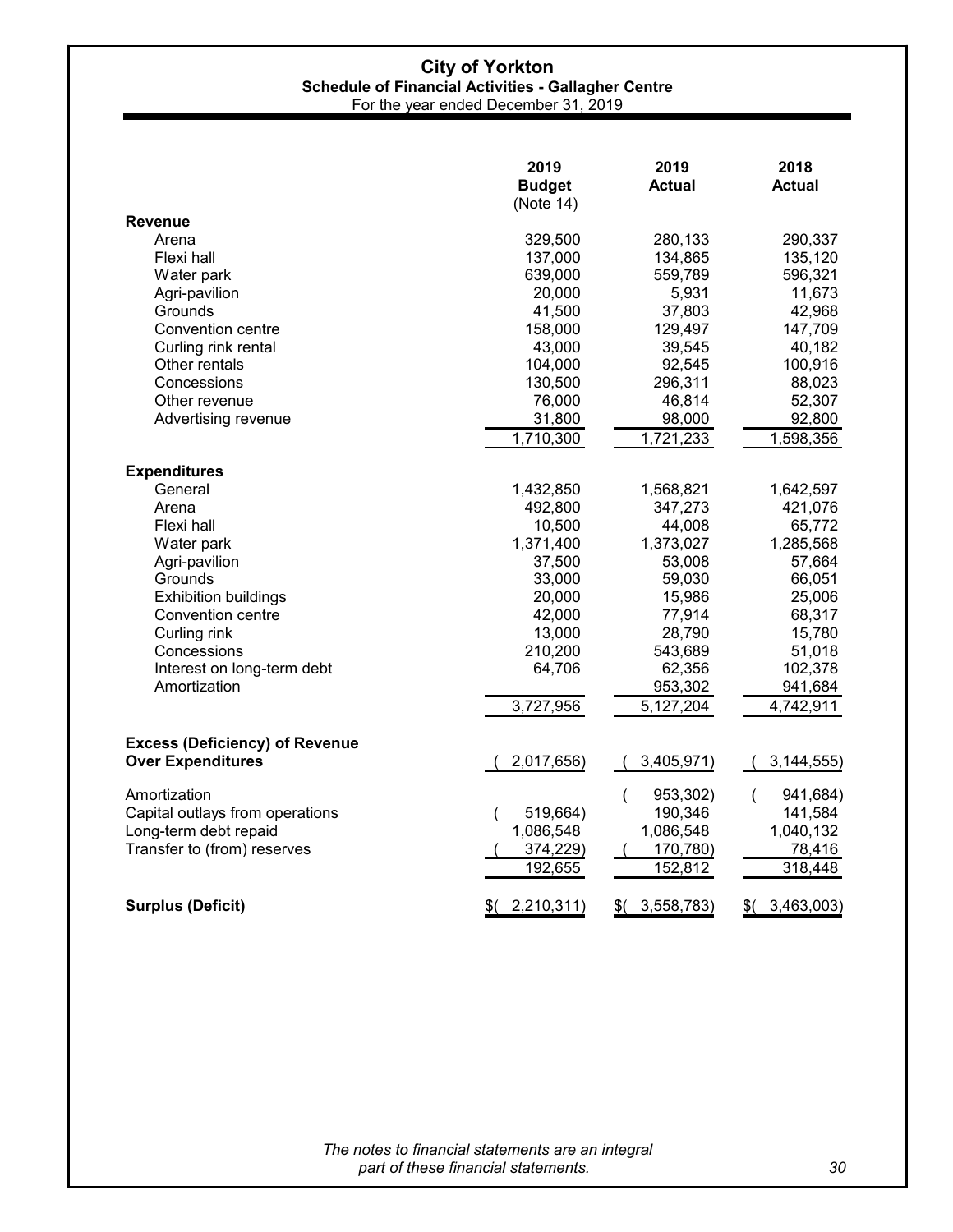#### **City of Yorkton Schedule of Financial Activities - Deer Park Golf Course** For the year ended December 31, 2019

|                                       | 2019<br><b>Budget</b><br>(Note 14) | 2019<br>Actual     | 2018<br><b>Actual</b> |
|---------------------------------------|------------------------------------|--------------------|-----------------------|
| <b>Revenue</b>                        |                                    |                    |                       |
| Season tickets<br>Green fees          | 205,000                            | 192,610            | 199,045               |
| Other                                 | 170,000<br>180,200                 | 171,756<br>188,309 | 157,807<br>242,154    |
| Concession/lounge                     | 5,000                              | 2,300              | 1,434                 |
|                                       | 560,200                            | 554,975            | 600,440               |
| <b>Expenditures</b>                   |                                    |                    |                       |
| General                               | 91,000                             | 101,697            | 99,941                |
| Golf course                           | 612,050                            | 611,160            | 581,631               |
| Club house                            | 57,500                             | 113,558            | 66,403                |
| Amortization                          |                                    | 75,641             | 77,478                |
|                                       | 760,550                            | 902,056            | 825,453               |
| <b>Excess (Deficiency) of Revenue</b> |                                    |                    |                       |
| <b>Over Expenditures</b>              | 200,350)                           | 347,081)           | 225,013)              |
| Amortization                          |                                    | 75,641)            | 77,478)               |
| Capital outlays from operations       | 235,000)                           | 459,459            | 323,665               |
| Transfer to (from) reserves           | 247,485)                           | 121,734)           | 119,400               |
|                                       | 482,485)                           | 262,084            | 365,587               |
| <b>Surplus (Deficit)</b>              | 282,135<br>\$.                     | 609,165)<br>\$(    | \$( 590, 600)         |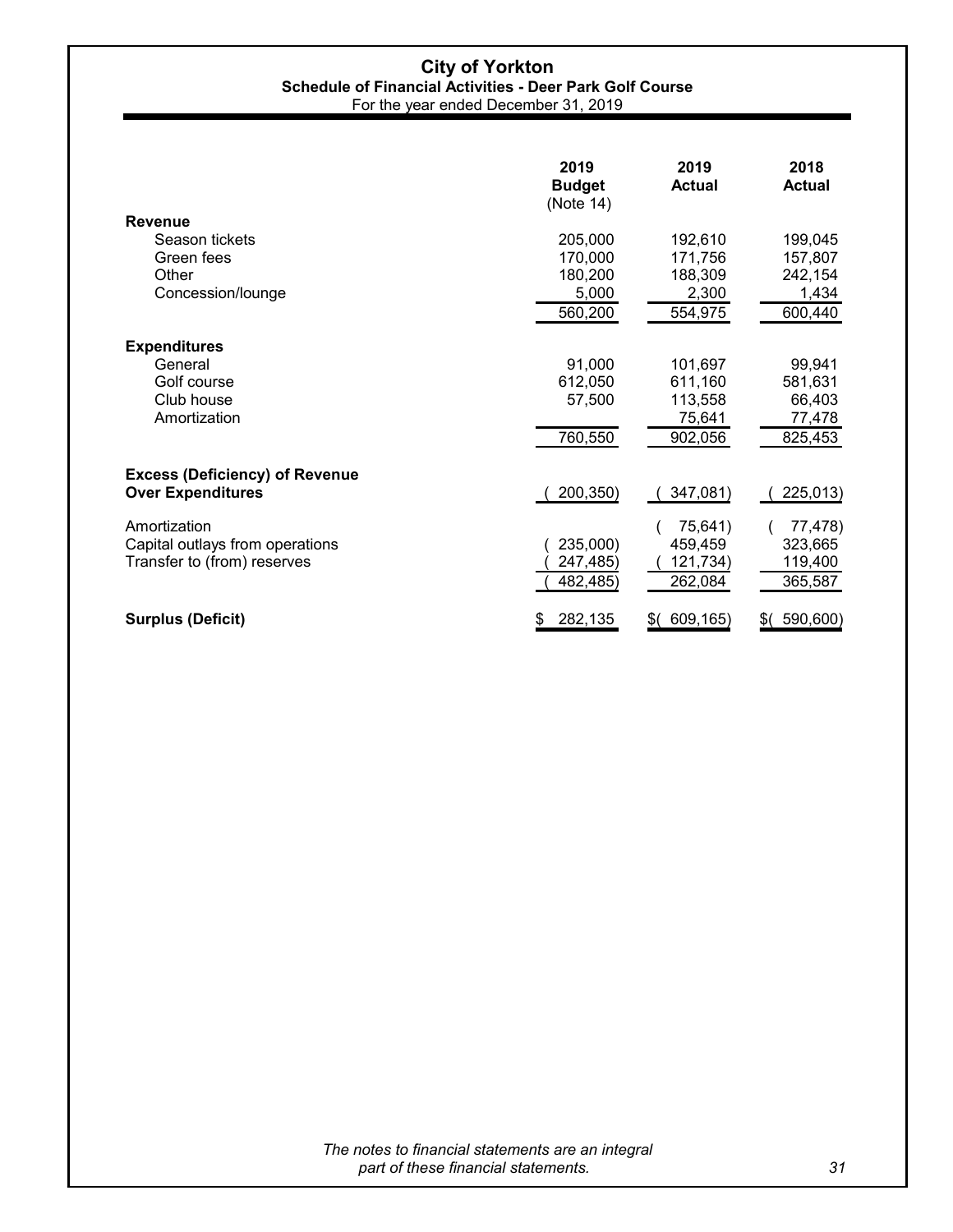#### **City of Yorkton Schedule of Financial Activities - Waterworks**

For the year ended December 31, 2019

|                                                                                                                                                                                                                                                                        | 2019<br><b>Budget</b><br>(Note 14)                                                                                           | 2019<br><b>Actual</b>                                                                                                                   | 2018<br><b>Actual</b>                                                                                                                  |
|------------------------------------------------------------------------------------------------------------------------------------------------------------------------------------------------------------------------------------------------------------------------|------------------------------------------------------------------------------------------------------------------------------|-----------------------------------------------------------------------------------------------------------------------------------------|----------------------------------------------------------------------------------------------------------------------------------------|
| <b>Revenue</b><br>Sale of water<br>Infrastructure<br>Sewer service tax<br>Sundry<br>Conditional grant - federal<br><b>Connection fees</b>                                                                                                                              | 6,950,000<br>1,000,000<br>50,000<br>197,000<br>3,000<br>12,000<br>8,212,000                                                  | 7,523,620<br>1,124,099<br>108,387<br>199,742<br>1,548<br>14,100<br>8,971,496                                                            | 7,371,545<br>1,081,816<br>93,699<br>147,527<br>2,631<br>14,635<br>8,711,853                                                            |
| <b>Expenditures</b><br>General administration<br>Water meter services<br>Wells<br><b>Distribution systems</b><br>Water treatment plants<br>Water tower<br>Sewage plant<br>Sanitary sewers<br>Sewer and water connections<br>Interest on long-term debt<br>Amortization | 1,005,426<br>176,000<br>305,000<br>1,284,500<br>850,200<br>15,400<br>1,199,500<br>538,000<br>162,000<br>148,412<br>5,684,438 | 998,460<br>172,046<br>291,877<br>1,831,727<br>750,547<br>15,939<br>1,099,909<br>286,416<br>178,928<br>147,117<br>2,107,365<br>7,880,331 | 902,437<br>177,544<br>157,985<br>1,503,150<br>779,100<br>9,752<br>1,036,285<br>540,766<br>146,993<br>170,024<br>1,869,636<br>7,293,672 |
| <b>Excess of Revenue Over Expenditures</b>                                                                                                                                                                                                                             | 2,527,562                                                                                                                    | 1,091,165                                                                                                                               | 1,418,181                                                                                                                              |
| Amortization<br>Capital outlays from operations<br>Long-term debt repaid<br>Transfer to (from) reserves                                                                                                                                                                | 5,077,934<br>741,000<br>3,920,189)<br>1,898,745                                                                              | 2,107,365)<br>3,806,771<br>741,000<br>1,349,241)<br>1,091,165                                                                           | 1,869,636)<br>552,932<br>742,343<br>2,038,695<br>1,464,334                                                                             |
| <b>Surplus (Deficit)</b>                                                                                                                                                                                                                                               | 628,817<br>\$                                                                                                                | \$<br>0                                                                                                                                 | $\frac{1}{2}$<br>46,153)                                                                                                               |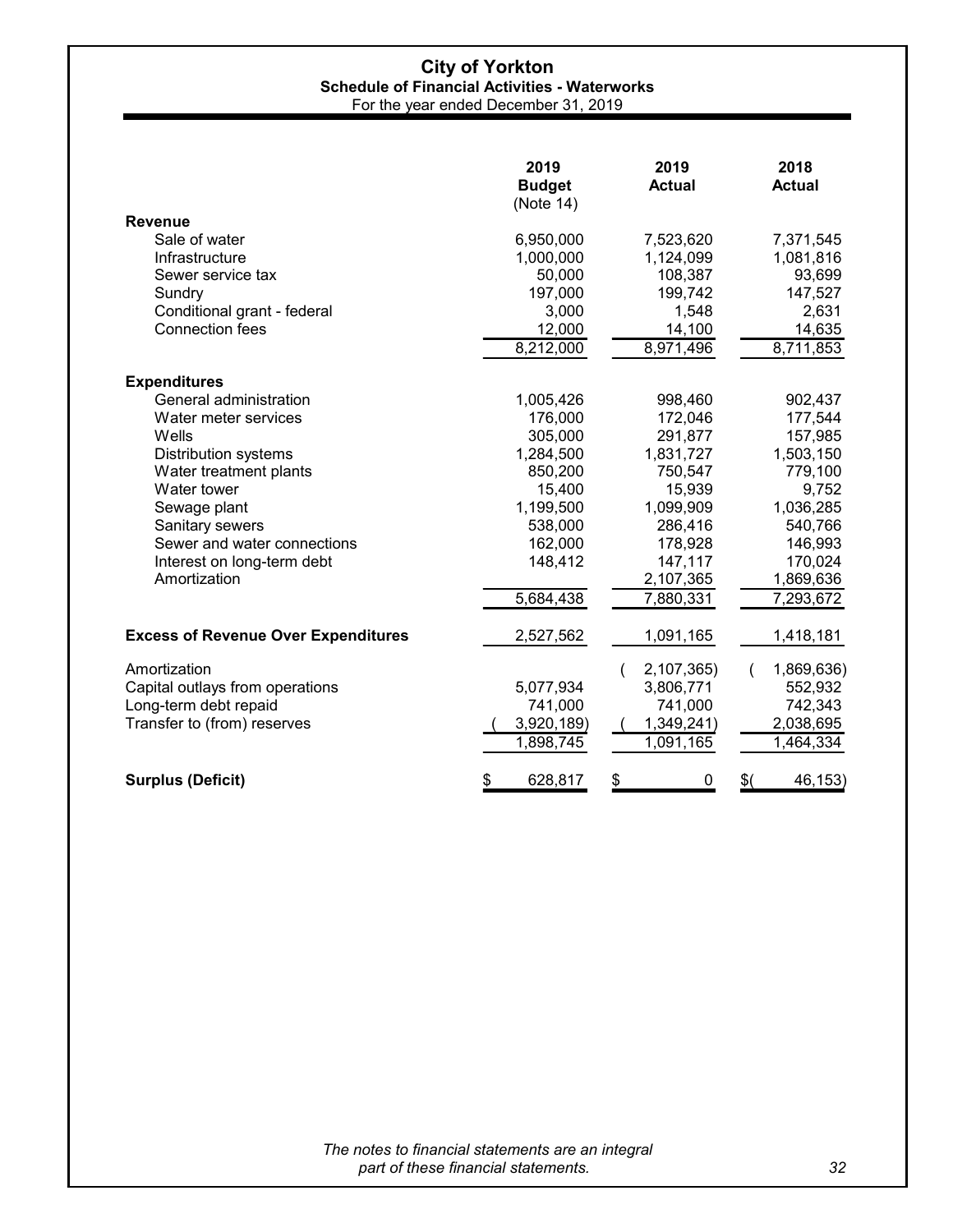# **City of Yorkton Statement of Financial Activities - Bus Services**

For the year ended December 31, 2019

|                                                                          | 2019<br><b>Budget</b><br>(Note 14) | 2019<br>Total                          | 2018<br>Total                        |
|--------------------------------------------------------------------------|------------------------------------|----------------------------------------|--------------------------------------|
| <b>Revenue</b><br><b>Ticket sales</b>                                    | 33,000                             | 29,130                                 | 29,838                               |
|                                                                          |                                    |                                        |                                      |
| <b>Expenditures</b><br>Operating contract<br>Maintenance<br>Amortization | 358,000<br>10,000<br>368,000       | 380,332<br>15,967<br>15,505<br>411,804 | 369,658<br>9,444<br>8,669<br>387,771 |
| <b>Excess (Deficiency) of Revenue Over</b><br><b>Expenditures</b>        | 335,000)                           | 382,674)                               | 357,933)                             |
| Amortization<br>Capital outlays from operations                          |                                    | 15,505)                                | 8,669)<br>102,537                    |
| Transfer to (from) reserves                                              | 10,000<br>10,000                   | 12,550<br>2,955)                       | 92,537)<br>1,331                     |
| <b>Surplus (Deficit)</b>                                                 | 345,000)<br>\$(                    | 379,719)<br>\$(                        | 359,264)<br>\$                       |

# **Schedule of Financial Activities - Airport Services**

| <b>Revenue</b>                             |                 |                 |                           |
|--------------------------------------------|-----------------|-----------------|---------------------------|
| <b>Community Airport Partnership Grant</b> |                 |                 | 128,667                   |
| Leases                                     | 85,000          | 98,907          | 82,304                    |
| Usage fees/taxes                           | 20,000          | 13,691          | 15,087                    |
|                                            | 105,000         | 112,598         | 226,058                   |
| <b>Expenditures</b>                        |                 |                 |                           |
| Administration                             | 12,500          | 14,894          | 8,654                     |
| <b>Utilities</b>                           | 24,990          | 23,811          | 26,307                    |
| Structural maintenance                     | 7,000           | 4,834           | 5,694                     |
| Airfield maintenance                       | 131,500         | 76,228          | 118,107                   |
| Mobile maintenance                         | 27,500          | 18,926          | 37,159                    |
| Amortization                               |                 | 143,424         | 122,515                   |
|                                            | 203,490         | 282,117         | 318,436                   |
| <b>Excess (Deficiency) of Revenue Over</b> |                 |                 |                           |
| <b>Expenditures</b>                        | 98,490)         | 169,519)        | 92,378)                   |
| Amortization                               |                 | 143,424)        | 122,515                   |
| Capital outlays from operations            |                 | 1,268,778       | 418,178                   |
| Transfer to (from) reserves                | 85,000          | 860,094)        | 195,311)                  |
|                                            | 85,000          | 265,260         | 100,352                   |
| <b>Surplus (Deficit)</b>                   | \$(<br>183,490) | \$(<br>434,779) | 192,730)<br>$\frac{1}{2}$ |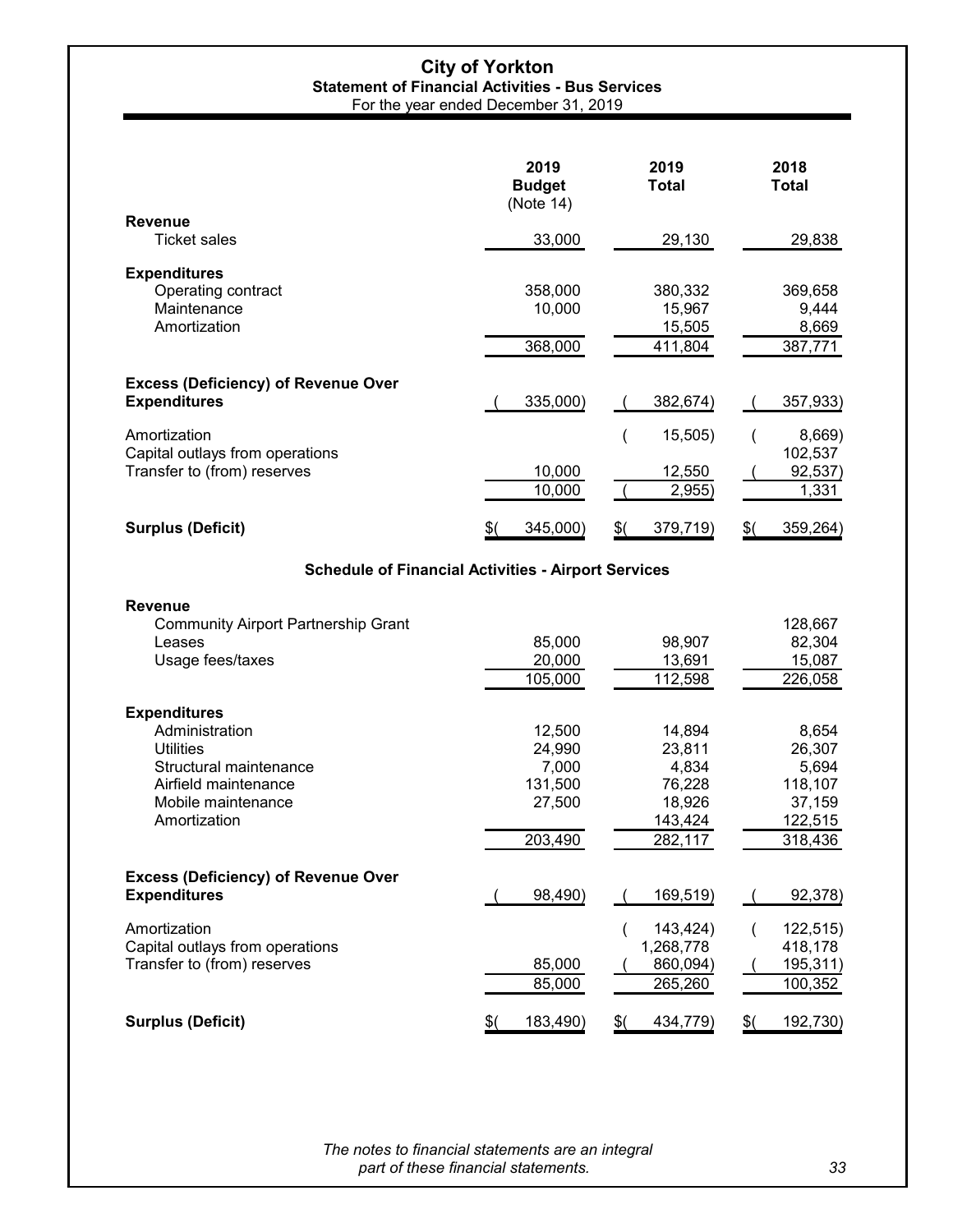#### **City of Yorkton Consolidated Schedule of Revenues by Function Schedule 1 Schedule 1 Schedule 1** For the year ended December 31, 2019

|                                                                              | General<br>Government | <b>Protective</b><br><b>Services</b> | Transport.<br><b>Services</b> | Environ.<br>& Public<br>Health | Planning &<br>Develop.            | Rec. &<br><b>Culture</b> | <b>Utilities</b><br><b>Services</b> | <b>Total</b>                            |
|------------------------------------------------------------------------------|-----------------------|--------------------------------------|-------------------------------|--------------------------------|-----------------------------------|--------------------------|-------------------------------------|-----------------------------------------|
| <b>Conditional Grants</b>                                                    | 0                     | 650,375                              | 0                             | 0                              | 54,849                            | 194,584                  | 0                                   | 899,808                                 |
| <b>Gain on Sale of Capital Assets</b>                                        | 0                     | $\mathbf{0}$                         | 104,950)                      | 0                              | 0                                 | 0                        | 0                                   | 104,950)                                |
| <b>Operating Revenues</b><br>Interest<br>Tax penalties                       | 773,671<br>270,338    |                                      |                               |                                | 12,935                            |                          |                                     | 786,606<br>270,338                      |
| Donations<br>Rent - mobile home subdivision<br>Rent - other<br>Other revenue | 237,345<br>109,250    |                                      |                               |                                | 353,340<br>42,120                 | 26,589                   |                                     | 237,345<br>353,340<br>42,120<br>135,839 |
|                                                                              | 1,390,604             | $\Omega$                             | 0                             |                                | 408,395                           | 26,589                   | $\Omega$                            | 1,825,588                               |
|                                                                              | \$<br>1,390,604 \$    | 650,375 \$                           | $104,950$ ) \$                |                                | 463,244 \$                        | 221,173 \$               |                                     | $0$ \$ 2,620,446                        |
| <b>Capital Grants</b><br>New Deal for Municipalities<br>Other                | 0<br>0                | $\mathbf 0$<br>$\Omega$              | 208,285<br>268,933<br>477,218 | 0<br>0                         | $\mathbf 0$<br>257,760<br>257,760 | 0<br>14,963<br>14,963    | 0<br>7,035,048<br>7,035,048         | 208,285<br>7,576,704<br>7,784,989       |
|                                                                              | \$<br>0 <sup>5</sup>  | 0 <sup>5</sup>                       | 477,218 \$                    | 0 <sup>5</sup>                 | 257,760 \$                        | 14,963 \$                | 7,035,048 \$                        | 7,784,989                               |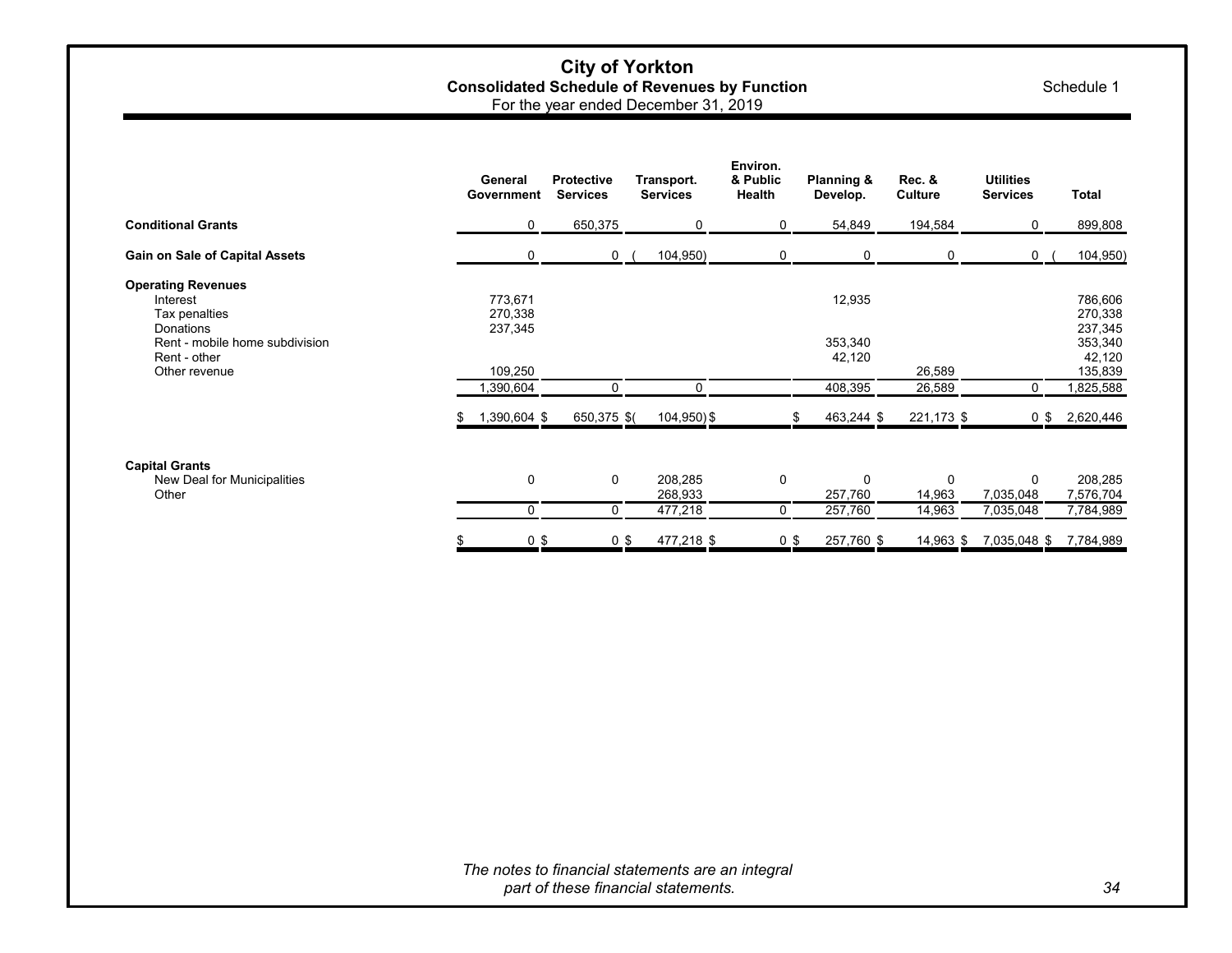#### **City of Yorkton Consolidated Schedule of Revenues by Function Schedule 2 Schedule 2 Schedule 2** For the year ended December 31, 2018

|                                                                                                                                                                      | General<br>Government                   | <b>Protective</b><br><b>Services</b> | Transport.<br><b>Services</b> | Environ.<br>& Public<br><b>Health</b> | <b>Planning &amp;</b><br>Develop.     | Rec. &<br><b>Culture</b> | <b>Utilities</b><br><b>Services</b> | Total                                                                  |
|----------------------------------------------------------------------------------------------------------------------------------------------------------------------|-----------------------------------------|--------------------------------------|-------------------------------|---------------------------------------|---------------------------------------|--------------------------|-------------------------------------|------------------------------------------------------------------------|
| <b>Conditional grants</b>                                                                                                                                            | 0                                       | 675,386                              | 0                             | 0                                     | 58,161                                | 222,357                  | 0                                   | 955,904                                                                |
| <b>Gain on Sale of Capital Assets</b>                                                                                                                                | 0                                       | 0                                    | 46,822)                       | 0                                     | 0                                     | 0                        | 0                                   | 46,822)                                                                |
| <b>Operating Revenues</b><br>Interest<br>Tax penalties<br>Donations<br>Acreage development levies<br>Rent - mobile home subdivision<br>Rent - other<br>Other revenue | 675,819<br>244,223<br>106,000<br>40,520 |                                      |                               | 10,488                                | 52,074<br>34,792<br>341,629<br>42,270 | 31,726                   |                                     | 738,381<br>244,223<br>106,000<br>34,792<br>341,629<br>42,270<br>72,246 |
|                                                                                                                                                                      | 1,066,562                               | $\Omega$                             | $\Omega$                      | 10,488                                | 470,765                               | 31,726                   | 0                                   | 1,579,541                                                              |
|                                                                                                                                                                      | 1,066,562 \$<br>\$                      | 675,386 \$                           | 46,822) \$                    | 10,488 \$                             | 528,926 \$                            | 254,083 \$               | 0\$                                 | 2,488,623                                                              |
| <b>Capital Contributions</b><br>Infrastructure recovery from land for resale                                                                                         | 0 <sup>5</sup>                          | 0 <sup>5</sup>                       | 19,907 \$                     | 0 <sup>5</sup>                        | 0 <sup>5</sup>                        | 0 <sup>5</sup>           | 0 <sup>5</sup>                      | 19,907                                                                 |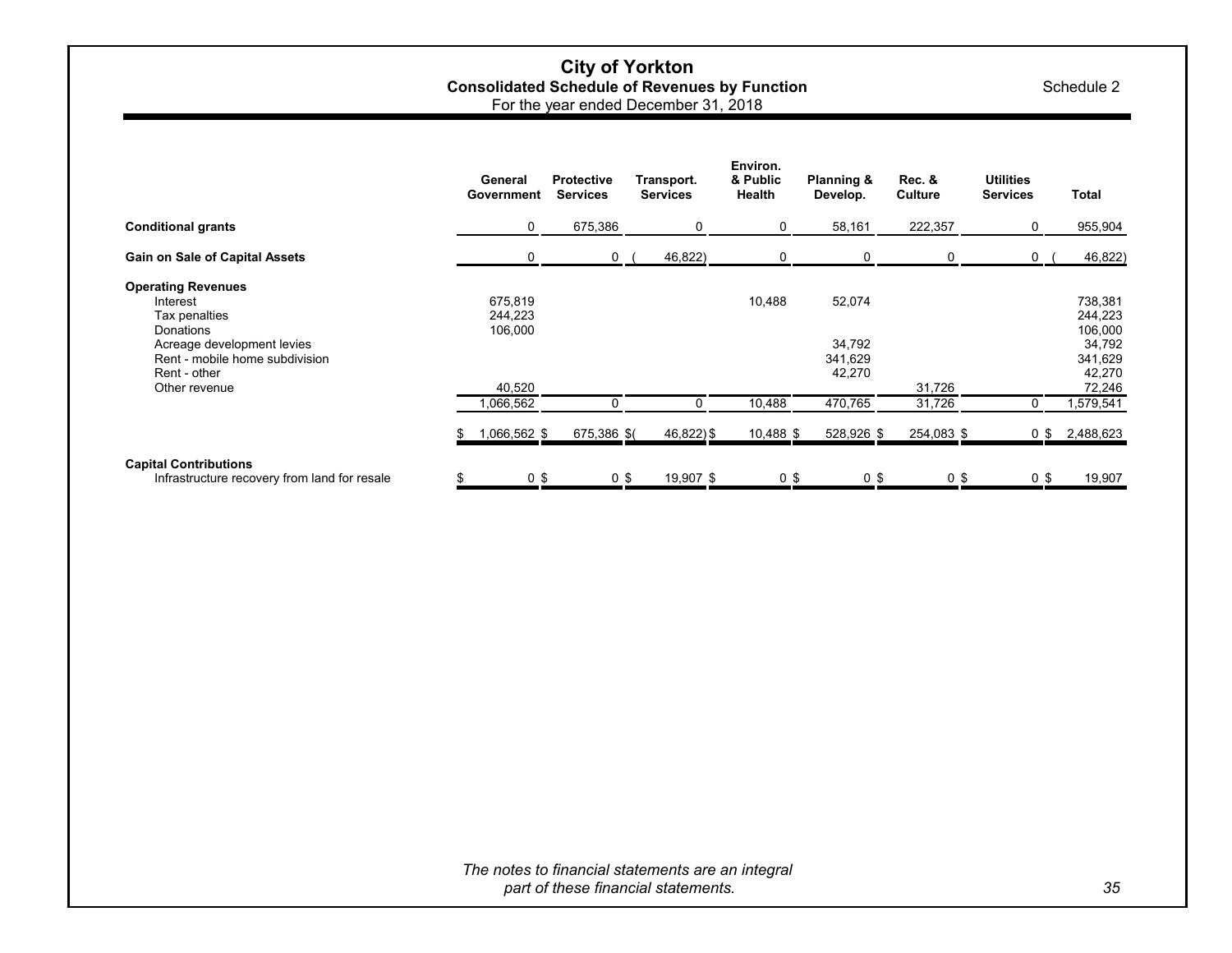#### **City of Yorkton Consolidated Schedule of Tangible Capital Assets by Object Schedule 3 Schedule 3** For the year ended December 31, 2019

| Schedule 3 |  |  |
|------------|--|--|
|            |  |  |

|                                                                                    |               |                         | <b>General Assets</b>   |                                              | <b>Treatment Plants</b> |                      |
|------------------------------------------------------------------------------------|---------------|-------------------------|-------------------------|----------------------------------------------|-------------------------|----------------------|
|                                                                                    | Land          | Land<br>Improve.        | <b>Buildings</b>        | Machinery,<br>Equipment &<br><b>Vehicles</b> | Water                   | Sewer                |
| <b>Asset Cost</b>                                                                  |               |                         |                         |                                              |                         |                      |
| <b>Opening Asset Cost</b><br>Additions during the year<br>Disposals and write-down | 277,956       | 13,501,466<br>1,999,640 | 57,268,994<br>51.307    | 13,286,069<br>1.004.187                      | 24,423,678              | 10,494,090           |
| during the year                                                                    |               |                         |                         | 438,091)                                     |                         |                      |
| <b>Closing Asset Costs</b>                                                         | 277.956       | 15.501.106              | 57.320.302              | 13,852,164                                   | 24,423,678              | 10,494,090           |
| <b>Accumulated Amortization Cost</b><br>Opening Accumulated Amortization           |               |                         |                         |                                              |                         |                      |
| Costs<br>Add: Amortization taken                                                   |               | 2,427,599<br>640.072    | 32,996,571<br>1,451,626 | 6,860,270<br>951,555                         | 9,405,150<br>927.921    | 7,883,509<br>130,796 |
| Less: Accumulated<br>amortization on disposals                                     |               |                         |                         | 171,719                                      |                         |                      |
| Closing Accumulated Amortization<br>Costs                                          | 0             | 3,067,671               | 34,448,197              | 7,640,107                                    | 10,333,071              | 8,014,305            |
| Net Book Value                                                                     | 277,956<br>\$ | 12,433,435<br>S         | 22,872,105<br>\$.       | 6,212,057<br>S                               | 14,090,607<br>S.        | 2,479,785<br>S       |

|                                                                                                                                          |                       |                      |                      | 2018                 |                                                   |                           |                          |
|------------------------------------------------------------------------------------------------------------------------------------------|-----------------------|----------------------|----------------------|----------------------|---------------------------------------------------|---------------------------|--------------------------|
|                                                                                                                                          |                       |                      | <b>Linear Assets</b> |                      |                                                   |                           |                          |
|                                                                                                                                          | Water                 | <b>Sewer</b>         | <b>Storm</b>         | <b>Sidewalks</b>     | <b>Roads</b>                                      | Total                     | <b>Total</b>             |
| <b>Asset Cost</b><br><b>Opening Asset Cost</b><br>Additions during the year<br>Disposals and write-down                                  | 40,306,087<br>264,827 | 19,924,980           | 18,953,703           | 7,249,796            | 52,972,779<br>2,280,683                           | 258,659,598<br>5,600,644  | 252,079,045<br>7,556,554 |
| during the year<br><b>Closing Asset Costs</b>                                                                                            | 40,570,914            | 19,924,980           | 18,953,703           | 7,249,796            | 717,265)<br>54,536,197                            | 1,155,356)<br>263,104,886 | 975,998)<br>258,659,598  |
| <b>Accumulated Amortization Cost</b><br>Opening Accumulated<br><b>Amortization Costs</b><br>Add: Amortization taken<br>Less: Accumulated | 9,261,353<br>536.389  | 4,069,368<br>263.285 | 3,167,141<br>253,780 | 4,025,398<br>124.095 | 31,460,283<br>1,162,601                           | 111,556,642<br>6,442,120  | 106,027,124<br>6,220,580 |
| amortization on disposals<br><b>Closing Accumulated</b><br><b>Amortization Costs</b>                                                     | 9,797,742             | 4,332,653            | 3,420,920            | 4,149,493            | 648,344<br>31,974,541                             | 820,063<br>117,178,700    | 691,062)<br>111,556,642  |
| Net Book Value                                                                                                                           | 30,773,172            | 15,592,327<br>\$     | 15,532,783<br>\$     | 3,100,303<br>S       | 22,561,656<br>\$                                  | 145,926,186<br>S          | 147, 102, 956<br>S       |
|                                                                                                                                          |                       |                      |                      |                      | The netro to financial statements are an integral |                           |                          |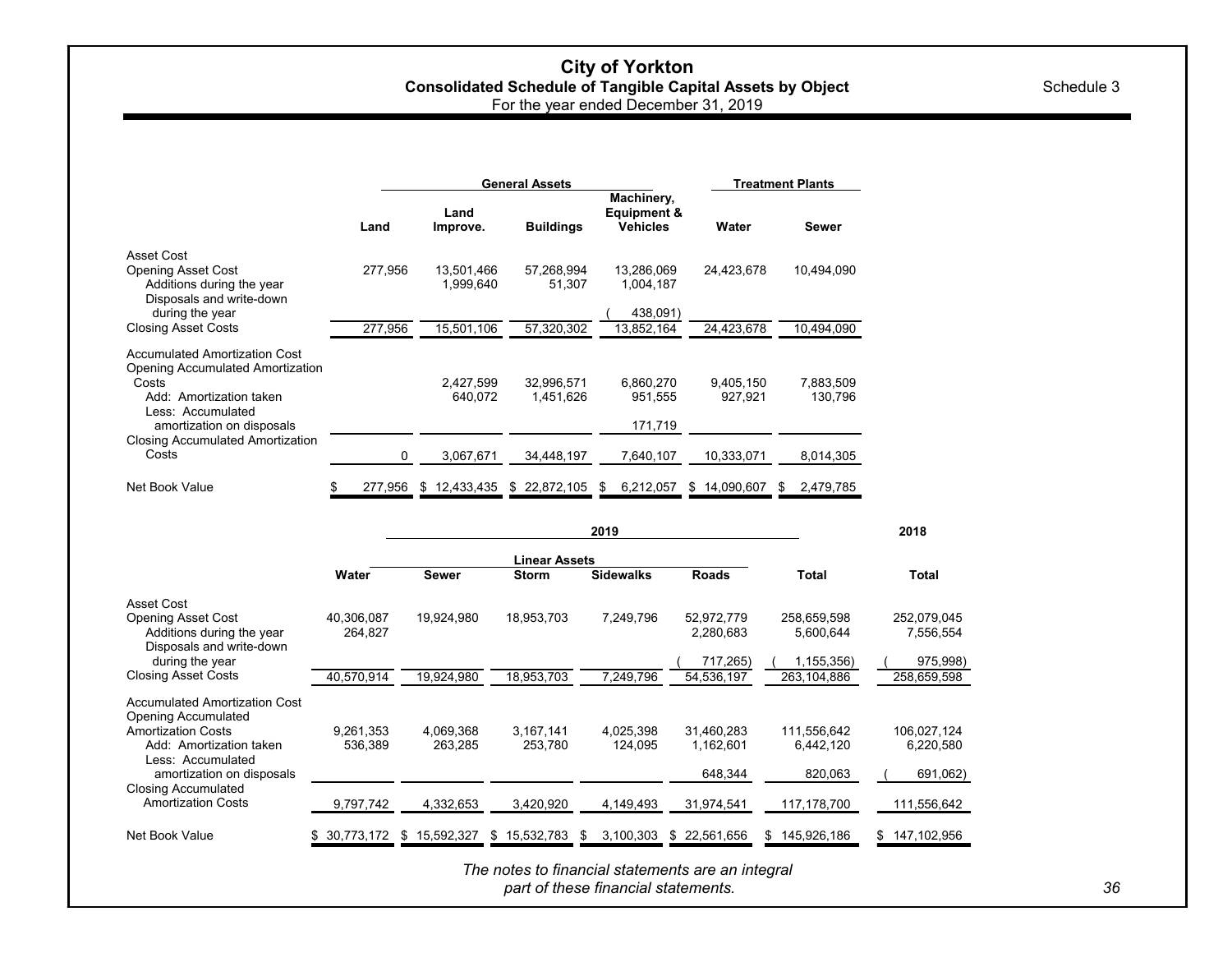#### **City of Yorkton Consolidated Schedule of Tangible Capital Assets by Function Schedule 4 Schedule 4** For the year ended December 31, 2019

|                                                                                                                  |                       |                                      |                                                  |                                  | 2018                    |                                  |                                        |                                      |
|------------------------------------------------------------------------------------------------------------------|-----------------------|--------------------------------------|--------------------------------------------------|----------------------------------|-------------------------|----------------------------------|----------------------------------------|--------------------------------------|
|                                                                                                                  | General<br>Government | <b>Protective</b><br><b>Services</b> | Transport.<br>Environ. &<br><b>Public Health</b> | Rec. &<br>Culture                | Water &<br>Sewer        | Planning &<br><b>Engineering</b> | Total                                  | Total                                |
| Asset Cost<br><b>Opening Asset Cost</b><br>Additions during the year<br>Disposals and write-down during the year | 3,565,691<br>29.960   | 10,833,089<br>71,207                 | 92.297.951<br>4,436,196<br>1,079,014)            | 51,033,233<br>673.582<br>76,342) | 100,122,818<br>264.827  | 806,813<br>124,872               | 258,659,595<br>5,600,644<br>1,155,356) | 252,079,042<br>7,556,554<br>975,998) |
| <b>Closing Asset Costs</b><br><b>Accumulated Amortization Cost</b>                                               | 3,595,651             | 10,904,296                           | 95,655,133                                       | 51,630,473                       | 100,387,645             | 931,685                          | 263,104,883                            | 258,659,598                          |
| <b>Opening Accumulated Amortization Costs</b><br>Add: Amortization taken<br>Less: Accumulated amortization on    | 2,598,378<br>49.066   | 3.842.119<br>432.614                 | 45.068.014<br>2.396.317                          | 29,343,682<br>1,412,426          | 30,664,553<br>2.107.365 | 39,893<br>44,331                 | 111,556,639<br>6.442.119               | 106,027,122<br>6,220,579             |
| disposals<br>Closing Accumulated Amortization Costs                                                              | 2.647.444             | 4.274.733                            | 820,063<br>46.644.268                            | 30,756,108                       | 32.771.918              | 84,224                           | 820,063<br>117.178.695                 | 691,062<br>111,556,639               |
| Net Book Value                                                                                                   | 948.207 \$<br>\$      |                                      | 6.629.563 \$49.010.865 \$20.874.365 \$           |                                  | 67.615.727 \$           |                                  |                                        | 847,461 \$145,926,188 \$147,102,959  |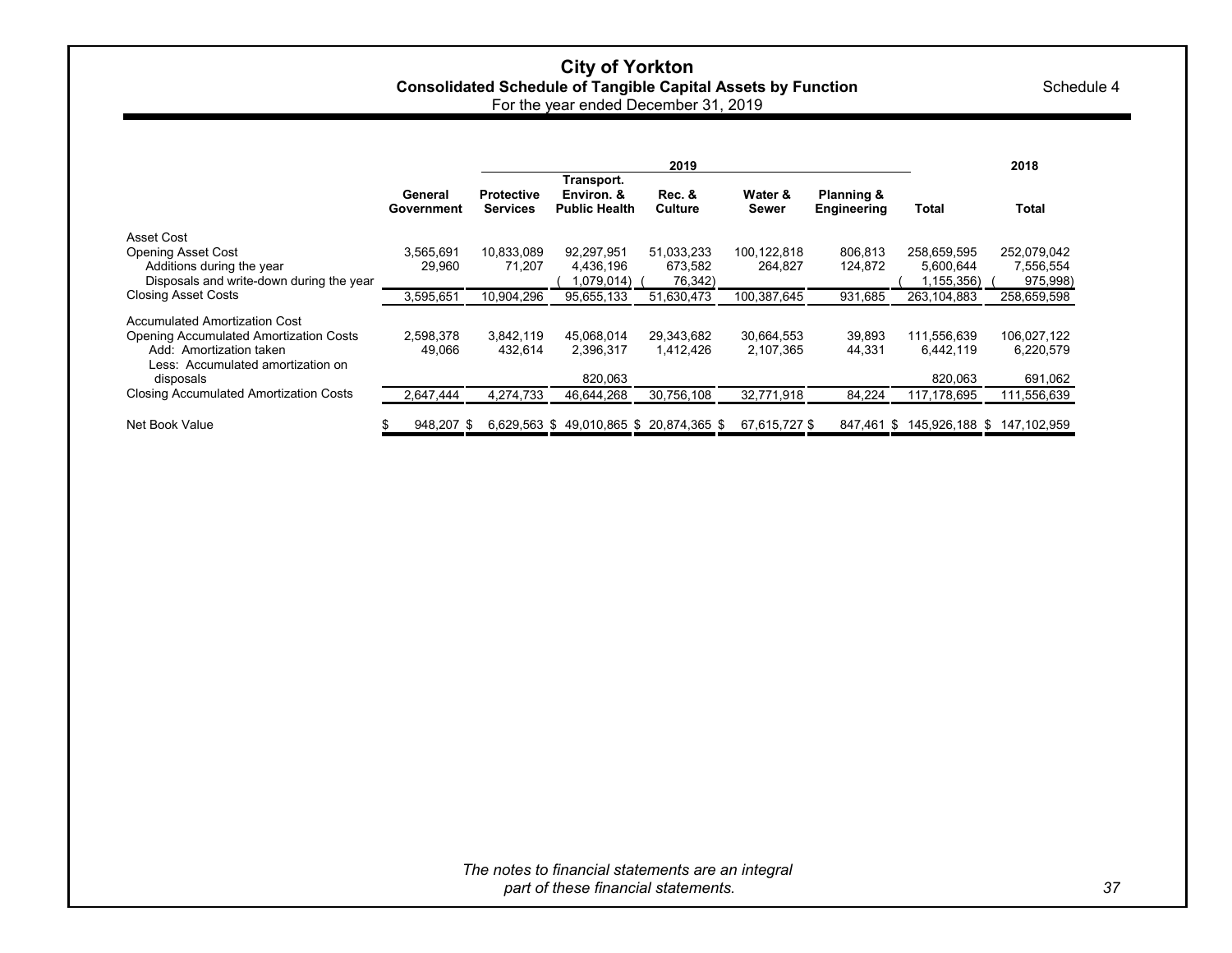| <b>City of Yorkton</b><br><b>Consolidated Schedule of Accumulated Surplus</b><br>For the year ended December 31, 2019                                                                                                                                                                                                                                                                                                  |                                                                                                                                                                                                    |                                                                                                                                                                                          |                                                                                                                                                                                                      |  |
|------------------------------------------------------------------------------------------------------------------------------------------------------------------------------------------------------------------------------------------------------------------------------------------------------------------------------------------------------------------------------------------------------------------------|----------------------------------------------------------------------------------------------------------------------------------------------------------------------------------------------------|------------------------------------------------------------------------------------------------------------------------------------------------------------------------------------------|------------------------------------------------------------------------------------------------------------------------------------------------------------------------------------------------------|--|
|                                                                                                                                                                                                                                                                                                                                                                                                                        | 2018                                                                                                                                                                                               | <b>Changes</b>                                                                                                                                                                           | 2019                                                                                                                                                                                                 |  |
| <b>Unappropriated Surplus</b>                                                                                                                                                                                                                                                                                                                                                                                          | 3,462,457                                                                                                                                                                                          | 0                                                                                                                                                                                        | 3,462,457                                                                                                                                                                                            |  |
| <b>Appropriated Surplus</b><br>Equity in capital fund long-term investments                                                                                                                                                                                                                                                                                                                                            | 4,058,939                                                                                                                                                                                          | 277,283                                                                                                                                                                                  | 4,336,222                                                                                                                                                                                            |  |
| Equity in property for resale                                                                                                                                                                                                                                                                                                                                                                                          | 10,451,068                                                                                                                                                                                         | 461,808                                                                                                                                                                                  | 10,912,876                                                                                                                                                                                           |  |
| Cemetery perpetual care fund                                                                                                                                                                                                                                                                                                                                                                                           | 52,496                                                                                                                                                                                             | 52,496)                                                                                                                                                                                  | 0                                                                                                                                                                                                    |  |
| Utility<br>Waterworks                                                                                                                                                                                                                                                                                                                                                                                                  | 10,918,597                                                                                                                                                                                         | 2,706,472)                                                                                                                                                                               | 8,212,125                                                                                                                                                                                            |  |
| Other<br>General government<br>Protection<br>Transportation - general<br>Machine earnings<br>Environmental health<br>Public health and welfare<br>Environmental development<br>Recreation, parks and culture<br><b>Gallagher Centre</b><br>Deer Park Golf Course<br>Library<br><b>Transit</b><br>Property development fund<br>- infrastructure<br>Property development fund - other<br>Economic development<br>Airport | 3,696,834<br>927,590<br>7,303,214<br>3,222,248<br>136,811<br>52,734<br>1,002,962<br>1,748,295<br>998,506<br>277,332<br>93,740<br>68,646<br>9,902,126<br>47,000<br>390,143<br>507,628<br>30,375,809 | 1,382,545<br>183,565<br>1,503,308)<br>524,048<br>771,002<br>236,710<br>90,860)<br>164,513)<br>70,758)<br>121,735)<br>19,631)<br>12,550<br>94,758)<br>(<br>105,566<br>860,094)<br>290,329 | 5,079,379<br>1,111,155<br>5,799,906<br>3,746,296<br>907,813<br>289,444<br>912,102<br>1,583,782<br>927,748<br>155,597<br>74,109<br>81,196<br>9,807,368<br>47,000<br>495,709<br>352,466)<br>30,666,138 |  |
| <b>Total Appropriated</b>                                                                                                                                                                                                                                                                                                                                                                                              | 55,856,909                                                                                                                                                                                         | 1,729,548)                                                                                                                                                                               | 54, 127, 361                                                                                                                                                                                         |  |
| <b>Net Investments in Tangible Capital Assets</b>                                                                                                                                                                                                                                                                                                                                                                      |                                                                                                                                                                                                    |                                                                                                                                                                                          |                                                                                                                                                                                                      |  |
| Tangible capital assets - schedule 3<br>Capital projects in progress<br>Less: Related liabilities                                                                                                                                                                                                                                                                                                                      | 147, 102, 956<br>8,402,541<br>24,631,262                                                                                                                                                           | 1,176,770)<br>(<br>13,299,625<br>1,110,291                                                                                                                                               | 145,926,186<br>21,702,166<br>25,741,553                                                                                                                                                              |  |
| <b>Net Investment in Tangible Capital Assets</b>                                                                                                                                                                                                                                                                                                                                                                       | 130,874,235                                                                                                                                                                                        | 16,894,504                                                                                                                                                                               | 147,768,739                                                                                                                                                                                          |  |
| <b>Total Accumulated Surplus</b>                                                                                                                                                                                                                                                                                                                                                                                       | 190,193,601                                                                                                                                                                                        | 15,164,956<br>\$                                                                                                                                                                         | \$205,358,557                                                                                                                                                                                        |  |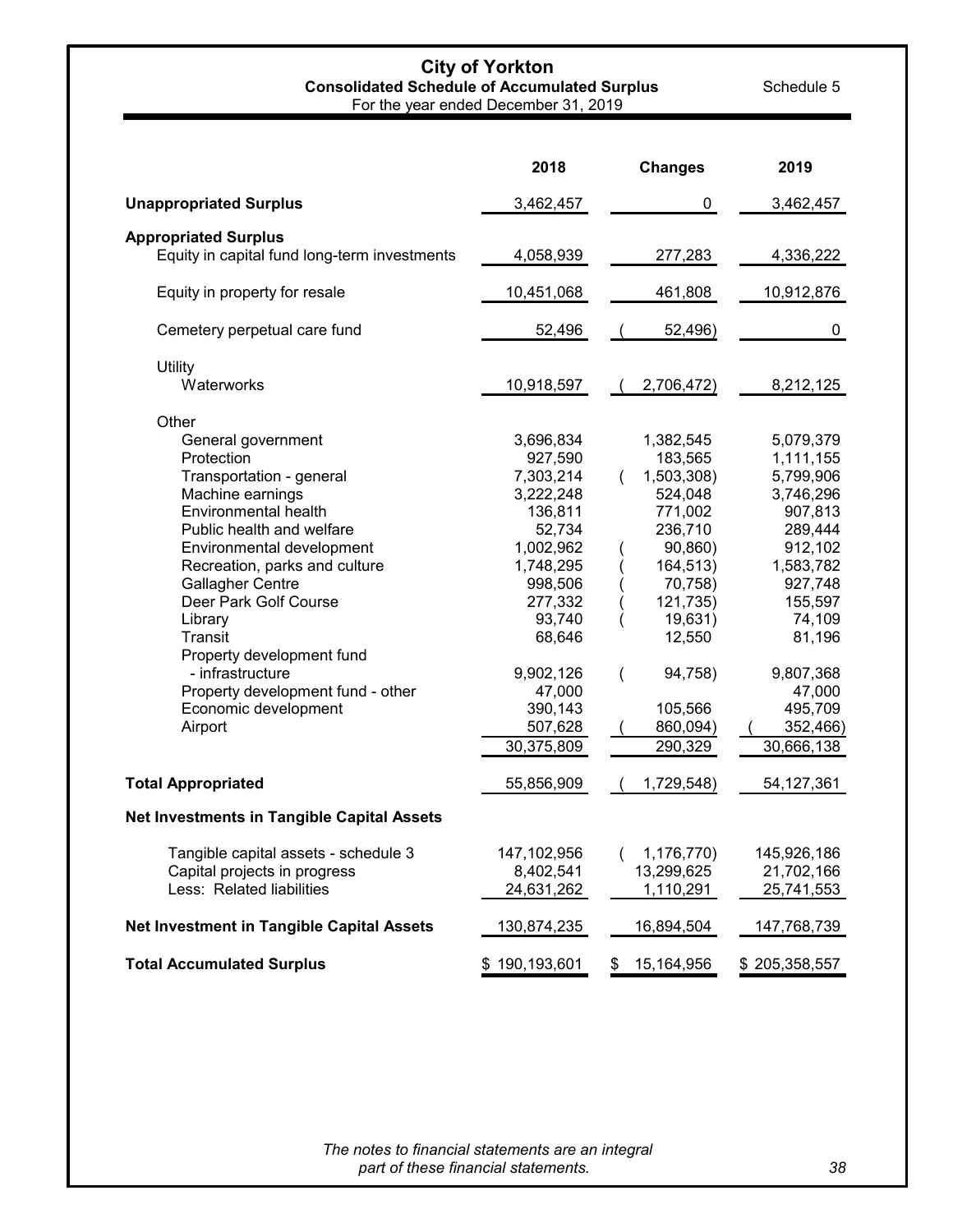#### **City of Yorkton Linear Capital Assets Unaudited Supplemental Information Schedule 6**

For the year ended December 31, 2019

|           | Length<br><b>Kilometres</b> | Cost        | <b>Accumulated</b><br>Amortization | <b>Net Book</b><br>Value |
|-----------|-----------------------------|-------------|------------------------------------|--------------------------|
| Sidewalks | 153                         | 7,249,796   | 4,149,493                          | 3,100,303                |
| Roads     | 172                         | 54,536,197  | 31,974,541                         | 22,561,656               |
| Water     | 180                         | 40,570,914  | 9,797,742                          | 30,773,172               |
| Sewer     | 131                         | 19,924,980  | 4,332,653                          | 15,592,327               |
| Storm     | 100                         | 18,953,703  | 3,420,920                          | 15,532,783               |
|           | 736                         | 141,235,590 | 53,675,349                         | 87,560,241               |